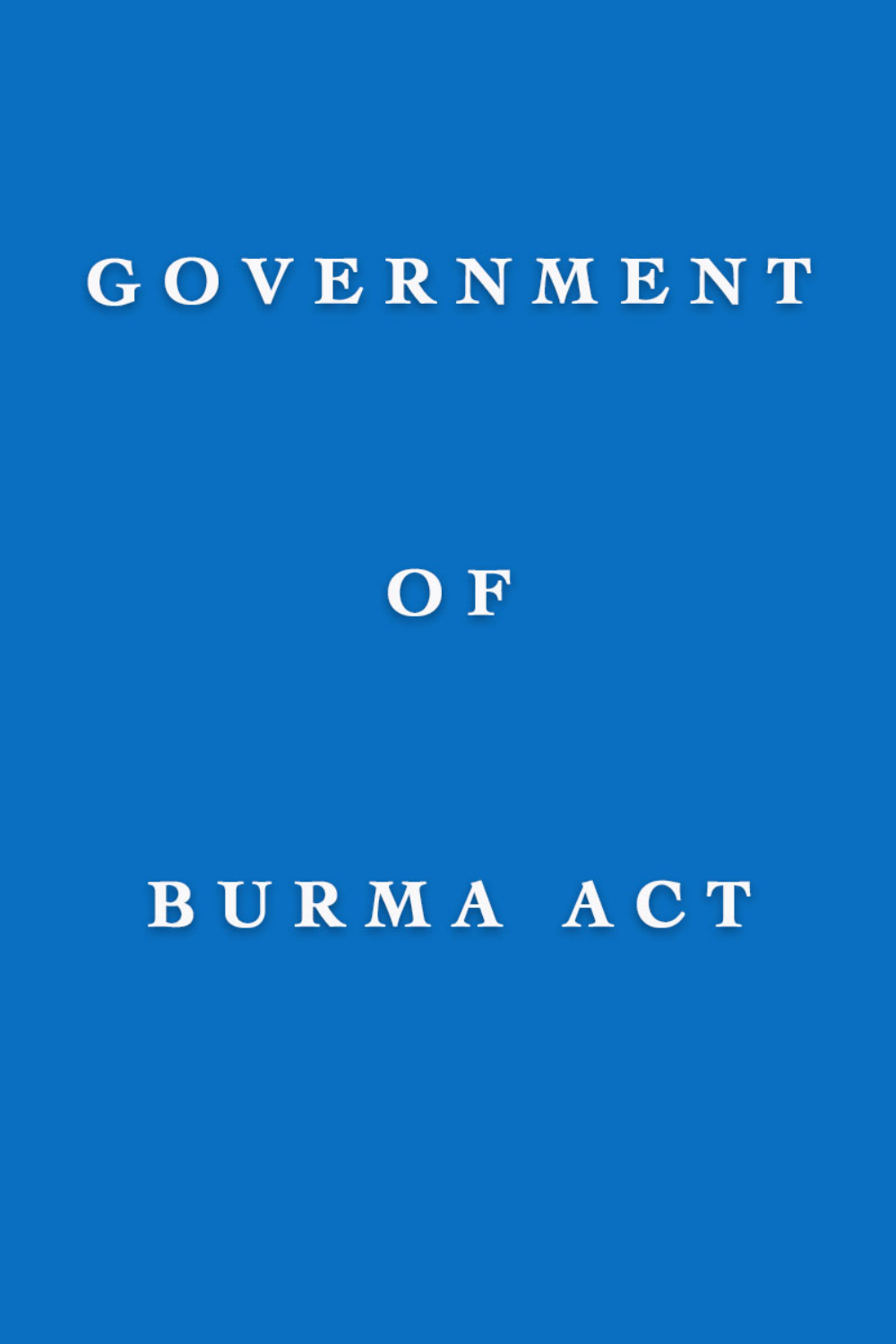### **GOVERNMENT OF BURMA ACT, 19351**

## *An Act to make further provision for the government of Burma [2nd August 1935.]*

Be it enacted by the King's most Excellent Majesty, by and with the advice and consent of the Lords Spiritual and Temporal, and Commons, in this present Parliament assembled, and by the authority of the same, as follows:-

# **PART I. INTRODUCTORY**

- 1. This Act may be cited as the Government of Burma Act, 1935.
- 2. (1) All rights, authority and jurisdiction heretofore belonging to His Majesty the King, Emperor of India, which appertain or are incidental to the government of the territories in Burma for the time being vested in him and all rights, authority and jurisdiction exercisable by him by treaty, grant, usage, sufferance or otherwise in, or in relation to, any other territories in Burma, are exercisable by His Majesty, except in so far as may be otherwise provided by or under this Act, or as may be otherwise directed by His Majesty.

(2) The said rights, authority and jurisdiction shall include any rights, authority or jurisdiction heretofore exercisable in relation to any territories in Burma by the Secretary of State, the Secretary of State in Council, the Governor-General of India, the Governor-General of Indian in Council, the Governor of Burma or the Local Government of Burma, whether by delegation from His Majesty or otherwise.

# **PART II. THE EXECUTIVE.**

#### *The Governor*

 $\overline{a}$ 

3. (1) The Governor of Burma is appointed by His Majesty by a Commission under the Royal Sign Manual and has all such powers and duties as are conferred or imposed on him by or under this Act, and such other powers of His Majesty as His Majesty may be pleased to assign to him.

(2) Any reference in this Act to the functions of the Governor shall be construed as not including a reference to powers exercisable by him by reason that they have been assigned to him by His Majesty under subsection (1) of this section.

(3) The provision of the First Schedule to this Act shall have effect with respect to the salary and allowances of the Governor, and the provision to be made for enabling him to discharge conveniently and with dignity the duties of his office, and with respect to persons appointed to act temporarily as Governor.

4. (1) Subject to the provision of this Act, the executive authority of Burma shall be exercised on behalf of His Majesty by the Governor, either directly or through officers subordinate to him, but nothing in this section shall prevent the Burma Legislature from conferring functions upon subordinate authorities, or be deemed to transfer to the Governor any functions conferred on any court, judge or officer, or any local or other authority, by any existing Indian or Burman law. (2) The executive authority of Burma extends-

(a) to the raising in Burma on behalf of His Majesty of naval, military and air forces, and to the governance of His Majesty's forces borne on the Burma establishment;

<sup>&</sup>lt;sup>1</sup> Printed by Sir NORMAN GIBB SCORGIE, C.V.O., CEB., Controller of His Majesty's Stationary Office and King's Printer of Acts of Parliament, London, United Kingdom.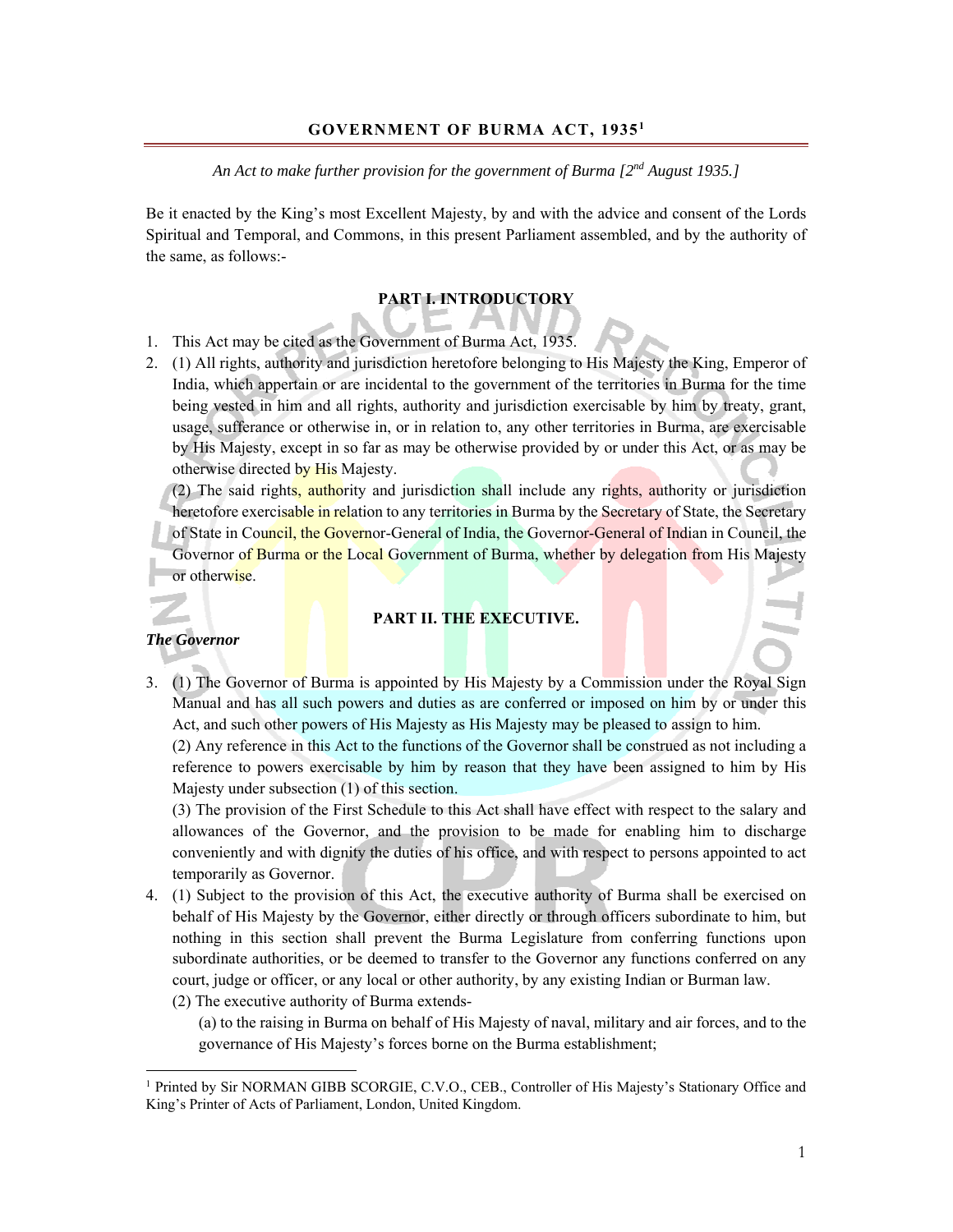(b) to the exercise of such rights, authority and jurisdiction as are exercisable by His Majesty by treaty, grant, usage, sufferance or otherwise in, and in relation to, any areas in Burma which are not part of the territories of His Majesty:

Provided that-

(i) the said authority does not extend to the enlistment or enrolment in any forces raised in Burma of any person unless he is either a subject of His Majesty, or a native of Burma or India, or of territories adjacent to Burma or Indian; and

(ii) commissions in any such force shall be granted by His Majesty save in so far as he may be pleased to delegate that power by virtue of the provisions of subsection (I) of the last preceding section or otherwise.

### *Administration.*

5. (1) There shall be a council of ministers, not exceeding ten in number, to aid and advise the Governor in the exercise of his functions, except in so far as he is by or under this Act required to exercise his functions or any of them in his discretion:

Provided that nothing in this subsection shall be construed as preventing the Governor from exercising his individual judgment in any case where he is by or under this Act required so to do.

(2) The Governor in his discretion may preside at meetings of the council of ministers.

- (3) If any question arises whether any matter is or is not a matter as respect which the Governor is by or under this **Act required** to act in his discretion or to exercise his individual judgment, the decision of the Governor in his discretion shall be final, and the validity of anything done by the Governor shall not be called in question on the ground that he ought or ought not be have acted in his discretion, or ought or ought not to have exercised his individual judgment.
- 6. The Governor's ministers shall be chosen and summoned by the Governor, shall be sworn as members of the council, and shall hold office during his pleasure.

(2) A minister who for any period of six consecutive months is not a member of the Legislature shall at the expiration of that period cease to be a minister.

(3) The salaries of ministers shall be such as the Legislature may from time to time by Act determine, and, until the Legislature so determine, shall be determined by the Governor:

Provided that the salary of a minister shall not be varied during his term of office.

(4) The question whether any, and if so what, advice was tendered by ministers to the Governor shall not be inquired into in any court.

(5) The functions of the Governor with respect to the choosing and summoning and the dismissal of ministers, and with respect to the determination of their salaries shall be exercised by him in his discretion.

7. (1) The functions of the Governor with respect to defense, ecclesiastical affairs, the affairs of the areas specified in Part I of the Second Schedule to this Act, and the control of monetary policy, currency and coinage, and with respect to external affairs, except the relations between Burma and any part of His Majesty's dominions, shall be exercised by him in his discretion, and his functions in or in relation to areas in Burma which are not part of the territories of His Majesty shall be similarly exercised.

(2) To assist him in the exercise of those functions the Governor may appoint counselor, not exceeding three in number, whose salaries and conditions of service shall be such as may be prescribed by His Majesty in Council.

8. (1) In the exercise of his functions the Governor shall have the following special responsibilities, that is to say,-

(a) the prevention of any grave menace to the peace or tranquility of Burma or any part thereof;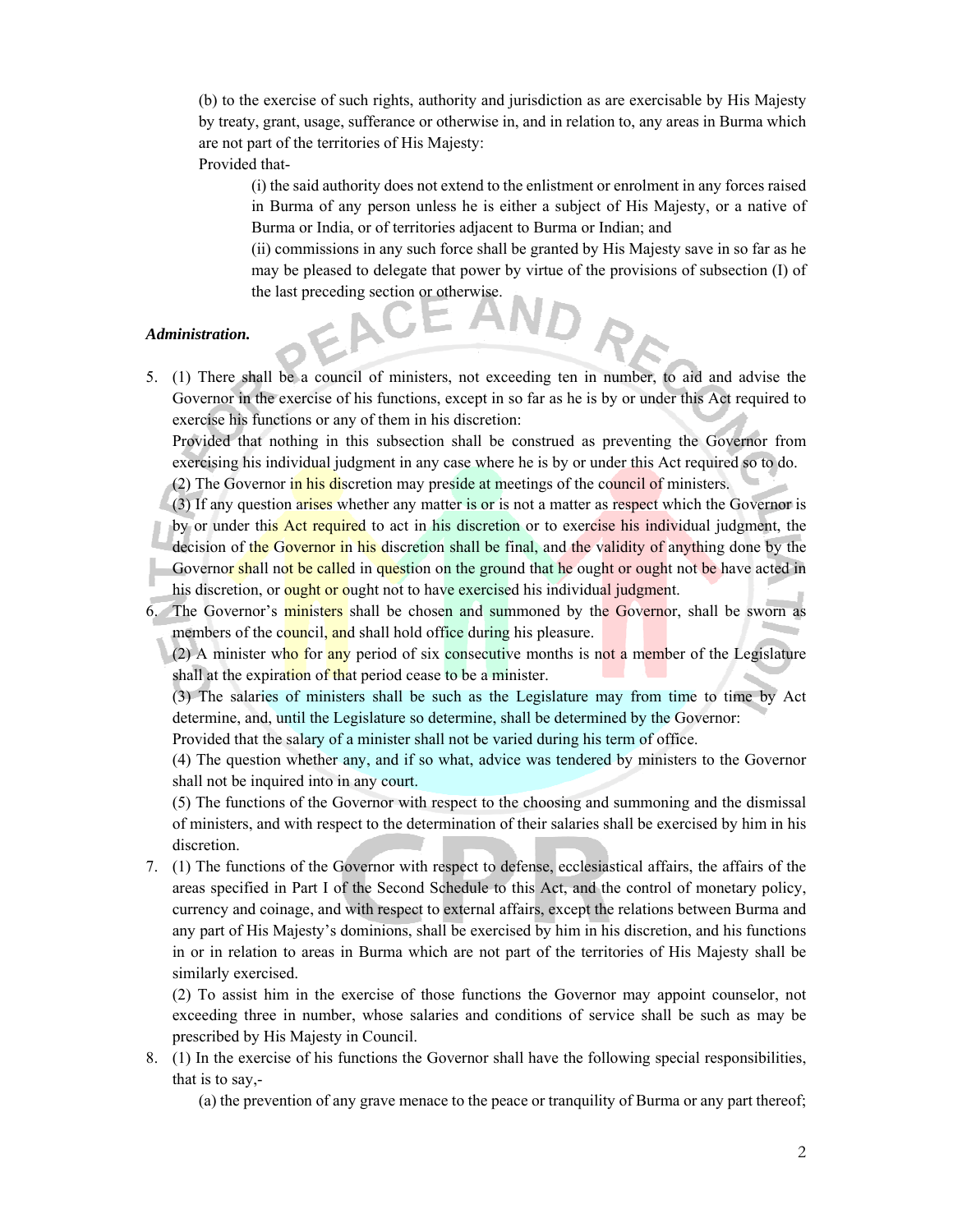(b) the safeguarding of the financial stability and credit of the Government of Burma;

(c) the safeguarding of the legitimate interest of minorities;

(d) the securing to, and to the dependants of, persons who are or have been members of the public services of any rights provided or preserved for them by or under this Act, and the safeguarding of their legitimate interests;

(e) the securing in the sphere of executive action of the purposes which the provisions of Part V of this Act are designed to secure in relation to legislation;

(f) the prevention of action which would subject goods of United Kingdom or Indian origin imported into Burma to discriminatory or penal treatment;

(g) the securing of the peace and good government of the areas specified in Part II of the Second Schedule to this Act;

(h) the securing that the due discharge of his functions with respect to matters with respect to which he is by or under this Act required to act in his discretion, or to exercise his individual judgment, is not prejudiced or impeded by any course of action taken with respect to any other matter.

(2) If, and in so far as, any special responsibility of the Governor is involved, he shall, in the exercise of his functions, exercise his individual judgment as to the action to be taken.

9. (1) The Secretary of State shall lay before Parliament a draft of any Instructions (including any Instructions amending or revoking Instructions previously issued) which it is proposed to recommend His Majesty to issue to the Governor, and no further proceedings shall be taken in relation thereto except in pursuance of an address presented to His Majesty by both Houses of Parliament praying that the Instructions may be issued.

(2) The validity of anything done by the Governor shall not be called in question on the ground that it was done otherwise than in accordance with any Instrument of Instructions issued to him.

10. (1) In so far as the Governor is by or under this Act required to act in his discretion or to exercise his individual judgment, he shall be under the general control of, and comply with such particular directions, if any, as may from time to time be given to him by, the Secretary of State, but the validity of anything done by the Governor shall not be called in question on the ground that it was done otherwise than in accordance with the provisions of this section.

(2) Before giving any directions under this section the Secretary of State shall satisfy himself that nothing in the directions requires the Governor to act in any manner inconsistent with any Instrument of Instructions issued to him by His Majesty.

11. (1) The Governor may appoint a person to be his financial adviser.

(2) It shall be the duty of the Governor's financial adviser to assist by his advice the Governor in the discharge of his special responsibility for safeguarding the financial stability and credit of the Government of Burma and of his functions in respect of monetary policy, currency and coinage, and also to give advice to the Government of Burma upon any matter relating to finance with respect to which he may be consulted.

(3) The Governor's financial adviser shall hold office during the pleasure of the Governor and the salary and allowances of the financial officer, and the numbers of his staff and their conditions of service, shall be such as the Governor may determine.

(4) The power of the Governor with respect to the appointment and dismissal of a financial adviser and with respect to the determination of his salary and allowances, and the number of his staff and their conditions of service, shall be exercised by him in his discretion: Provided that, if the Governor has determined to appoint a financial adviser, he shall, before making any appointment other than the first appointment, consult his ministers as to the person to be selected.

12. (1) The Governor shall appoint a person, being a person qualified to be appointed a judge of the High Court, to be Advocate General for Burma.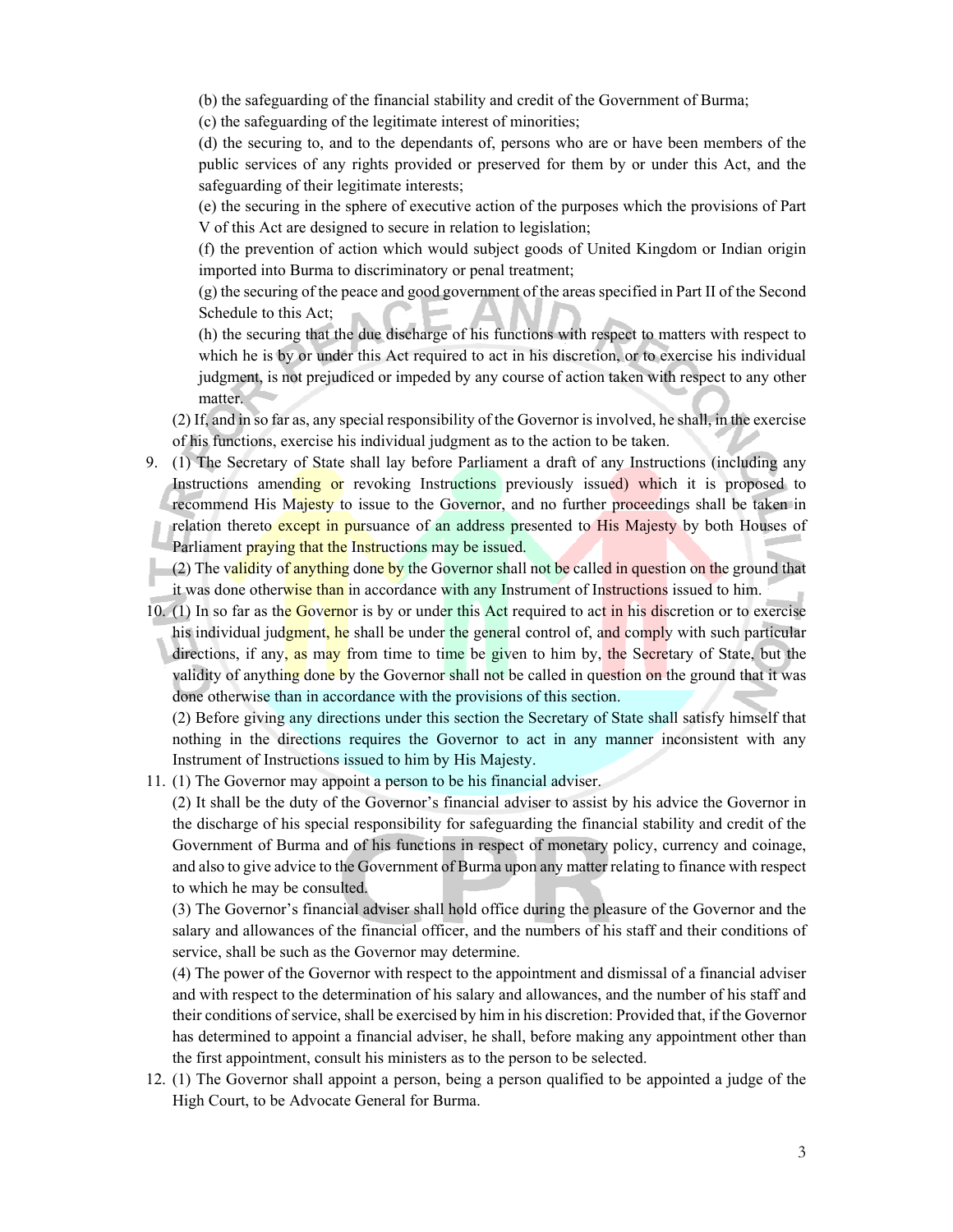(2) It shall be the duty of the Advocate General to give advice to the Government of Burma upon such legal matters, and to perform such other duties of a legal character, as may be referred or assigned to him by the Governor.

(3) The Advocate General shall hold office during the pleasure of the Governor and shall receive such remuneration as the Governor may determine.

(4) In exercising his powers with respect to the appointment and dismissal of the Advocate General and with respect to the determination of his remuneration, the Governor shall exercise his individual judgment.

- 13. Where it is proposed that the Governor should by virtue of any powers vested in him make or amend, or approve the making or amendment of, any rules, regulations or orders relating to any police force, whether civil or military, he shall exercise his individual judgment with respect to the proposal, unless it appears to him that the proposal does not relate to or effect the organization or discipline of that force.
- 14. (1) If it appears to the Governor that the peace or tranquility of Burma is endangered by the operations of any persons committing, or conspiring, preparing or attempting to commit, crimes of violence which, in the opinion of the Governor, are intended to overthrow the government as by law established, the Governor may, it he thinks that the circumstance of the case require him so to do for the purpose of combating those operations, direct that his functions shall to such extent as may be specified in the direction be exercised by him in his discretion and, until otherwise provided by a subsequent direction of the Governor, those functions shall to that extent be exercised by him accordingly.

(2) The functions imposed on the Governor by this section shall be exercised by him in his discretion.

(3) Nothing in this section affects the special responsibility of the Governor for the prevention of any grave menace to the peace or tranquility of Burma or any part thereof.

15. The Governor in his discretion shall make rules for securing that no records or information relating to the sources from which information has been or may be obtained with respect to the operations of persons committing, or conspiring, preparing or attempting to commit, such crimes as are mentioned in the last preceding section, shall be disclosed or given –

> (a) by any member of any police force in Burma to another member of that force except in accordance with directions of the Inspector-General of Police or Commissioner of Police, as the case may be, or to any other person except in accordance with directions of the Governor in his discretion; or

> (b) by any other person in the service of the Crown in Burma to any person except in accordance with directions of the Governor in his discretion.

16. (1) All executive action of the Government of Burma shall be expressed to be taken in the name of the Governor.

(2) Orders and other instruments made and executed in the name of the Governor shall be authenticated in such manner as may be specified in rules to be made by him, and the validity of an order or instrument which is so authenticated shall not be called in question on the ground that it is not an order or instrument made or executed by the Governor.

(3) The Governor shall make rules for the more convenient transaction of the business of the Government, and for the allocation among ministers of the said business in so far as it is not business with respect to which the Governor is by or under this Act required to act in his discretion.

(4) The rule shall include provisions requiring ministers and secretaries to Government to transmit to the Governor all such information with respect to the business of the Government as may be specified in the rules, or as the Governor may other otherwise require to be so transmitted, and in particular requiring a minister to bring to the notice of the Governor, and the appropriate secretary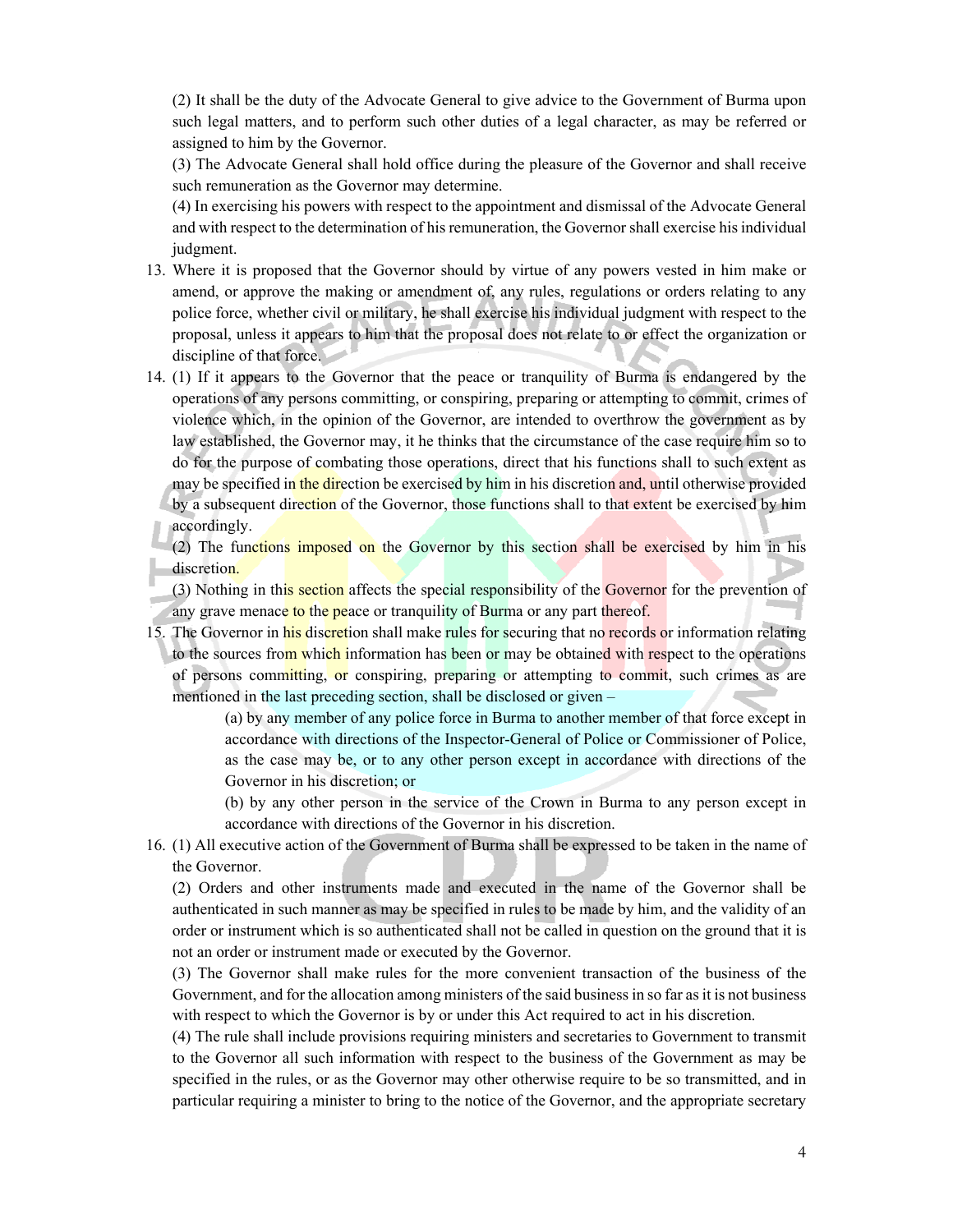to bring to the notice of the minister concerned and of the Governor, any matter under consideration by him which involves, or appears to him likely to involve, any special responsibility of the Governor.

(5) In the discharge of his functions under subsections (2), (2) and (4) of this section the Governor shall act in his discretion after consultation with his ministers.

## **PART III. THE LEGISLATURE**

#### *General.*

17. (1) There shall be for Burma a Legislature which shall consist of His Majesty represented by the Governor, and two Chambers, to be known respectively as the Senate and the House of Representatives.

(2) The Senate shall consist of thirty-six members, and the House of Representatives shall consist of one hundred and thirty-two members.

(3) The said members shall be chosen in accordance with the provisions in that behalf contained in the Third Schedule to this Act.

- 18. (1) The Chambers of the Legislature shall be summoned to meet once at least in every year, and twelve months shall not intervene between their last sitting in one session and the date appointed for their first sitting in the next session.
	- (2) Subject to the provisions of this section, the Governor may in his discretion from time to time  $\pm$

(a) summon the Chambers or either Chamber to meet at such time and place as he thinks fit;

(b) prorogue the Chambers;

(c) dissolve either Chamber or both Chambers simultaneously.

(3) The Chambers shall be summoned to meet for their first session on a day not later than such day as may be specified in that behalf of His Majesty in Council.

(4) Every Senate, unless sooner dissolved, shall continue for seven years from the date appointed for the first meeting thereof and no longer, and every House of Representatives, unless sooner dissolved, shall continue for five years from the date appointed for the first meeting thereof and no longer and the expiration of the said period of seven years or the said period of five years shall operate as a dissolution of the Senate or the House of Representatives, as the case may be.

19. (1) The Governor may in his discretion address either Chamber of the Legislature or both Chambers assembled together and for that purpose require the attendance of members.

(2) The Governor may in his discretion send messages to either Chamber of the Legislature, whether with respect to a Bill then pending in the Legislature or otherwise, and the Chamber to whom any message is so sent shall with all convenient dispatch consider any matter which they are required by the message to take into consideration.

- 20. Every Minister, every counselor and the Advocate General shall have the right to speak in, and otherwise to take part in the proceedings of, either Chamber, any joint sitting of the Chambers, and any committee of the Legislature of which he may be named a member, but shall not by virtue of this section be entitled to vote.
- 21. (1) The Senate shall as soon as may be choose two members of the Senate to be respectively President and Deputy President thereof, and, so often as the office of President or Deputy President become vacant, the Senate shall choose another member to be President or Deputy President, as the case may be.

(2) A member holding office as President or Deputy President of the Senate shall vacate his office if he ceases to be a member of the Senate, may at any time resign his office by writing under his hand addressed to the Governor, and may be removed from his office by a resolution of the Senate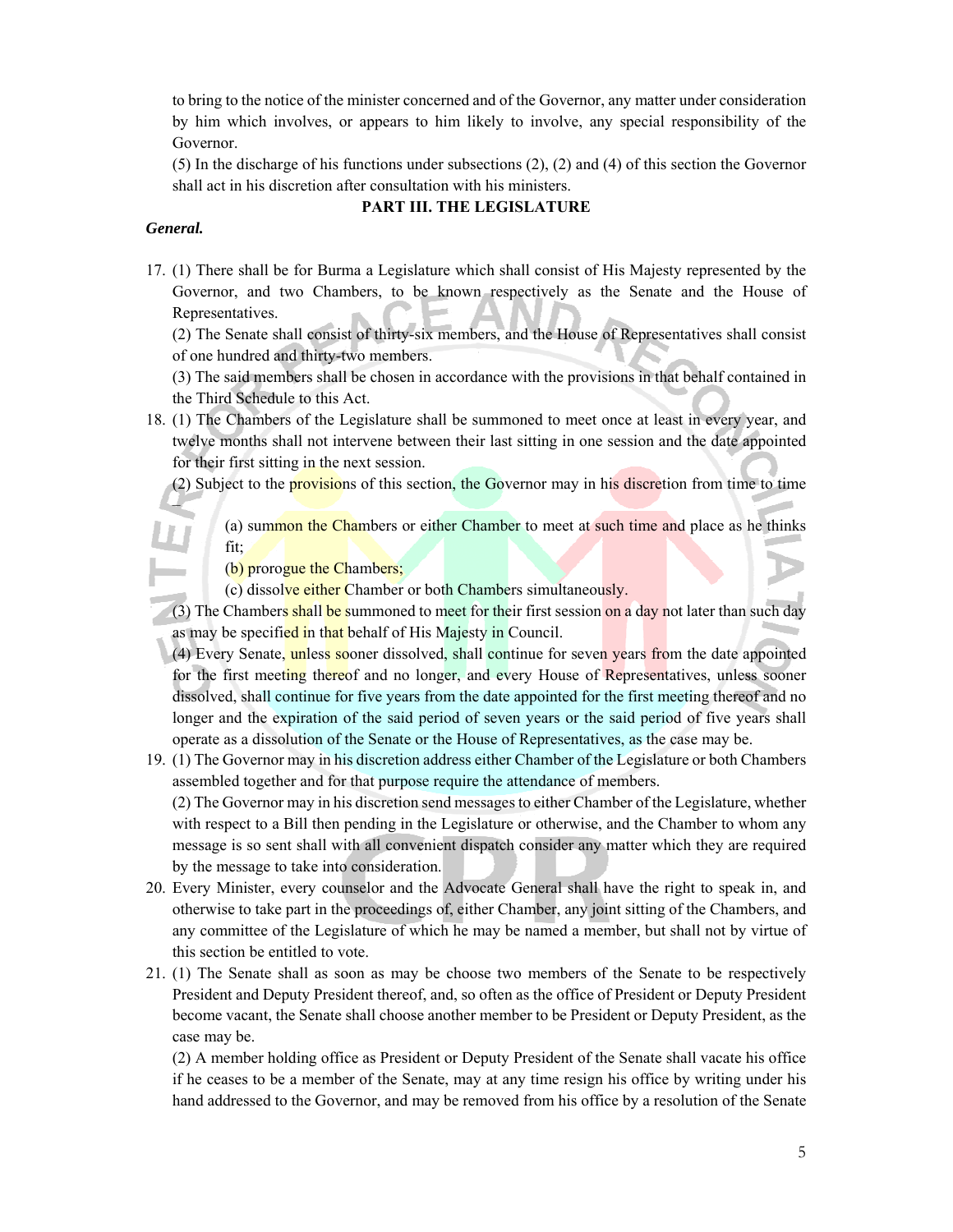passed by a majority of all the then members of the Senate; but no resolution for the purpose of this subsection shall be moved unless at least fourteen days' notice has been given of the intention to move the resolution:

(3) While the office of the President is vacant, the duties of the office shall be performed by the Deputy President, or, if the office of Deputy President is also vacant, by such member of the Senate as the Governor may appoint for the purpose, and during any absence of the President from any sitting of the Senate the Deputy President or, if he is also absent, such person as may be determined by the rules of procedure of the Senate, or, if no such person is present, such other person as my be determined by the Senate, shall act as President.

(4) There shall be paid to the President and Deputy President of the Senate such salaries as may be respectively fixed by Act of the Legislature and, until provision in that behalf is so made, such salaries as the Governor may determine.

(5) The foregoing provisions of this section shall apply in relation to the House of Representatives as they apply in relation to the Senate with the substitution of the titles "Speaker" and "Deputy Speaker" for the titles "President" and "Deputy President" respectively, and with the substitution of references to the House of Representatives for references to the Senate.

22. (1) Save as provided in the last preceding section, all questions at any sitting or joint sitting of the Chambers shall be determined by a majority of votes of the members present and voting, other than the President or Speaker or person acting as such. The President or Speaker, or person acting as such, shall not vote in the first instance, but shall have and exercise a casting vote in the case of an equality of votes.

(2) A Chamber of the Legislature shall have power to act notwithstanding any vacancy in the membership thereof, and any proceedings in the Legislature shall be valid notwithstanding that it is discovered subsequently that some person who was not entitled so to do sat or voted or otherwise took part in the proceedings.

(3) If at any time during a meeting of the Senate less than twelve members are present, or if at any time during a meeting of the House of Representatives less than one-sixth of the total number of members thereof are present, it shall be the duty of the President or Speaker or person acting as such either to adjourn the Chamber, or to suspend the meeting until at least twelve members, or, as the case may be, at least one-sixth of the members, are present.

#### *Provision as to Members of Legislature.*

- 23. Every member of either Chamber shall, before taking his seat, make and subscribe before the Governor or some person appointed by him, an oath according to the form set out in the Fifth Schedule to this Act.
- 24. (1) No person shall be a member of both Chambers and rules made by the Governor exercising his individual judgment shall provide for the vacation by a person who is chosen a member of both Chambers of his seat in one Chamber or the other.
	- (2) If a member of either Chamber—

(a) becomes subject to any of the disqualifications mentioned in subsection (1) of the next succeeding section; or

(b) by writing under his hand addressed to the Governor resign his seat, his seat shall thereupon become vacant.

(3) If for sixty days a member of either Chamber is without permission of the Chamber absent from all meetings thereof, the Chamber may declare his seat vacant. Provided that in computing the said period of sixty days no account shall be taken of any period during which the Chamber is prorogued or is adjourned for more than four consecutive days.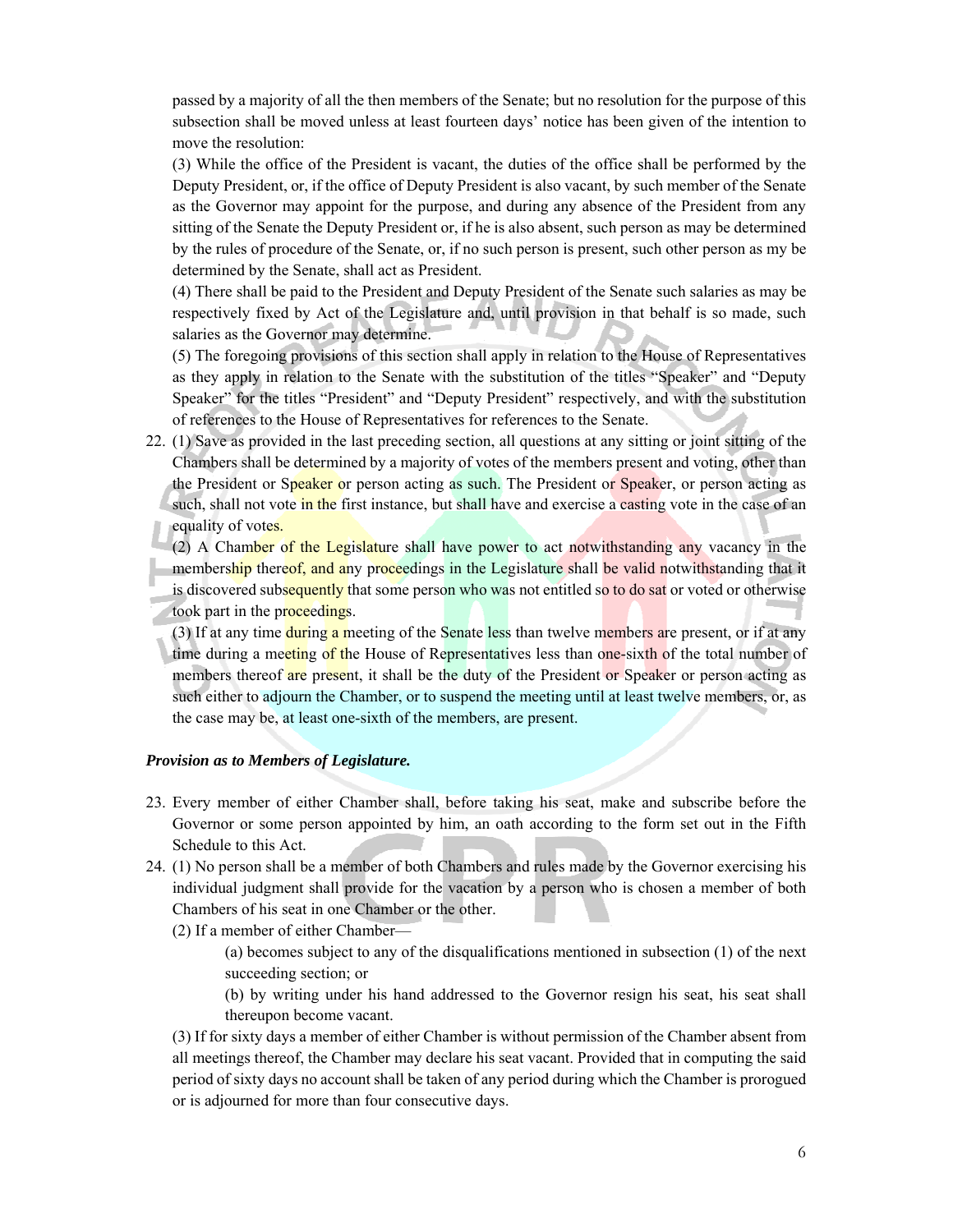- 25. (1) A person shall be disqualified for being chosen as, and for being, a member of either Chamber
	- a. if he holds any office of profit under the Crown in Burma, other than an office declared by Act of the Legislature not to disqualify its holder;
	- b. if he is of unsound mind and stand so declared by a competent court;
	- c. if he is an un-discharged insolvent;

–

- d. if, whether before or after the commencement of this Act, he has been convicted or has, in proceedings for questioning the validity or regularity of an election, been found to have been guilty, or an offence or corrupt or illegal practice relating to elections which has been declared by Order in Council, or by an Act of the Legislature, to be an offence or practice entailing disqualification for membership of the Legislature, unless such period has elapsed as may be specified in that behalf in the provisions of that Order or Act;
- e. if he has, whether before or after the commencement of this Act, been convicted in Burma or has, before the commencement of this Act, been convicted in British India, of any other offence, and has, in either case, been sentenced to transportation or to imprisonment for not less than two years, unless a period of five years, or such less period as the Governor may in his discretion allow in any particular case, has elapsed since his release;

if, having been nominated as a candidate for the Legislature or having acted as an election agent of any person so nominated, he has failed to lodge a return of election expense within<br>the time and in the manner required by any Order in Council made under this Act or by any<br>Act of the Legislature, unless five ye the time and in the manner required by any Order in Council made under this Act or by any Act of the Legislature, unless five years have elapsed from the date by which the return ought to have been lodge, or the Governor acting in his discretion has removed the disqualification:

g. Provided that a disqualification under paragraph *(f)* of this subsection shall not take effect until the expiration of one month from the date by which the return ought to have been lodge, or of such longer period as the Governor acting in his discretion may in any particular case below.

(2) A person shall not capable of being chosen a member of either Chamber while he is severing a sentence of transportation or of imprisonment for a criminal offence.

(3) Where a person who, by virtue of a conviction or a conviction and a sentence, becomes disqualified by virtue of paragraph *(d)* or paragraph *(e)* of subsection (1) of this section is at the date of the disqualification a member of a Chamber, his seat shall, notwithstanding anything in this or the last preceding section, not become vacant by reason of the disqualification until three months have elapsed from the date therefore, or if within those three months an appeal or petition for revision is brought in respect of the conviction or the sentence, until that appeal or petition is disposed of, but, during any period during which his membership is preserved by this subsection, he shall not sit or vote.

(4) For the purposes of this section a person shall not be deemed to hold an office of profit under the Crown in Burma by reason only that he is a minister.

- 26. If a person sits or votes as a member of either Chamber when he is not qualified or is disqualified for membership thereof, or when he is prohibited from so doing by the provisions liable in respect of each day on which he so sits or votes to penalty of five hundred rupees to be recovered as a debt due to the Government of Burma.
- 27. (1) Subject to the provisions of this Act and to the rules and standing orders regulating the procedure of the Legislature, there shall be freedom of speech in the Legislature, and no member of the Legislature shall be liable to any proceedings in any court in respect of anything said or any vote given by him in the Legislature or any committee thereof, and no person shall be so liable in respect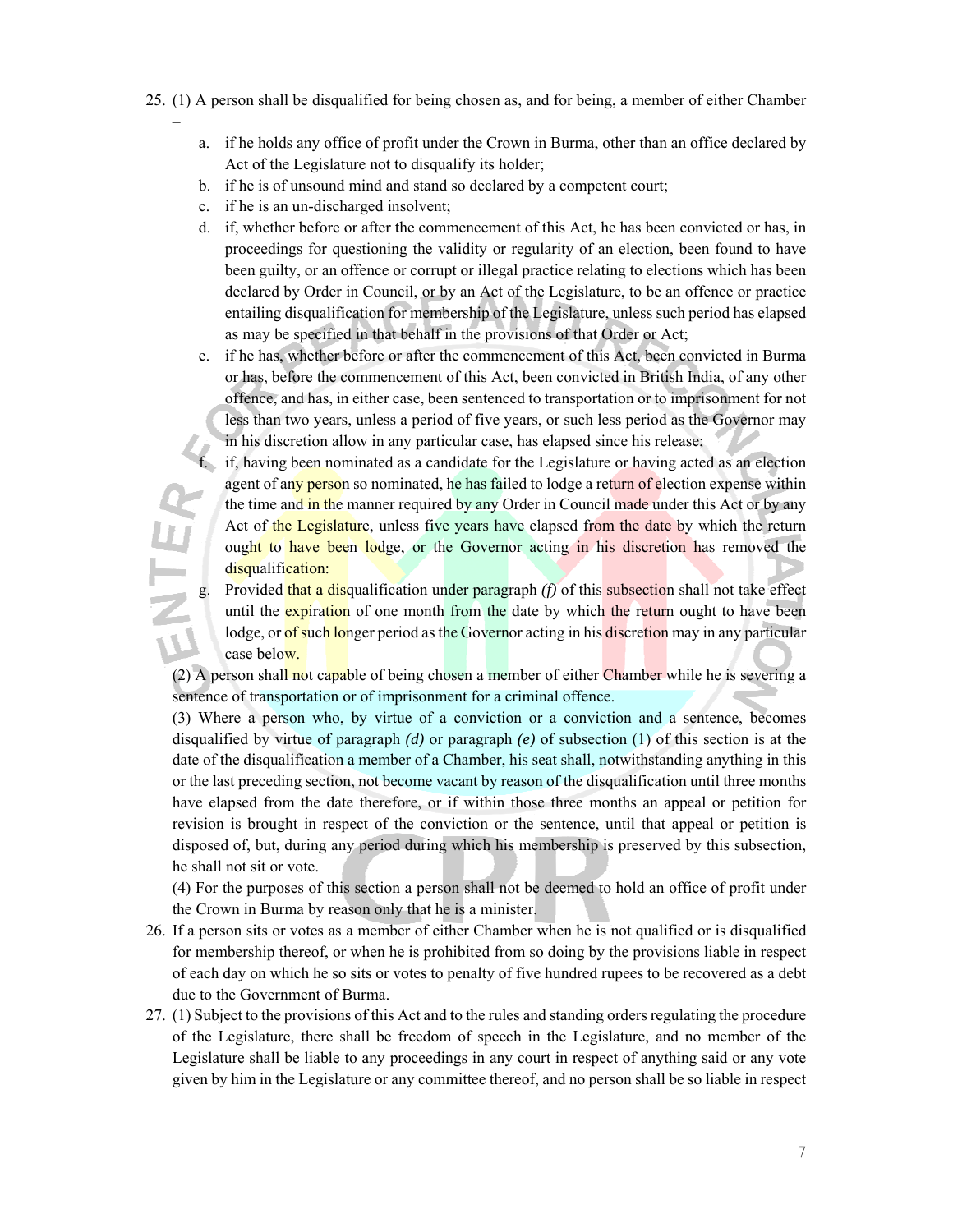of the publication by or under the authority of a Chamber of the Legislature of any report, paper, votes or proceedings.

(2) In other respects the privileges of members of the Chambers of the Legislature shall be such as may from time to time be defined by Act of the Legislature and, until so defined, shall be such as were immediately before the commencement of this Act enjoyed by members of the Legislative Council of Burma.

(3) Notwithstanding anything in the foregoing provisions of this section, nothing in this Act shall be construed as conferring, or empowering the Legislature to confer, on either Chamber thereof or on both Chambers sitting together, or on any committee of officer of the Legislature, the status of a court, or any punitive or disciplinary powers other than the power to remove or exclude persons infringing the rules or standing orders, or otherwise behaving in a disorderly manner.

(4) Provision may be made by an Act of the Legislature for the punishment, on conviction before a court, of persons who refuge to give evidence or produce documents before a committee off chamber when duly required by the chairman of the committee so to do. Provided that any such Act shall have effect subject to such rules for regulating the attendance before such committees of persons who are, or have been, in the service of the Crown in India or Burma, and safeguarding confidential matter for disclosure, as may be made by the Governor exercising his individual judgment.

(5) The provisions of subsections (1) and (2) of this section shall apply in relation to persons who by virtue of this Act have the right to speak in, and otherwise take part in the proceedings of, a Chamber as they apply in relation to members of the Legislature.

28. Members of either Chamber shall be entitled to receive such salaries and allowances as my from time to time be determined by Act of the Legislature, and, until provision in that respect is so made, allowances at such rates and upon such conditions as were immediately before the commencement of this Act applicable in the case of members of the Legislative Council of Burma.

# *Procedure Generally.*

- 29. (1) Each Chamber of the Legislature may make rules for regulating, subject to the provisions of this Act, their procedure and the conduct of their business: Provided that as regards each Chamber the Governor shall in his discretion, after consultation with the President or the Speaker, as the case may be, made rules –
	- a. for regulating the procedure of, and the conduct of business in, the Chamber in relation to any matter which affects the discharge of his functions in so far as he is by or under this Act required to act in his discretion or to exercise his individual judgment;
	- b. for securing the timely completion of financial business;
	- c. for prohibiting, save with the consent of the Governor in his discretion
		- i. the discussion of, or the asking of questions on, any matter connected with relations between His Majesty or the Governor and any foreign State or Princes; or
		- ii. the discussion, except in relation to estimates of expenditure, of, or the asking of questions on, any matters connected with territories in Burma not vested in His Majesty, or any matters arising out of or affecting the administration of any of the areas specified in Part I of the Second Schedule to this Act;

and, if and in so far as any rule so made by the Governor is inconsistent with any rule made by a Chamber,, the rule made by the Governor shall prevail.

(2) The Governor, after consultation with the President of the Senate and the Speaker of the House of Representatives, may make rules as to the procedure with respect to joint sittings of, and communications between, the two Chambers. The said rules shall make such provision for the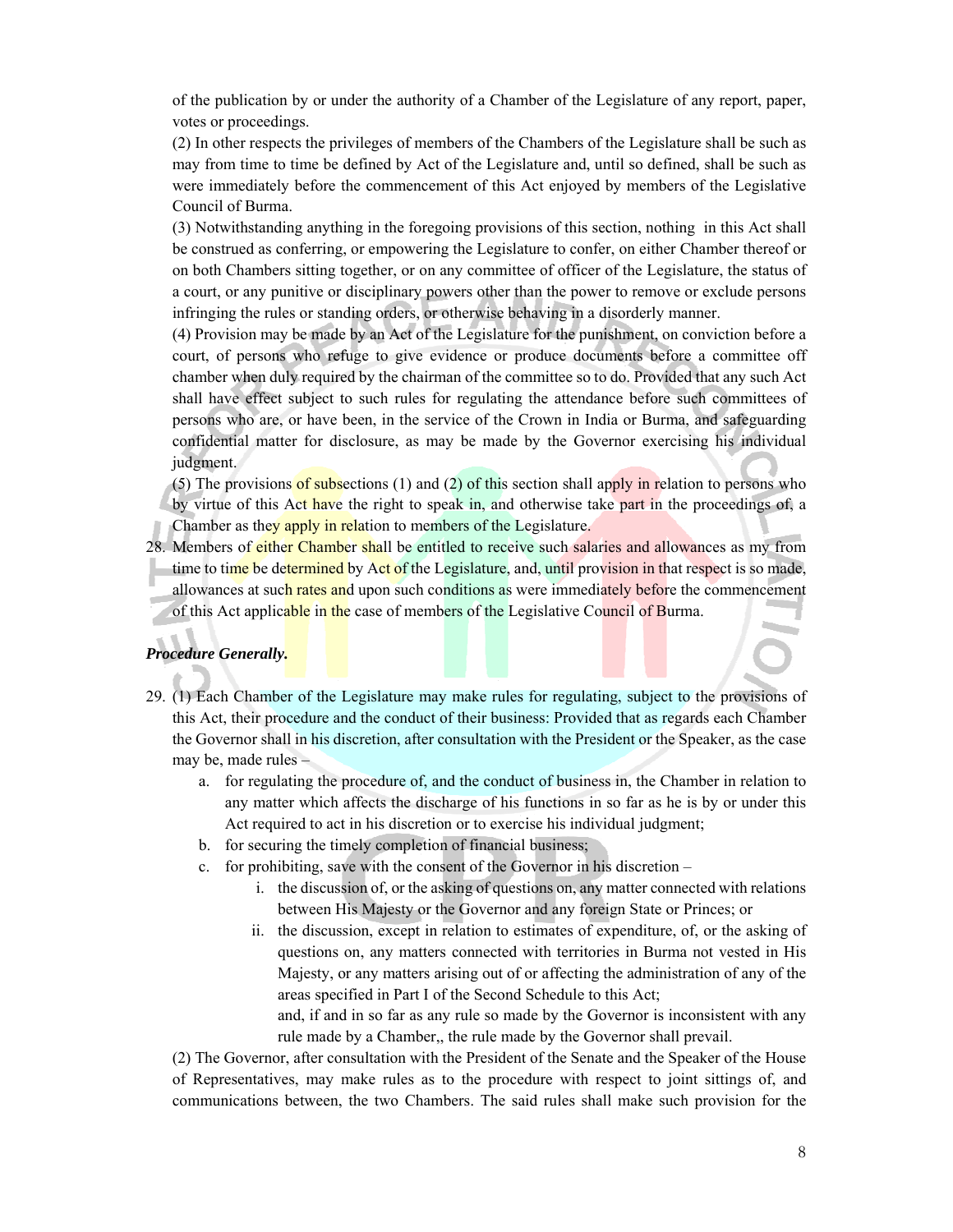purposes specified in the proviso to the preceding subsection as the Governor in his discretion may think fit.

(3) Until rules are made under this section, the rules of procedure and standing orders in force immediately before the commencement of this Act with respect to the Legislative Council of Burma shall have effect in relation to the Legislature, subject to such modifications and adaptations as may be made therein by the Governor in his discretion.

(4) At a joint sitting of the two Chambers the President of the Senate, or in his absence such person as may be determined by rules of procedure made under this section, shall preside.

- 30. All proceedings in the Legislature shall be conducted in the English language. Provided that the rules of procedure of the Chamber, and the rules with respect to joint sittings, shall provide for enabling persons unacquainted, or not sufficient acquainted, with the English language to use another language.
- 31. (1) No discussion shall take place in the Legislature with respect to the conduct of any judge of the High Court in the discharge of his duties.

(2) If the Governor in his discretion certifies that the discussion of a Bill introduced or proposed to be introduced in the Legislature, or of any specified clause of a Bill, or of any amendment moved or proposed to be moved to a Bill, would affect the discharge of his special responsibility for the prevention of any grave menace to the peace or tranquility of Burma or any part thereof, he may in his discretion direct that no proceedings, or no further proceedings, shall be taken in relation to the Bill, clause or amendment, and affect shall be given to the direction.

- 32. (1) The validity of any proceedings in the Legislature shall not be called in question on the ground of any alleged irregularity of procedure.
	- (2) No officer or other member of the Legislature in whom powers are vested by or under this Act for regulating procedure or the conduct of business, or for maintaining order, in the Legislature shall be subject to the jurisdiction of any court in respect of the exercise by him of those powers.

# **PART IV. LEGISLATION.**

#### *Powers of the Legislature as to Legislation.*

33. (1) Subject to the provisions of this Act, the Legislature may make laws for the territories in Burma vested in His Majesty or any part thereof.

(2) Without prejudice to the generality of the powers conferred by the preceding subsection, no Act of the Legislature shall, on the ground that it would have extra-territorial operation, be deemed to be invalid in so far as it applies – to British subjects and servants of the Crown in any part of Burma; or

- a. to British subjects domiciled in Burma wherever they may be; or
- b. to, or to persons on, ships or aircraft registered in Burma wherever they may be; or
- c. in the case of a law for the regulation or discipline of any naval, military, or air force raised in Burma, to members of an persons attached to, employed with or following, that force, wherever they may be.
- 33 A (1) Without prejudice to the provisions of this Act with respect to the legislative powers of the Legislature, provision may be made by Act of that Legislature for applying the Naval Discipline Act to any naval forces raised in Burma and, so long as such provision for that purpose is made, the Naval Discipline Act as so applied shall have effect as if references therein to His Majesty's navy and His Majesty's ships included references to any naval forces raised or ships provided by the Governor, subject however –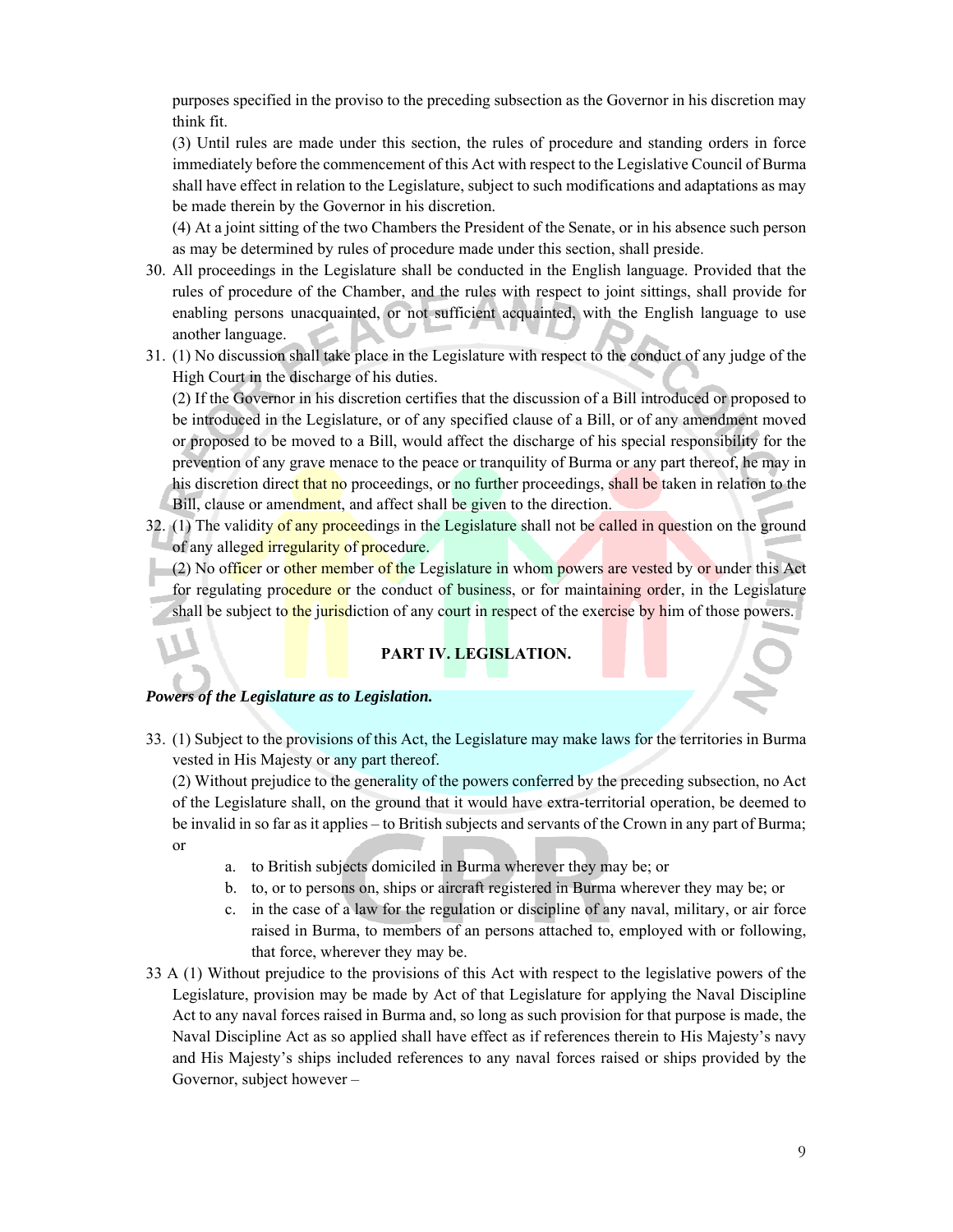- a. in the application of the said Act to the forces and ships raised and provided by the Governor and to the trial by court martial of officers and men belonging thereto, to such modifications and adaptations, if any, as may be made by the Act of the Legislature to adapt the said Act to the circumstances of Burma, including such adaptations as may be so made for the purpose of authorizing or requiring anything which, under the said Act, is to be done by or to the Admiralty or the Secretary of the Admiralty to be done by or to the Governor or some person authorized to act on his behalf; and
- b. in the application of the said Act to the forces and ships of His Majesty's navy other than those raised and provided by the Governor, to such modifications and adaptations as may be made by His Majesty in Council for the purpose of regulating the relations of those forces and ships to the forces and ships raised and provided by the Governor.
- (2) Notwithstanding anything in this Act or in any Act of the Legislature, where any forces and ships raised and provided by the Governor have been placed at the disposal of the Admiralty, the Naval Discipline Act shall apply without any such modifications and adaptations as aforesaid.
- 34. Nothing in this Act shall be taken –

–

- a. to affect the power of Parliament to legislate for Burma; or
- to empower the Legislature  $$ 
	- i. to make any law affecting the Sovereignty, or the Royal Family, or the succession to the Crown, or the sovereignty, dominion or suzerainty of the Crown in any part of Burma, or the law of British nationality, or the Army Act, the Air Force Act, the Naval Discipline Act, or any similar law enacted by a competent authority in India, or the law of Prize or Prize Courts; or
	- ii. except in so far as expressly permitted by this Act, to make any law amending any provisions of this Act, or any Order in Council made thereunder, or any rules made under this Act by the Secretary of State, or by the Governor in his discretion or in the exercise of his individual judgment.
- 35. (1) Subject to the provisions of Part VI of this Act with respect to financial Bills, a Bill may originate in either Chamber of the Legislature.

(2) A Bill pending in the Legislature shall not lapse by reason of the prorogation of the Chambers thereof.

(3) A Bill pending in one Chamber which has not been passed by the other Chamber shall not lapse on a dissolution of that other Chamber, but save as aforesaid all Bills shall lapse on a dissolution of either Chamber.

- 36. (1) Unless the Governor in his discretion thinks fit to give his previous sanction, there shall not be introduced into, or moved in, either Chamber of the Legislature, any Bill or any amendment which
	- a. repeals, amend or is repugnant to any provisions of any Act of Parliament extending to Burma; or
	- b. repeals, amends or is repugnant to any Governor's Act, or any ordinance promulgated in his discretion by the Governor; or
	- c. affects matters as respects which the Governor is by or under this Act required to act in his discretion;
	- d. repeals, amends or affects any Act relating to any police force; or
	- e. affects the procedure for criminal proceedings in which European British subjects are concerned; or
	- f. subjects persons not resident in Burma to greater taxation than persons resident in Burma, or subjects companies not wholly controlled and managed in Burma to greater taxation than companies wholly controlled and managed therein; or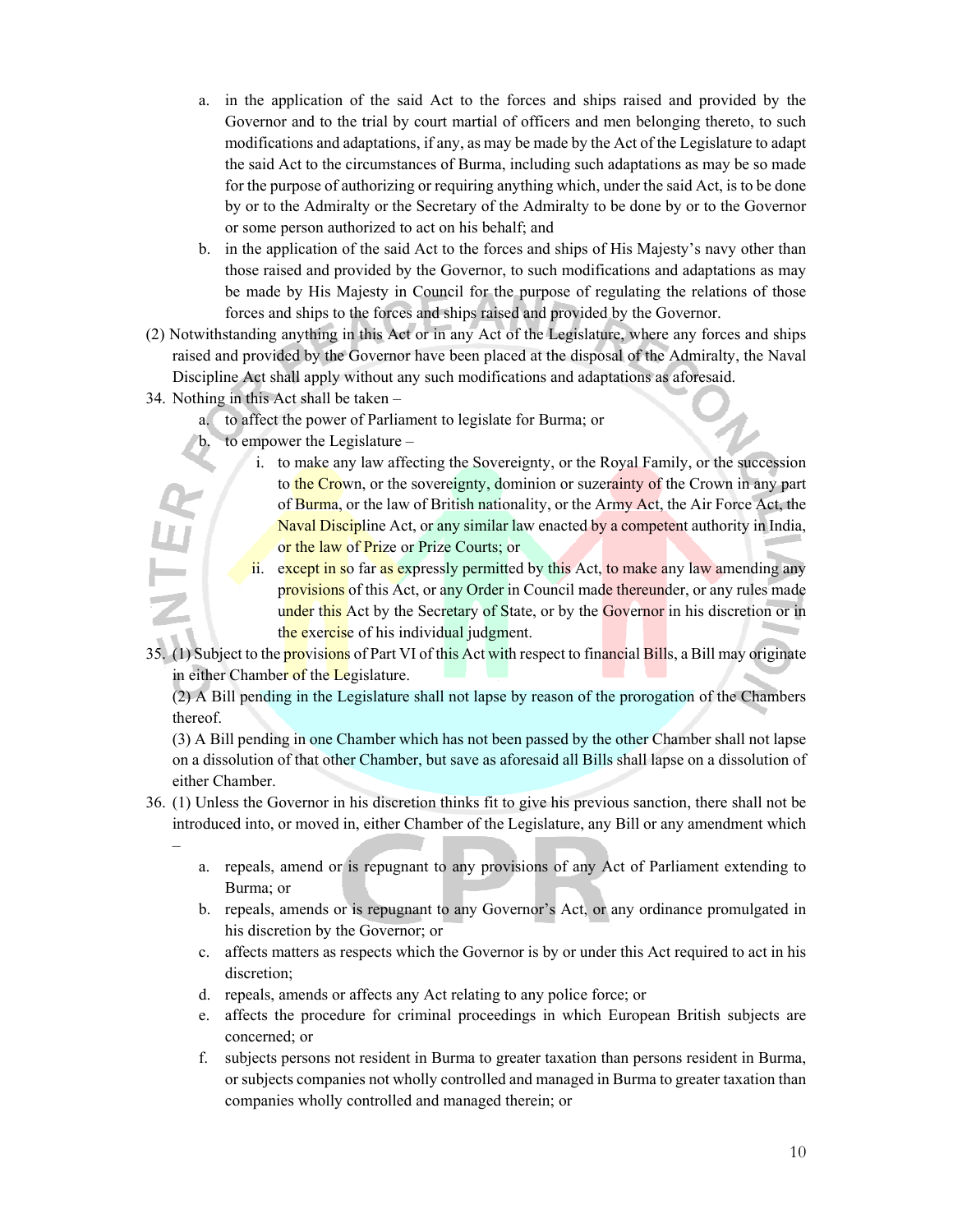- g. affects the grant of relief from any Burma tax on income in respect of income taxed or taxable in the United Kingdom; or
- h. affects immigration into Burma.
- (2) Nothing in this section affects the operation of any other provision in this Act which requires the previous sanction of the Governor to the introduction of any Bill or the moving of any amendment.
- 37. (1) Subject to the provisions of this section, a Bill shall not be deemed to have been passed by the Chambers of the Legislature unless it has been agreed to by both Chambers, either without amendments or with such amendments only as are agreed to by both Chambers.

(2) If a Bill which has been passed by one Chamber and transmitted to the other is not, before the expiration of twelve months from its reception by that other Chamber, presented to the Governor for his assent, the Governor may summon the Chambers to meet in a joint sitting for the purpose of deliberating and voting on the Bill; Provided that, if it appears to the Governor that the Bill related to finance or to any matter which affects the discharge of his functions in so far as he is by or under this Act required to act in his discretion or to exercise his individual judgment, he may in his discretion summon the Chambers to meet in a joint sitting for the purpose aforesaid notwithstanding that the said period of twelve months has not elapsed.

(3) If at a joint sitting of the two Chambers summoned in accordance with the provisions of this section the Bill, with such amendments, if any, as are agreed to in joint sitting, is passed by a majority of the total number of members of both Chambers present and voting, is shall be deemed for the purposes of this Act to have been passed by both Chambers:

Provided that at a joint sitting  $-$ 

ш

- a. unless the Bill, having been passed by once Chamber, has been passed by the other Chamber with amendments and returned to the Chamber in which it originated, no amendment shall be proposed to the Bill other than such amendments, if any, as are made necessary by the delay in the passage of the Bill;
- b. if the Bill has been so passed and returned, only such amendments as aforesaid shall be proposed to the Bill and such other amendments as are relevant to the matters with respect to which the Chambers have not agreed;

and the decision of the person presiding as to the amendments which are admissible under this subsection shall be final.

38. (1) When a Bill has been passed by the Chambers it shall be presented to the Governor, and the Governor shall in his discretion declare either that he assents in His Majesty's name to the Bill, or that he withholds assent therefrom, or that he reserves the Bill for the signification of His Majesty's pleasure. Provided that the Governor may in his discretion return the Bill to the Chambers with a message requesting that they will reconsider the Bill or any specified provisions thereof, and in particular will consider the desirability of introducing any such amendments as he may recommend in his message and the Chambers shall reconsider the Bill accordingly.

(2) A Bill reserved for the signification of His Majesty's pleasure shall not become an Act of the Legislature unless and until, within twelve months from the day on which it was presented to the Governor, the Governor makes known by public notification that His Majesty has assented thereto. (3) Any Act assented to by the Governor may be disallowed by His Majesty within twelve moths from the date of the Governor's assent, and, Where any Act is so disallowed, the Governor shall forthwith make the disallowance known by public notification and as from the date of the notification the Act shall become void.

39. (1) Where under any provision of this Act the previous sanction or recommendation of the Governor is required to the introduction or passing a Bill or the moving of an amendment, the giving of the sanction or recommendation shall not be construed as precluding him from exercising subsequently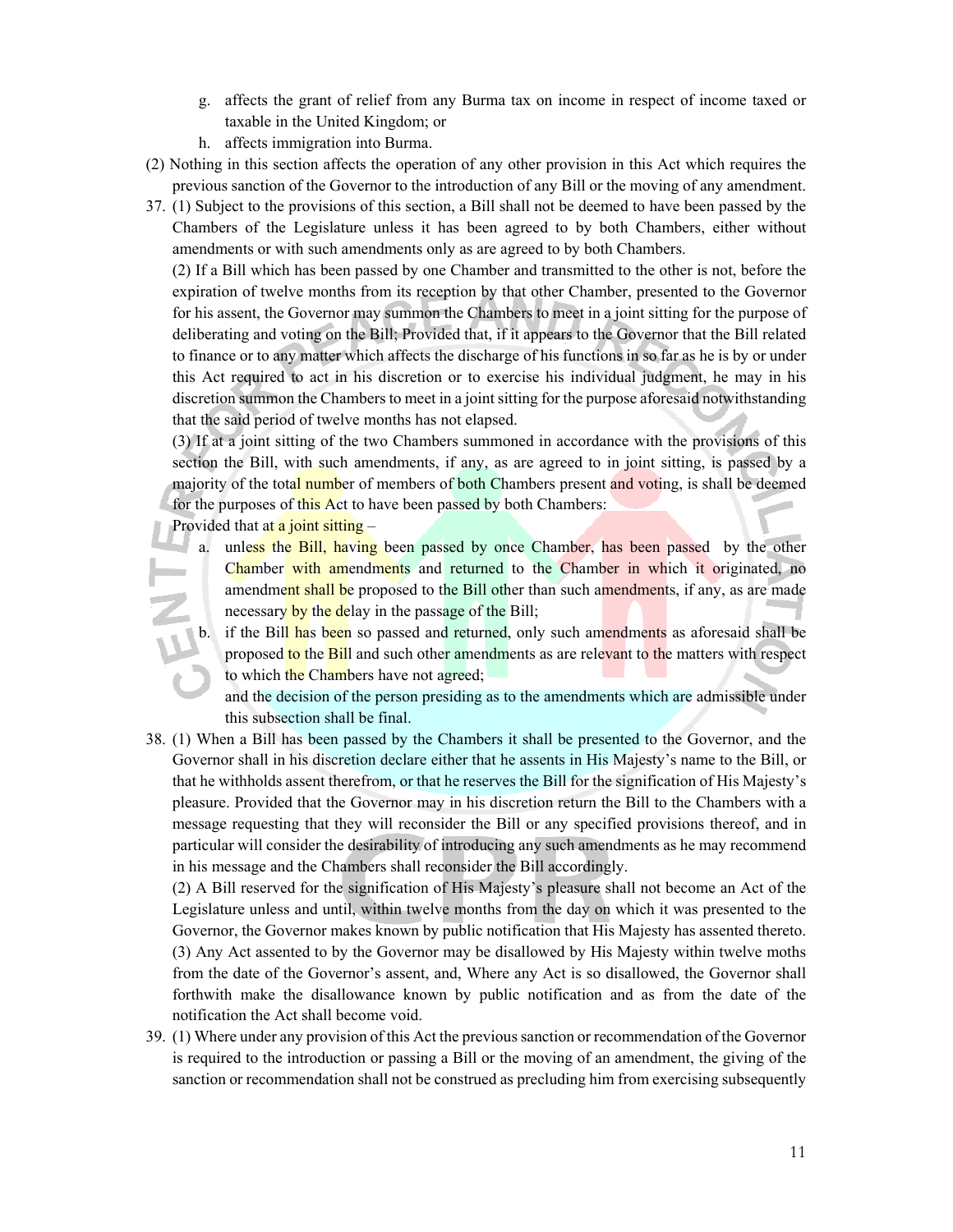in regard to the Bill in question any powers conferred upon him by this Act with respect to the withholding of assent to, or the reservation of, Bills.

(2) No Act of the Legislature and no provision in any such Act shall be invalid by reason only that some previous sanction or recommendation was not given.

#### *Legislative Power of Governor*

40. (1) Notwithstanding anything in this Part of this Act, no Act of the Legislature shall apply to any area specified in the Second Schedule to this Act unless the Governor by public notification so directs, and the Governor in giving such a direction with respect to any Act may direct that the Act shall, in its application to the area or to any specified past thereof, have effect subject to such exceptions or modifications as he thinks fit.

(2) The Governor may make regulations for the peace and good government of any such area, and any regulations so made may repeal or amend any Act, whether passed before or after the commencement of this Act, which is for the time being applicable to the area.

(3) The Provisions of this Act with respect to the power of His Majesty to disallow Acts shall apply in relation to any such regulations as they apply in relation to Acts of the Legislature.

41. (1) If at any time when the Legislature is not in session the Governor is satisfied that circumstances exist which render it necessary for him to take immediate action, he may promulgate such ordinances as the circumstances appear to him to require:

Provided that the Governor –

- a. shall exercise his individual judgment as respects the promulgation of any ordinance under this section, if a Bill containing the same provisions would under this Act have required his previous sanction to the introduction thereof into the Legislature; and
- b. shall not without instructions from His Majesty promulgate any such ordinance, if he would have deemed it necessary to reserve a Bill containing the same provisions for the signification of His Majesty's pleasure.

(2) An ordinance promulgated under this section shall have the same force and effect as an Act of the Legislature, but every such ordinance –

- a. shall be laid before the Legislature, and shall cease to operate at the expiration of six weeks from the reassembly of the Legislature, or, if a resolution disapproving it is passed by the House of Representatives and agreed to by the Senate, upon the resolution being agreed to by the Senate;
- b. shall be subject to the provisions of this Act relating to the power of His Majesty to disallow Acts as if it were an Act of the Legislature; and
- c. may be withdrawn at any time by the Governor.

(3) If and so far as an ordinance under this section makes any provision which would not be valid if enacted in an Act of the Legislature, it shall be void.

42. (1) If at any time the Governor is satisfied that circumstances exist which render it necessary for him to take immediate action for the purpose of enabling him satisfactorily to discharge his functions in so far as he is by or under this Act required in the exercise thereof to act in his discretion or to exercise his individual judgment, he may promulgate such ordinances as in his opinion the circumstances of the case require.

(2) An ordinance promulgated under this section shall continue in operation for such period not exceeding six months as may be specified therein, but may by a subsequent ordinance be extended for a further period not exceeding six months.

(3) An ordinance promulgated under his section shall have the same force and effect as an Act of the Legislature, but every such ordinance –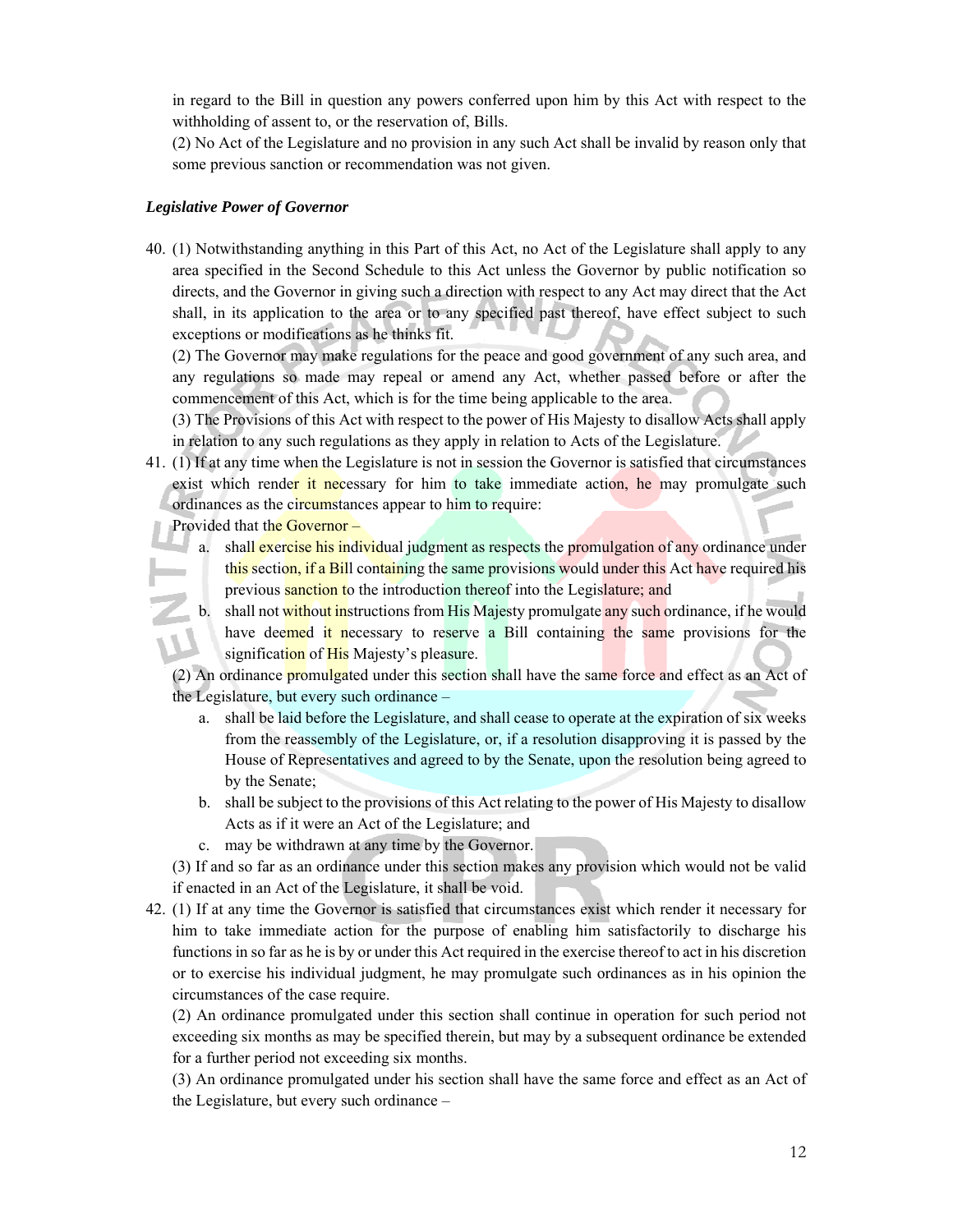- a. shall be subject to the provisions of this Act relating to the powers of His Majesty to disallow Acts as if it were an Act of the Legislature;
- b. may be withdrawn at any time by the Governor; and
- c. if it is an ordinance extending a previous ordinance for a further period, shall be communicated forthwith to the Secretary of State and shall be laid by him before each House of Parliament.

(4) If and so far as an ordinance under this section makes any provision which would not be valid if enacted in an Act of the Legislature, it shall be void.

(5) The functions of the Governor under this section shall be exercised by him in his discretion.

- 43. (1) If at any time it appears to the Governor that, for the purpose of enabling him satisfactorily to discharge his functions in so far as he is by or under this Act required in the exercise thereof to act in his discretion or to exercise his individual judgment, it is essential that provision should be made by legislation, he may be messages to both Chambers of the Legislature, explain the circumstances which in his opinion render legislation essential and either –
	- a. enact forthwith, as a Governor's Act, a Bill containing such provisions as he considers necessary; or
	- b. attach to his message a draft of the Bill which he considers necessary.

(2) Where the Governor takes such action as is mentioned in paragraph (b) of the preceding subsection, he may at any time after the expiration of one month enact, as a Governor's Act, the Bill proposed by him to the Chambers either in the form of the draft communicated to them, or with such amendments as he deems necessary, but before so doing he shall consider any address which may have been presented to him within the said period by either Chamber with reference to the Bill or to amendments suggested to be made therein.

(3) A Governor's **Act shall** have the same force and effect, and shall be subject to disallowance in the same manner, as an Act of the Legislature, and, if and so far as it makes any provision which would not be valid if enacted in an Act of the Legislature, it shall be void.

(4) Every Governor's Act shall be communicated forthwith to the Secretary of State and shall be laid by him before each House of Parliament.

(5) The functions of the Governor under this section shall be exercised by him in his discretion.

# **PART V. RESTRICTIONS ON DISCRIMINATION, &C.**

44. (1) Subject to the provisions of this Part of this Act, a British subject domiciled in the United Kingdom shall be exempt from the operation of so much of any Act of the Legislature as imposes any restriction on the right of entry into Burma: Provided that no person shall by virtue of this subsection be entitled to claim exemption from any such restriction, if and so long as British subjects domiciled in Burma re by or under the law of the United Kingdom subject in the United Kingdom to a like restriction. For the purposes of this subsection a provision, whether of the law of Burma or of the law of the United Kingdom, empowering any public authority to impose quarantine regulations, or to excluded or deport individuals wherever domiciled who appear to that authority to be undesirable persons, shall be deemed not to be a restriction on the right of entry.

(2) Subject to the provisions of this Part of this Act, a British subject domiciled in the United Kingdom shall be except from the operation of so much of any Act of the Legislature as imposes by reference to place of birth, race, descent, language, religion, domicile, residence, or duration of residence, any disability, liability, restriction or condition in regard to travel, residence, the acquisition, holding, or disposition or property, the holding of public office, or the carrying on of any occupation, trade, business or profession: Provided that no such person as aforesaid shall by virtue of this subsection be entitled to exemption from any such disability, liability, restriction, or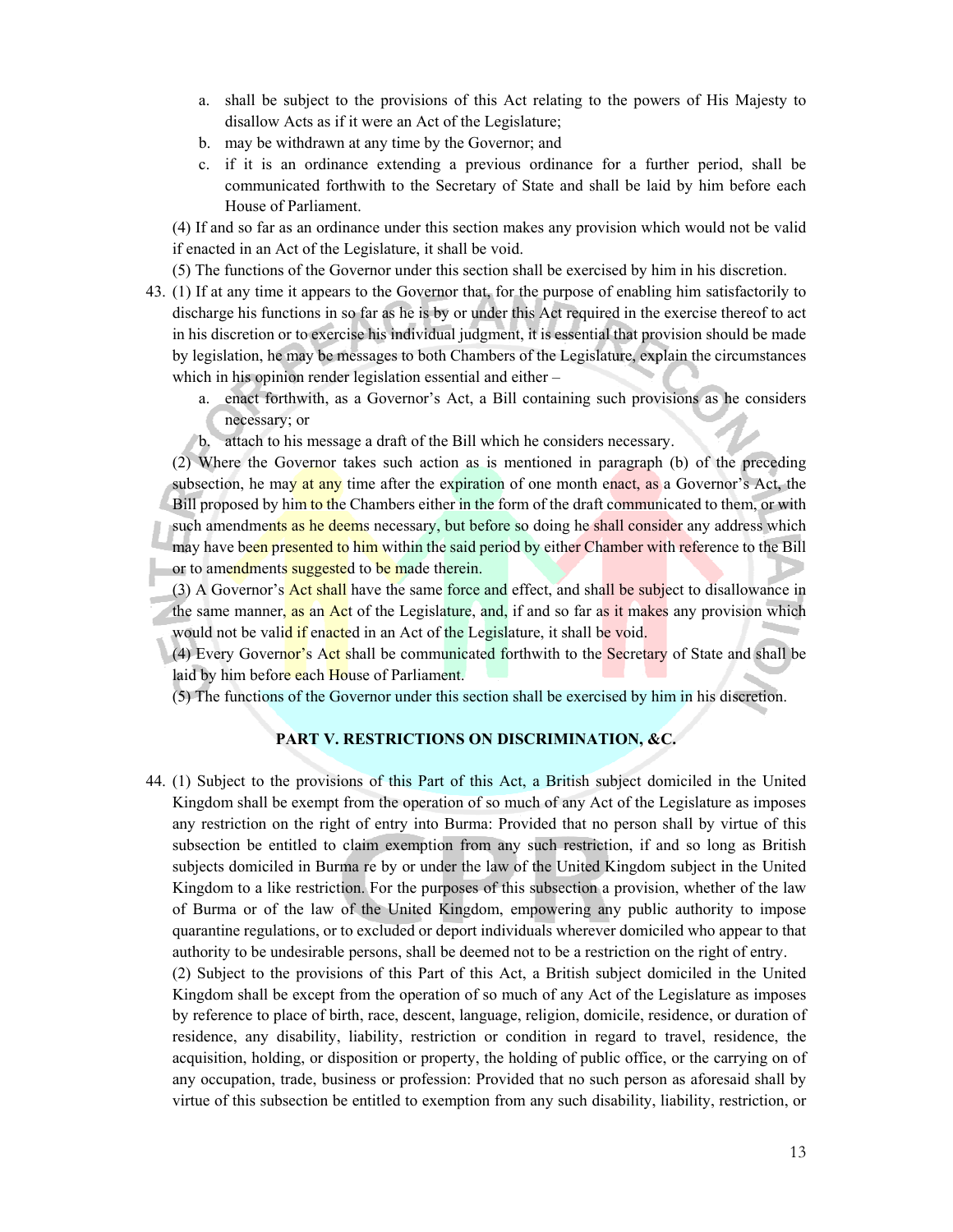condition as aforesaid if and so long as British subjects domiciled in Burma are by or under the law of the United Kingdom subject in the United Kingdom to a like disability, liability, restriction or condition imposed in regard to the same subject matter by reference to the same principle of distinction.

(3) The provisions of subsection (2) of this section shall apply in relation to British subjects domiciled in India and subjects of any Indian State as they apply in relation to British subjects domiciled in the United Kingdom, but with the substitution in the proviso to the said subsection for references to the United Kingdom of references to British India or, as the case may be, that India State: Provided that nothing in this subsection shall affect any restriction lawfully imposed on the right of entry into Burma of persons who are British subjects domiciled in India or subjects of any Indian State, or any restriction lawfully imposed as a condition of allowing any such person to enter Burma.

(4) Notwithstanding anything in this section, if the Governor by public notification certifies that for the prevention of any grave menace to the peace or tranquility of any part of Burma, or for the purpose of combating crimes of violence intended to overthrow the Government, it is expedient that the operation of the provisions of this section should be wholly or partially suspended in relation to any Act, then while the notification is in force the operation of those provisions shall be suspended accordingly. The functions of the Governor under this subsection shall be exercised by him in his discretion.

45. (1) No Act of the Legislature which impose any liability to taxation shall be such as to discriminate against British subjects domiciled in the United Kingdom or India or subjects of any Indian State, or against companied incorporated whether before or after the passing of this Act by or under the laws of the Untied Kingdom or British India, and any Act passed or made in contravention of this section shall, to the extend of the contravention, be invalid.

(2) Without prejudice to the generality of the foregoing provisions, and Act shall be deemed to be such as to discriminate against such persons or companies as aforesaid it would result in any of them being liable to greater taxation than that to which they would have been liable if they ere domiciled in Burma or incorporated by or under the laws of Burma, as the case may be.

- 46. (1) Subject to the following provisions of this Part of this Act, a company incorporated, whether before or after the passing of this Act, by or under the laws of the Untied Kingdom, and the members of the governing body of any such company and the holders of its shares, stock, debentures, debenture stock, or bonds, and its officers, agents, and servants shall be deemed to comply with so much of any Act of the Legislature as imposes in regard to companies carrying on or proposing to carry on business in Burma requirements or conditions relating to or connected with –
	- a. the place of incorporation of a company or the situation of its registered office or the currency in which its capital or loan capital is expressed; or
	- b. the place of birth, race descent, language, religion, domicile, residence or duration of residence of members of the governing body of a company, or of holders of its shares, stock, debentures, debenture stock, or bonds, or of its officers, agents or servants: Provided that no company or person shall by virtue of this subsection be deemed to comply with any such requirement or condition as aforesaid if and so long as a like requirement or condition is imposed by or under the laws of the United Kingdom in regard to companies incorporated by or under the laws of Burma and carrying on or proposing to carry on business in the United Kingdom.

(2) If and in so far as any total or partial exception from, or preferential treatment in respect of, taxation imposed on companies by or under any Act of the Legislature depends on compliance with conditions as to any of the matters mentioned in the last preceding subsection, any company incorporated by or under the laws of the United Kingdom and carrying on business in Burma shall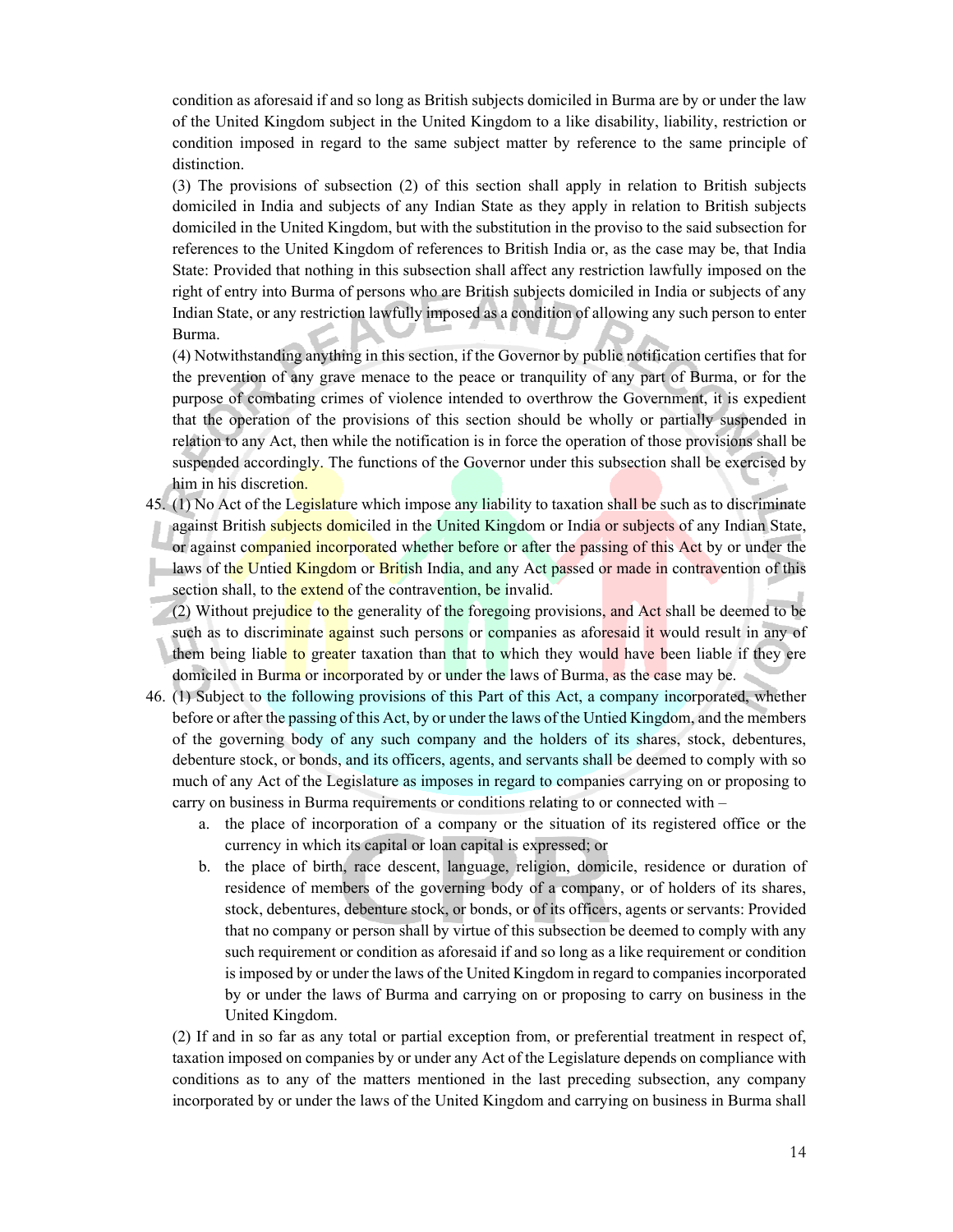be deemed to satisfy those conditions and be entitled to the exemption or preferential treatment accordingly, so long as the taxation imposed by or under the laws of the United Kingdom on companies incorporated by or under the laws of Burma and carrying on business in the United Kingdom does not depend on compliance with conditions as to any of the matters so mentioned.

(3) The provisions of the two last preceding subsections shall apply in relation to companies incorporated by or under the laws of British India as they apply in relation to companies incorporated by or under the laws of the United Kingdom, with the substitution for references to the United Kingdom of references to British India.

(4) Subject to the following provisions of this Part of this Act, a British subject domiciled in the United Kingdom shall be deemed to comply with so much of any Act of the Legislature as imposes in regard to companies incorporated or proposed to be incorporated, whether before or after the passing of this Act, by or under the laws of Burma, any requirements or conditions relating to, or connected with, the place of birth, race, descent, language, religion, domicile, residence or duration of residence of members of the governing body of a company or of holders of its shares, stock, debentures, debenture stock or bond, or of its officers, agents or servants: Provided that no person shall by virtue of this section be deemed to comply with any such requirement or condition as aforesaid if and so long as a like requirement or condition is imposed by or under the law of the United Kingdom in regard to companies incorporated or proposed to be incorporated by or under the laws of the Untied Kingdom on British subjects domiciles in Burma.

(5) If and in so far as, in the case of any such companies as are mentioned in the last preceding subsection, any total or partial exemption from, or preferential treatment in respect of, taxation imposed by or under any Act of the Legislature depends on compliance with conditions as to any of the matters so mentioned, then, as regards such of the members of its governing body and such of the holders of *its shares*, stock, debentures, debenture stock or bonds, and such of its officers, agents, or servants, as are British subjects domiciled in the United Kingdom, any such company shall be deemed to satisfy, those conditions and be entitled to the exemption or preferential treatment accordingly, so long as the taxation imposed by or under the laws of the United Kingdom on companies incorporated by or under those laws does not, as regards such of the members of a company's governing body, or such of the holders of its shares, stock, debenture, debenture stock or bonds, or such of its officers, agents, or servants, as are British subjects domiciled in Burma, depend on compliance with conditions as to any of the matters so mentioned.

(6) The provisions of the two last preceding subsections shall apply in relation to British subjects domiciled in British India and to subjects of any Indian State as they apply in relation to British subjects domiciled in the United Kingdom, with the substitution for references to the United Kingdom of references to British India or that Indian State, as the case may be.

47. (1) No ship registered in the United Kingdom shall be subjected by or under any Act of the Legislature to any treatment affecting either the ship herself, or her masters, officers, crew, passengers or cargo, which is discriminatory in favor of ship registered in Burma are for the time being subjected by or under any law of the United Kingdom to treatment of a like character which is similarly discriminatory in favor of ships registered in the United Kingdom.

(2) The provisions of this section shall apply in relation to ships registered in British India as they apply in relation to ships registered in the United Kingdom with the substitution for references to the United Kingdom of references to British India.

(3) This section shall apply in relation to aircraft as it applied in relation to ships.

(4) The provisions of this section are in addition to and not in derogation of the provisions of any of the preceding sections of this Part of this Act.

48. (1) Notwithstanding anything in any Act of the Legislature, companies incorporated, whether before or after the passing of this Act, by or under the laws of the United Kingdom and carrying on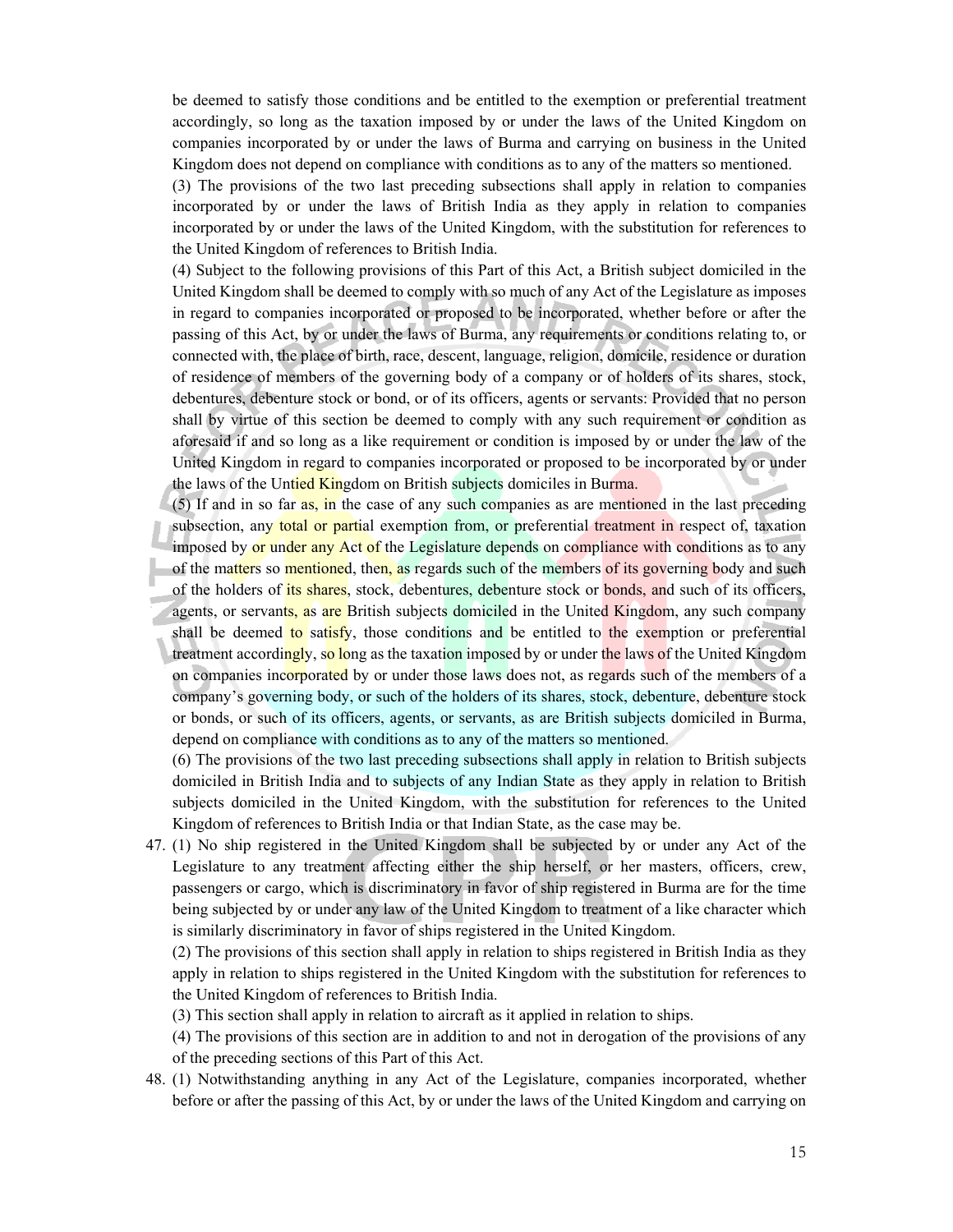business in Burma, shall be eligible for any grant, bounty or subsidy payable out of public moneys in Burma for the encouragement of any trade or industry to the same extend as companied incorporated by or under the laws of Burma are eligible therefore: Provided that this subsection shall not apply in relation to any grant, bounty or subsidy payable out of public moneys for the encouragement of any trade or industry, it and so long as under the law of the United Kingdom for the time being in force companies incorporated by or under the laws of Burma and carrying on business in the United Kingdom are not equally eligible with companies incorporated by or under the laws of the United Kingdom for the benefit of any grant, bounty or subsidy payable out of public moneys in the United Kingdom for the encouragement of the same trade or industry.

(2) Notwithstanding anything in this Part of this Act, an Act of the Legislature may require, in the case of a company which at the date of the passing of that Act was not engaged in Burma in that branch of trade or industry which it is the purpose of the Act to encourage, that the company shall not be eligible for any grant, bounty, or subsidy under the Act unless –

- a. the company is incorporated by or under the laws of Burma; and
- b. such proportion, not exceeding one half, of the members of its governing body as the Act may prescribe are British subjects domiciled in Burma; and
- c. the company gives such reasonable facilities for the training of British subjects domiciled in Burma as may be so prescribed.

(3) For the purposes of this section a company incorporated by or under the laws of the United Kingdom shall be deemed to be carrying on business in Burma if it owns ships which habitually trade to and from ports in Burma.

(4) The foregoing provisions of this section shall apply in relation to companies incorporated by or under the laws of British India as they apply in relation to companies incorporated by or under the laws of the United Kingdom with the substitution for references to the Untied Kingdom of references to British India.

- 49. The foregoing provisions of this Part of this Act shall apply in relation to any ordinance, order, byelaw, rule or regulation passed or made after the passing of this Act and having by virtue of any existing Indian or Burman law, or of any Act of Legislature, the force of law, as they apply in relation to Acts of the Legislature, but, save as aforesaid, nothing in those provisions shall affect the operation of any existing Indian or Burman law.
- 50. (1) If a convention is made between His Majesty's Government in the United Kingdom and the Government of Burma, whereby similarity of treatment is assured, in the United Kingdom to British subjects domiciled in Burma and to companies incorporated by or under the laws of Burma, and in Burma to British subjects domiciled in the United Kingdom and to companies incorporated by or under the laws of the United Kingdom, respectively, in respect of the matters, or any of the matters, with regard to which provision is made in the preceding sections of this Part of this Act, His Majesty may, if he is satisfied that all necessary legislation has been enacted both in the United Kingdom and in Burma for the purpose of giving effect to the convention, by Order in Council declare that the purposes of those sections are to such extent as may be specified in the Order sufficiently fulfilled by that convention and legislation, and, while any such Order is in force, the operation of those sections shall to that extent be suspended.

(2) As from the establishment of the Federation of India, the provisions of subsection (1) of this section shall apply in relation to British subjects domiciled in British India and to companies incorporated by or under the laws of British India as they apply in relation to British subjects domiciled in the United Kingdom and companies incorporated by or under the laws of the United Kingdom, with the substitution for references to His Majesty's Government in the United Kingdom, and the United Kingdom, of references to the Federal Government and British India.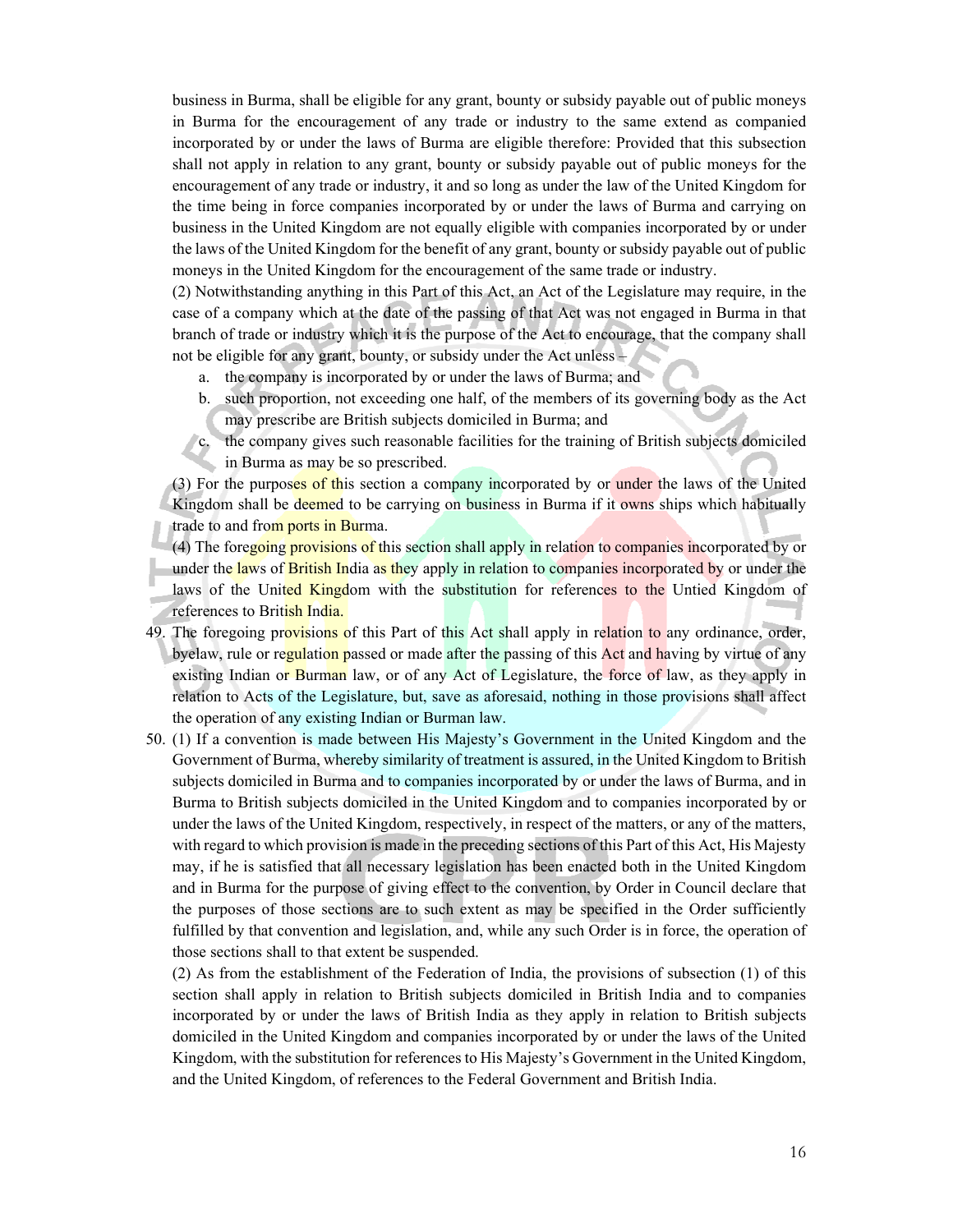(3) And Order in Council under this section shall cease to have effect if and when the convention to which it relates expires or is terminated by either party thereto.

51. (1) No Bill or amendment which prescribes or empowers any authority to prescribe the professional or technical qualifications which are to be requisite for any purpose in Burma shall be introduced or move in either Chamber of the Legislature without the previous sanction of the Governor in his discretion.

(2) The Governor shall not give his sanction for the purposes of the preceding subsection unless he is satisfied that the proposed legislation is so framed as to secure that no person who, immediately before the coming into operation of any disability, liability, restriction or condition to be imposed by or under that legislation, was lawfully practicing any profession, carrying on any occupation, trade or business, or holding any office in Burma shall, except in so far as my be necessary in the interests of the public, be debarred from continuing to practice that profession, carry on that occupation, trade or business, or hold that office, or from doing anything in the course of that profession, occupation, trade or business, or in the discharge of the duties of that office, which he could lawfully have done if that disability, liability, restriction or condition had not come into operation.

(3) All regulations made under the provisions of any Act of the Legislature which prescribe the professional or technical qualifications which are to be requisite for any purpose in Burma, or impose by reference to any professional or technical qualification, any disability, liability, restriction or condition in regard to the practicing of any profession, the carrying on of any occupation, trade or business, or the holding of any office in Burma shall, not less than four months before they are expressed to come into operation, be published in such manner as may be required by general or special directions of the Governor, and, if within two months from the date of the publication complaint is made to him that the regulations or any of them will operate unfairly as against any class of persons affected thereby, then, if he is of opinion that the complaint is well founded, he may, at any time before the regulations are expressed to come into operation, by public notification disallow the regulations or any of them. In this subsection the expression "regulations" includes rules, byelaw, orders and ordinances. In the discharge of his functions under this subsection the Governor shall exercise his individual judgment.

(4) If the Governor exercising his individual judgment by public notification directs that the provisions of the last preceding subsection shall apply in relation to any existing Indian or Burman law, those provisions shall apply in relation to that law accordingly.

- 52. (1) So long as the condition set out in subsection (3) of this section continues to be fulfilled, a British subject domiciled in the United Kingdom or Burma who, by virtue of a medical diploma granted to him in the United Kingdom, is, or is entitled to be, registered in the United Kingdom as a qualified medical practitioner shall not, by or under any law in force in Burma, be excluded from practicing medicine, surgery or midwifery in Burma, or from being registered as qualified so to do, on any ground other than the ground that the diploma held by him does not furnish a sufficient guarantee of his possession of the requisite knowledge and skill for the practice of medicine, surgery and midwifery, and he shall not be so excluded on that ground unless the law of Burma makes provision for securing –
	- a. that no proposal for excluding the holders of any particular diploma from practice or registration shall become operative until the expiration of twelve months after notice thereof has been given to the Governor and to the University or other body granting that diploma; and
	- b. that such a proposal shall not become operative or, as the case may be, shall cease to operate, if the Privy Council on an application made to them under the next succeeding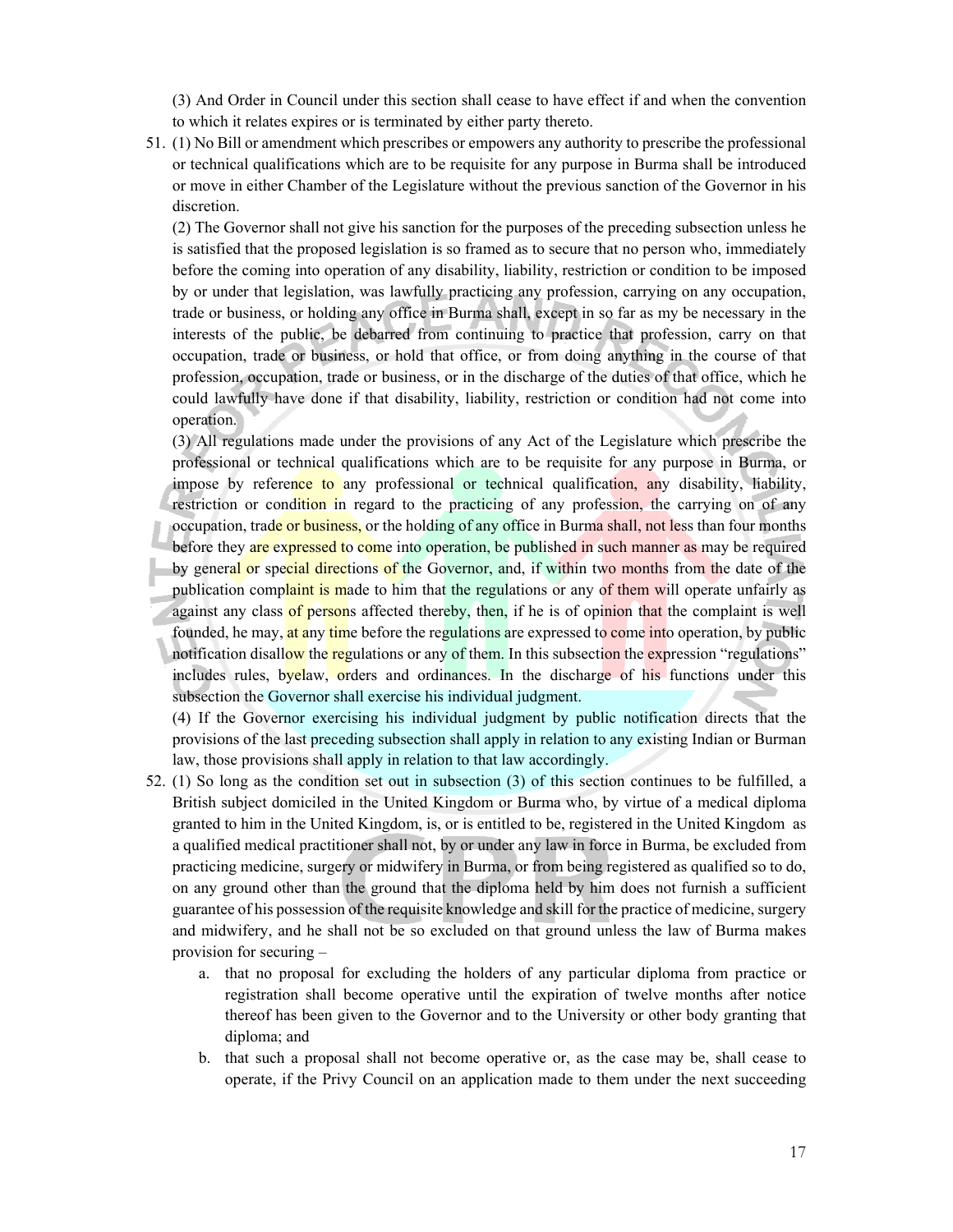subsection determine that the diploma in question ought to be recognized as furnishing such a sufficient guarantee as aforesaid.

(2) If any University or other body in the United Kingdom which grants a medical diploma, or any British subject who holds such a diploma, is aggrieved by the proposal to exclude holders of that diploma from practice or registration in Burma, that body or person may make an application to the Privy Council, and the Privy Council, after giving to such authorities and person both in Burma and in the United Kingdom as they think fit an opportunity of tendering evidence or submitting representations in writing, shall determine whether the diploma in question does or does not furnish a sufficient guarantee of the possession of the requisite knowledge and skill for the practice of medicine, surgery and midwifery, and shall notify their determination to the Governor, who shall communicate it to such authorities, and cause it to be published in such manner, as he thinks fit.

(3) The condition referred to in subsection (1) of this section is that British subjects domiciled in Burma who hold a medical diploma granted after examination in British Burma shall not be excluded from practicing medicine, surgery or midwifery in the United Kingdom or from being registered therein as qualified medical practitioners, except on the ground that that diploma does not furnish a sufficient guarantee of the possession of the requisite knowledge and skill for the practice of medicine, surgery and midwifery, and shall only be excluded on that ground so long as the law of the United Kingdom makes provision for enabling any question as to the sufficiency of that diploma to be referred to an decided by the Privy Council.

(4) A medical practitioner entitled to practice or be registered in Burma by virtue of a diploma granted in the United Kingdom, or in the United Kingdom by virtue of a diploma granted in British Burma, shall not in the practice of his profession be subjected to any liability, disability, restriction or condition to which persons entitled to practice by virtue of diplomas granted in the other country are not subject.

 $(5)$  The foregoing provisions of this section shall, subject to the modifications hereinafter mentioned, apply in relation to British subjects domiciled in India who, by virtue of medical diplomas granted to them in British India or the United Kingdom, are, or are entitled to be, registered in the United Kingdom as qualified medical practitioner as they apply in relation to British subjects domiciled in the United Kingdom, who, by virtue of medical diplomas granted in the United Kingdom, are, or are entitled to be, registered in the United Kingdom as qualified medical practitioners.

The said modifications are as follows, that is to say, –

- a. subsection (3) shall not apply and the reference in subsection (1) to the condition set out therein shall be deemed to be omitted;
- b. any reference in subsection (2) or subsection (4) to the United Kingdom shall be construed as a reference to British India.

(6) Nothing in this section shall be construed as affecting any power of any recognized authority in the United Kingdom or Burma to suspend or debar any person from practice on the ground of misconduct, or to remove any person from a register on that ground.

(7) In this section the expression "diploma" includes any certificate, degree, fellowship, or other document or status granted to persons passing examinations.

53. A person who holds a commission from His Majesty as a medical officer in any branch of His Majesty's forces and is on the active list shall by virtue of that commission be deemed to be qualified to practice medicine, surgery and midwifery in Burma and be entitled to be registered in Burma as so qualified.

54. In this Part of this Act –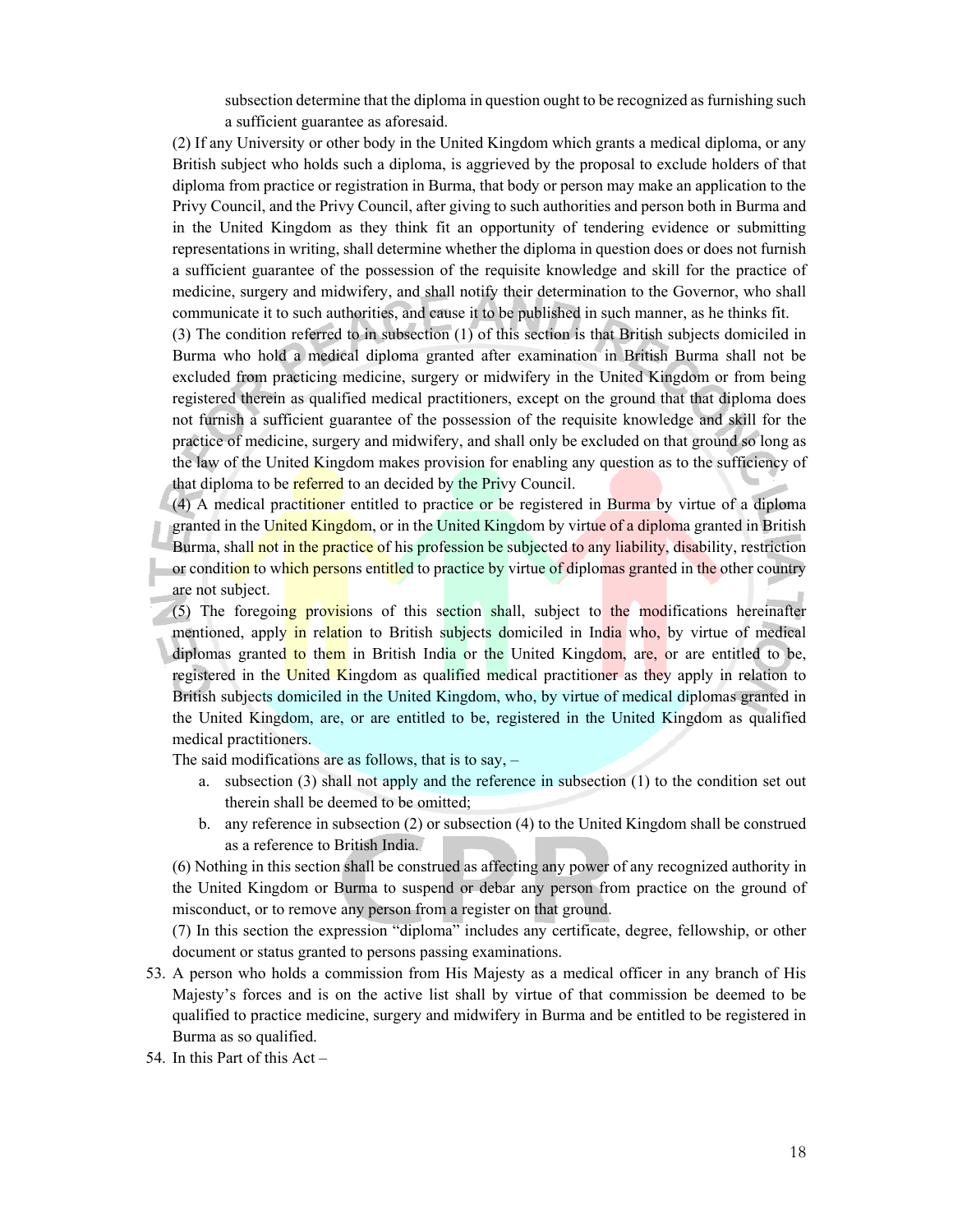- a. reference to companies incorporated by or under the laws of Burma include references to companies incorporated by or under the laws of British India and registered in Burma, but do not include references to companies so incorporated which were registered elsewhere;
- b. references to companies incorporated by or under the laws of British India do not include references to companies registered in Burma.

#### **PART VI. FINANCE**

#### *General*

- 55. Subject to the provisions of this Part of this Act with respect to the Federated Shan States and to the provisions of this Act with respect to the Burma Railway Board, that expression "revenues of Burma" includes all revenues and public moneys raised or received by the Government of Burma.
- 56. 56. No burden shall imposed on the revenues of Burma except for the purposes of Burma or some part of Burma.
- 57. (1) Rules may be made by the Governor for the purpose of securing that all moneys received on account of the revenues of Burma shall, with such exceptions, if any, as may be specified in the rules, be paid into the public account of the Government of Burma, and the rules so made may prescribe or authorize some person to prescribe the procedure to be followed in respect of the payments of moneys into the said account, the withdrawal of moneys therefrom the custody of moneys therein, and any other matters connected with or ancillary to the matters aforesaid.
- (2) In the exercise of his powers under this section the Governor shall exercise his individual judgment.
- 58. (1) The Government of Burma shall secure that there are from time to time in the hands of the Secretary of State sufficient moneys to enable him to make such payments as he may have to make in respect of any liability which falls to be met out of the revenues of Burma.

(2) Without prejudice to their obligations under the preceding subsection, the Government of Burma shall secure that there are from time to time in the hands of the Secretary of State, and any High Commissioner representing the Government of Burma in the United Kingdom, sufficient moneys to enable payment to be made of all pensions payable out of the revenues of Burma in the United Kingdom or through officers accounting to the Secretary of State or to any such High Commissioner as aforesaid.

#### *Proceedings in the Legislature.*

- 59. (1) The Governor shall in respect of every financial year cause to be laid before both Chambers of the Legislature as statement of the estimated receipts and expenditure of the Government of Burma for that year, in this Part of this Act referred to as the "annual financial statement."
	- (2) The estimates of expenditure embodied in the annual financial statement shall show separately –
		- a. the sums required to meet expenditure described by this Act as expenditure charged upon the revenues of Burma; and
		- b. the sums required to meet other expenditure proposed to be made from the revenues of Burma, and shall distinguish expenditure on revenue account from other expenditure, and indicate the sums, if any, which are included solely because the Governor has directed their inclusion as being necessary for the due discharge of any of his special responsibilities.
	- (3) The following expenditure shall be expenditure charged on the revenues of Burma: –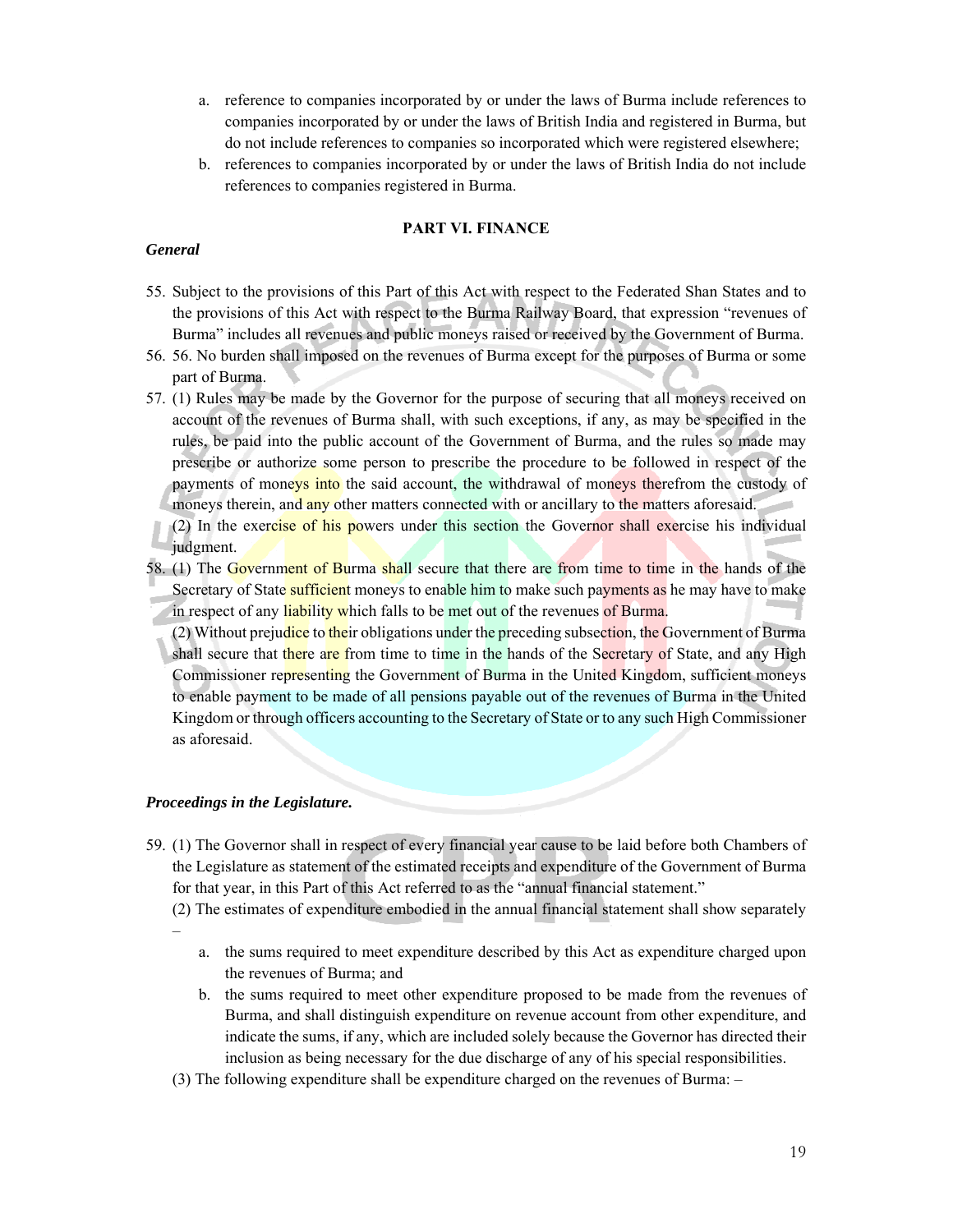- a. the salary and allowances of the Governor and other expenditure relating to his office for which provision is required to be made by Order in Council;
- b. debt charges for which the Government of Burma is liable, including interest, sinking fund charges and redemption charges, and other expenditure relating to the raising of leans and the service and redemption of debt;
- c. the salaries and allowance of ministers, of counselors, of the financial adviser, of the Advocate General, and of the staff of the financial adviser;
- d. the salaries, allowances, and pensions payable to and in respect of judges of the High Court;
- e. expenditure for the purpose of the discharge by the Governor of his functions with respect to defense, ecclesiastical affairs, monetary policy, currency and coinage, his functions with respect to external affairs in so far as he is by or under this Act required in the exercise thereof to act in his discretion, his functions in or in relation to areas in Burma which are not part of the territories of His Majesty and his functions in relation to the administration of any area specified in Part 1 of the Second Schedule to this Act: provided that the sum so charged in any year in respect of expenditure on ecclesiastical affairs shall not exceed two hundred and eighty-four thousand rupees, exclusive of pension charges;

any sums required to satisfy any judgment, decree or award of any court or arbitral tribunal;

any sums required to enable the Governor to pay such pensions and allowances as he in his discretion may deem suitable to members of the family or servants of any former Ruler of any territories in Burma;

h. any other expenditure declared by this Act or any Act of the Legislature to be so charged.

(4) Any question whether any proposed expenditure falls within a class of expenditure charged on the revenues of Burma shall be decided by Governor in his discretion.

60. (1) So much of the estimates of expenditure as relates to expenditure charged upon the revenues of Burma shall not be submitted to the vote of the House of Representatives, but nothing in this subsection shall be construed as preventing the discussion in either Chamber of the Legislature of those estimates, other than estimates relating to expenditure referred to in sub-paragraph (a) of subsection  $(3)$  of the last preceding section.

(2) So much of the said estimates as relates to other expenditure shall be submitted, in the form of demands for grants, to the House of Representatives, and the House of Representatives shall have power to assent, or to refuse to assent, to any demand, or to assent to a demand subject to a reduction of the amount specific therein.

(3) No demand for a grant shall be made except on the recommendation of the Governor.

61. (1) The Governor shall authenticate by his signature as schedule specifying –

- a. the grants made by the House of Representatives under the last preceding section;
- b. the several sums required to meet the expenditure charged on the revenues of Burma but not exceeding, in the case of any sum, the sum shown in the statement previously laid before the Chambers: Provided that, if the House of Representatives have refused to assent to any demand for a grant or have assented to such a demand subject to a reduction of the amount specific therein, the Governor may, if in his opinion the refusal or reduction would affect the due discharge of any of his special responsibilities, include in the schedule such additional amount, if any, not exceeding the amount of the rejected demand or the reduction, as the case may be, as appears to him necessary in order to enable him to discharge that responsibility.

(2) The schedule so authenticated shall be laid before the House of Representatives but shall not be open to discussion or vote in the Legislature.

(3) Subject to the provisions of the next succeeding section, no expenditure from the revenues of Burma shall be deemed to be duly authorized unless it is specified in the schedule so authenticated.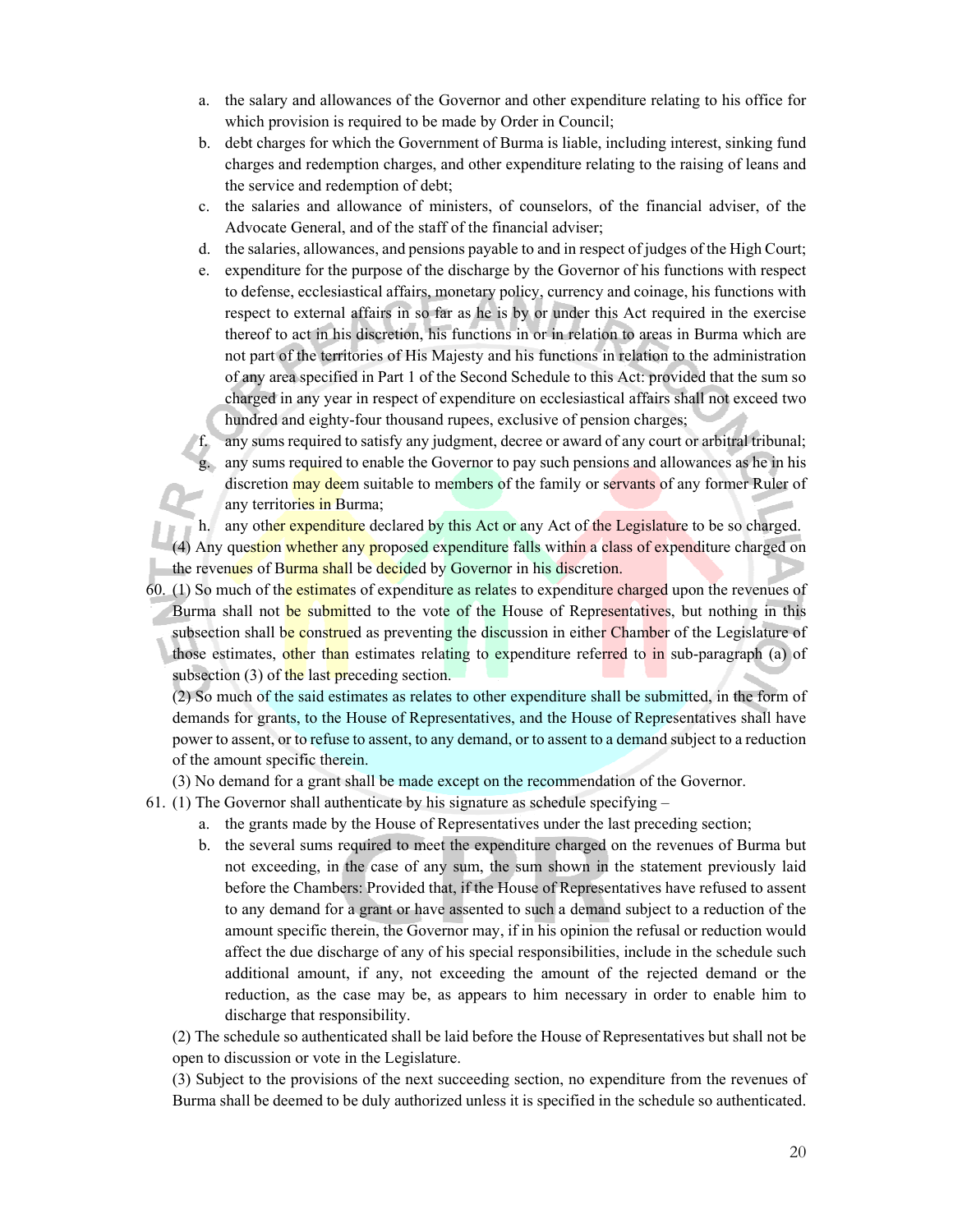- 62. If in respect of any financial year further expenditure from the revenues of Burma becomes necessary over and above the expenditure theretofore authorized for that year, the Governor shall cause to be laid before both Chambers of the Legislature as supplementary statement showing the estimated amount of that expenditure, and the provisions of the preceding sections shall have effect in relation to that statement and that expenditure as they have effect in relation to the annual financial statement and the expenditure mentioned therein.
- 63. (1) A Bill or amendment making provision
	- a. for imposing or increasing any tax; or
	- b. for regulating the borrowing of money or the giving of any guarantee by the Government, or for amending the law with respect to any financial obligations undertaken or to be undertaken by the Government; or
	- c. for declaring any expenditure to be expenditure charged on the revenues of Burma, or for increasing the amount of any such expenditure, shall not be introduced or moved except on the recommendation of the Governor, and a Bill making such provision shall not be introduce in the Senate.

(2) A Bill or amendment shall not be deemed to make provision for any of the purposes aforesaid by reason only that it provides for the imposition of fines or other pecuniary penalties, or for the demand and payment of fees for licenses, or fees for services rendered.

(3) A Bill which, if enacted and brought into operation, would involve expenditure from the revenues of Burma shall not be passed by either Chamber of the Legislature unless the Governor has recommended to that Chamber the consideration of the Bill.

- 64. (1) The executive authority of Burma extends to borrowing upon the security of the revenues of Burma within such limits, if any, as may from time to time be fixed by Act of the Legislature, and to the giving of guarantees within such limits, if any, as may be so fixed.
- (2) Any obligations of the Local Government of Burma which, immediately before the commencement of this Act, were secure upon its revenues, shall after the said date be secured upon the revenues of Burma.
- 65. (1) The Colonial Stock Acts, 1877 to 1900, shall, not withstanding anything to the contrary in those Acts, apply in relation to sterling stock issued after the commencement of this Act and forming part of the public debt of Burma as they apply in relation to stock forming part of the public debt of any British Possession mentioned in those Acts, so, however, that nothing in section twenty of the Colonial Stock Act, 1877, shall be construed as compelling a person desirous of bringing proceedings to proceed in the manner therein specified and that, until Parliament otherwise determines, any conditions prescribed by the Treasury under section two of the Colonial Stock Act, 1900, shall be deemed to have been complied with respect to all such stock so issued by the Government of Burma.

(2) The expression "colonial stock" in section eleven of the Trusts (Scotland) Act, 1921, shall include any stock in relation to which the said Acts apply by virtue of this section.

#### *Audit and Accounts.*

66. (1) There shall be an Auditor-General of Burma who shall be appointed by His Majesty, and shall only be removed from office in like manner and on the like grounds as a judge of the High Court. (2) The conditions of service of the Auditor-General shall be such as may be prescribed by His Majesty in Council, and he shall not be eligible for further office under the Crown in Burma after he has ceased to hold his office: Provided that neither the salary of an Auditor-General, nor his rights in respect of leave of absence, pension or age of retirement, shall be varied to his disadvantage after his appointment.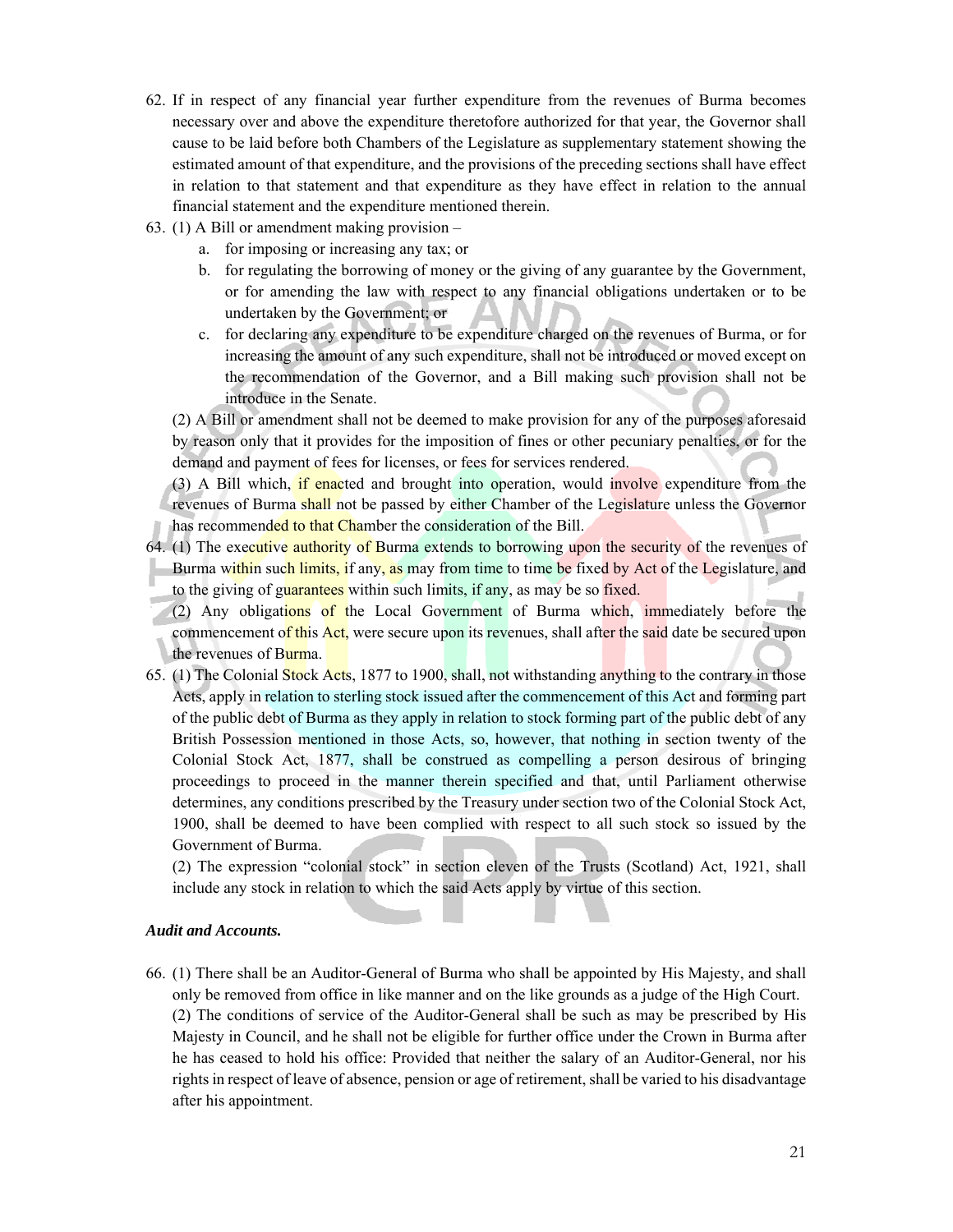(3) The Auditor-General shall perform such duties and exercise such powers in relation to the accounts of the Government of Burma s may be prescribed by, or by rules made under, an Order of His Majesty in Council, or by any subsequent Act of the Legislature varying or extending such an Order: Provided that no Bill or amendment for the purpose aforesaid shall be introduced or moved without the previous sanction of the Governor in his discretion.

(4) The salary, allowances and pension payable to or in respect of an Auditor-General shall be charged on the revenues of Burma, and the salaries, allowances and pensions payable to or in respect of members of his staff shall be paid out of those revenues.

67. (1) The accounts of the Government of Burma shall be kept in such form as the Auditor-General of Burma may with the approval of the Governor, prescribe.

(2) The reports of the Auditor-General relating to the accounts of the Government of Burman shall be submitted to the Governor who shall cause them to be laid before the Legislature.

(3) If His Majesty in Council makes provision requiring the Auditor of Indian Home Accounts to perform in relation to Burma all or any of the functions which he performs in relation in India –

a. any payments required by the Order to be made in respect of his services from the revenues of Burma shall be so made and shall be charged on those revenues;

b. any reports submitted by the Auditor of Indian Home Accounts to the Auditor-General of Burma shall be included by the Auditor-General in the reports which under this Part of this Act he is required to submit to the Governor, or to the Secretary of State.

### *Federated Shan States.*

68. (1) Until His Majesty in Council makes other provision, there shall continue to be a Federal Fund of the Federated Shan States under the control of the Governor in his discretion.

(2) His Majesty may by order in Council  $-$ 

- a. require contributions to be made to the said Fund out of the revenue s of, or accruing in, the States comprised within the Federated Shan States;
- b. require payments (representing the share of the annual receipts of the Government of Burma on revenue account properly allocable to the said States) to be made from time to time out of the revenues of Burma to the said Fund;
- c. require payments (representing the share of the annual general expenses of the Government of Burma properly allocable to the said States) to be made from time to time out of the said Fund to the revenues of Burma; and
- d. make such other provision (including provision with respect to borrowing) as he thinks fit with respect to the manner in which the said Fund is to be dealt with.

(3) Any payments to be made under paragraph (b) of the last preceding subsection shall be charged on the revenues of Burma, and the amounts thereof and of any payments to be made under paragraph (c) of the said subsection shall be shown in the financial statements required by this Part of this Act to be laid before the Burma Legislature but, save as aforesaid, nothing in this Act shall be construed as requiring any statement of payments into or out of the Federal Fund to be laid before that Legislature.

(4) Such accounts shall be kept in respect of the receipts and expenditure of the said funds as the Auditor-General of Burma may, with the approval of the Governor in his discretion, prescribe, and the said accounts shall be audited by, or on behalf of, the Auditor-General of Burma, who shall make annual report thereon to the Secretary of State.

#### **PART VII. THE BURMA RAILWAY BOARD.**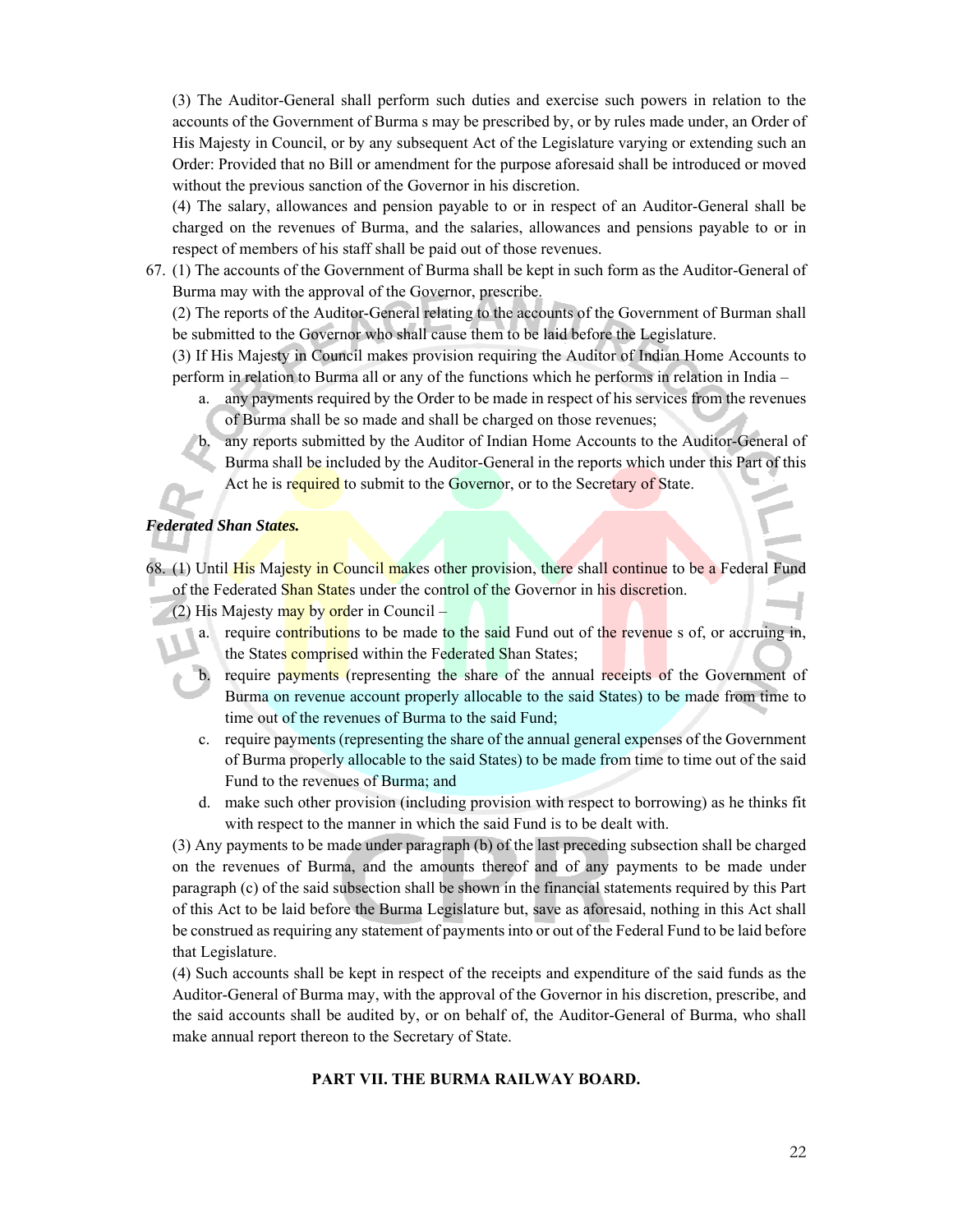69. (1) The executive authority of Burma in respect of the regulation and the construction, maintenance and operation of railways in Burma shall be exercised by a Railway Board (hereinafter referred to as "the Board").

(2) The said executive authority extends to the carrying on in connection with any railways operated by the Board of such other undertakings as either were being carried on in connection therewith by or on behalf of the Governor-General in Council immediately before the commencement of this Act, or as the Board may be authorized to carry on after the commencement of this Act by or under any Act of the Legislature.

(3) Notwithstanding anything in this section, the Government and its officers shall perform in regard to the construction, equipment and operation of railways, such functions for securing the safety both of members of the public and of person operating the railways, including the holding of inquiries into the causes of accidents, as in the opinion of the Government should be performed by persons independent of the Board. So much of Part IX of this Act as provides that powers in relation to the railway services of Burma shall be exercised by the Board shall not apply in relation to officers of the Government employed in the performance of any of the functions mentioned in this subsection.

70. (1) The Board shall consist of a President and eight other members.

(2) The person who for the time being is, or is acting as, the chief executive officer of the railways operated by the Board (who shall be called the chief railway commissioner) shall be President of the Board. The said chief railway commissioner shall be a person with experience of railway administration, and shall be appointed, and may at any time be removed from office, by the Governor in his discretion.

- (3) Of the eight other members of the Board two shall be  $$ 
	- a. a financial member, being a person with special experience of finance, who shall be appointed, and may at any time be removed from office, and may at any time be removed from office, by the Governor exercising his individual judgment;
	- b. the person who for the time being is, or is acting as, the secretary to the Government of Burma in the department which for the time being deals with the subject of railways. The six other members of the Board are in this Act called the non-official members.

(4) Subject as aforesaid, the provisions of the Sixth Schedule to this Act, as supplemented or amended by any Act of the Legislature, shall have effect with respect to the appointment, qualifications and conditions of service of members of the Board, and with respect to its proceedings and its liability to income tax: Provided that no Bill or amendment for supplementing or amending the said Schedule shall be introduced or moved in either Chamber of the Legislature without the previous sanction of the Governor in his discretion.

71. (1) The Board in discharging its functions under this Act shall act on business principles, due regard being had by it to the interests agriculture, industry, commerce and the general public, and in particular shall make proper provision for meeting out of its receipts on revenue account all expenditure to which such receipts are applicable under the provisions of this Part of this Act.

(2) In the discharge of its said functions the Board shall be guided by such instructions on questions of policy as may be given to it by the Government. If any dispute arises under this subsection between the Government and the Board as to whether a question is or is not a question of policy, the decision of the Governor in his discretion shall be final.

(3) The provisions of subsection (1) of this section shall apply in relation to the discharge by the Government of their functions with respect to railways as they apply in relation to the functions of the Board, but nothing in this subsection shall be construed as limiting the powers of the Governor under the next succeeding subsection.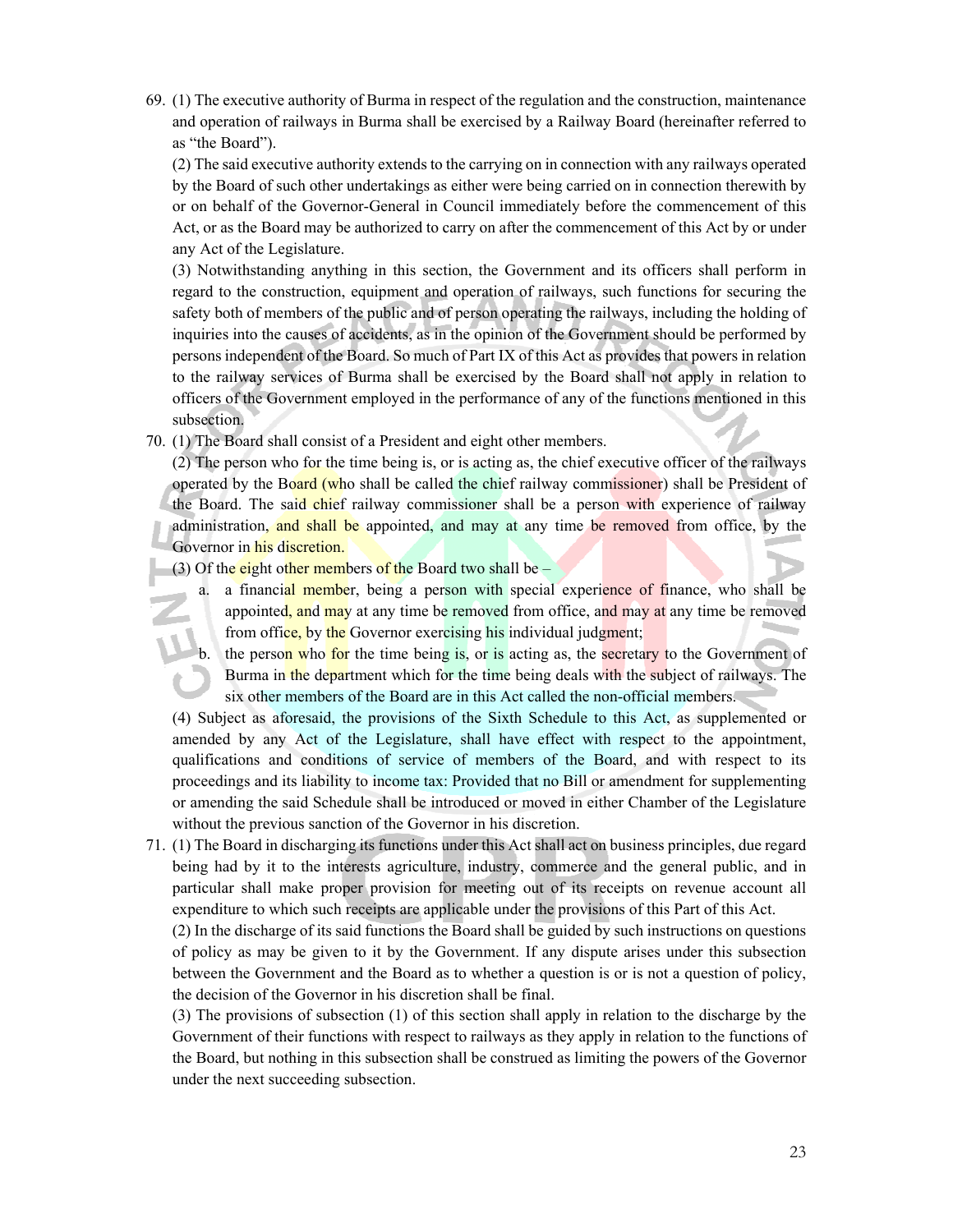(4) The provisions of this Act relating to the special responsibilities of the Governor, and to his duty as regards certain matters to exercise his functions in his discretion or to exercise his individual judgment, shall apply as regards matters entrusted to the Board as if the executive authority of Burma in regard to hose matters were vested in him, and as if the functions of the Board as regards those matters were the functions of ministers, and the Governor may issue to the Board such directions as he may deem necessary as regards any matter which appears to him to involve any of his special responsibilities, or as regards which he is by or under this Act required to act in his discretion or to exercise his individual judgment, and the Board shall give effect to any direction so issued to it.

72. (1) The Governor exercising his individual judgment, but after consultation with the Board, may make rules for the more convenient transaction of business arising out of the relations between the Government and the Board.

(2) The rules shall include provisions requiring the Board to transmit to the Government and such information with respect to its business as may be specified in the rules, or as the Governor may otherwise require to be so transmitted and, in particular, provisions requiring the Board to bring to the notice of the Governor any matter under consideration by the Board which involves, or appears to it likely to involve, any special responsibility of the Governor.

73. (1) Except in such classes of case as my be specified in regulations to be made by the Government, the Board shall not **acquire** or dispose of any land and, when it is necessary for the Board to acquire compulsorily any land for the purposes of its functions, the Government shall cause that land to be acquired on its behalf and at its expense.

(2) Contracts made by or on behalf of the Board shall be enforceable by or against the Board and not by or against the Government, and, subject to any provision which may hereafter be made by the Legislature, the Board may sue and be sued in the like manner and in the like cases as a company operating a railway might sue and be sued.

74. (1) The Board establish, maintain and control a fund (which shall be known as the "Railway Fund") and all moneys received by the Board, whether on revenue account or on capital account in the discharge of its functions and all moneys provided, whether on revenue account or capital account, out of the revenues of Burma to enable it to discharge those functions shall be pain into that Fund, and all expenditure, whether on revenue account or on capital account, required for the discharge of its functions shall be defrayed out of that Fund: Provided that nothing in this subsection shall prevent the Board from establishing and maintaining a separate provident fund for the benefit of persons who are or have been employed in connection with railways operated by the Board.

(2) The receipts of the Board on revenue account in any financial year shall be applied –

- a. defraying the working expenses of the railways operated by the Board;
- b. paying pensions and contributions to any provident fund;
- c. paying to the revenues of Burma an amount equal to so much of any pensions and contributions to provident funds charged by this Act on those revenues and so much of any pensions charged by the Government of India Act, 1935, on the revenues of the Federation of India, as is attributable to service on railways in Burma;
- d. making due provision for maintenance, renewals, improvements and depreciation of and on the railways operated by the Board;
- e. making to the revenues of Burma any payments by way of interest which it is required by this Part of this Act to make; and
- f. defraying other expenses properly chargeable against revenue in that year.

(3) Any surpluses on revenue account shown in the accounts of the Board shall be apportioned between the Government and the Board in accordance with a scheme to be agreed between the Government and the Board, or, in default of agreement, determined by the Governor exercising his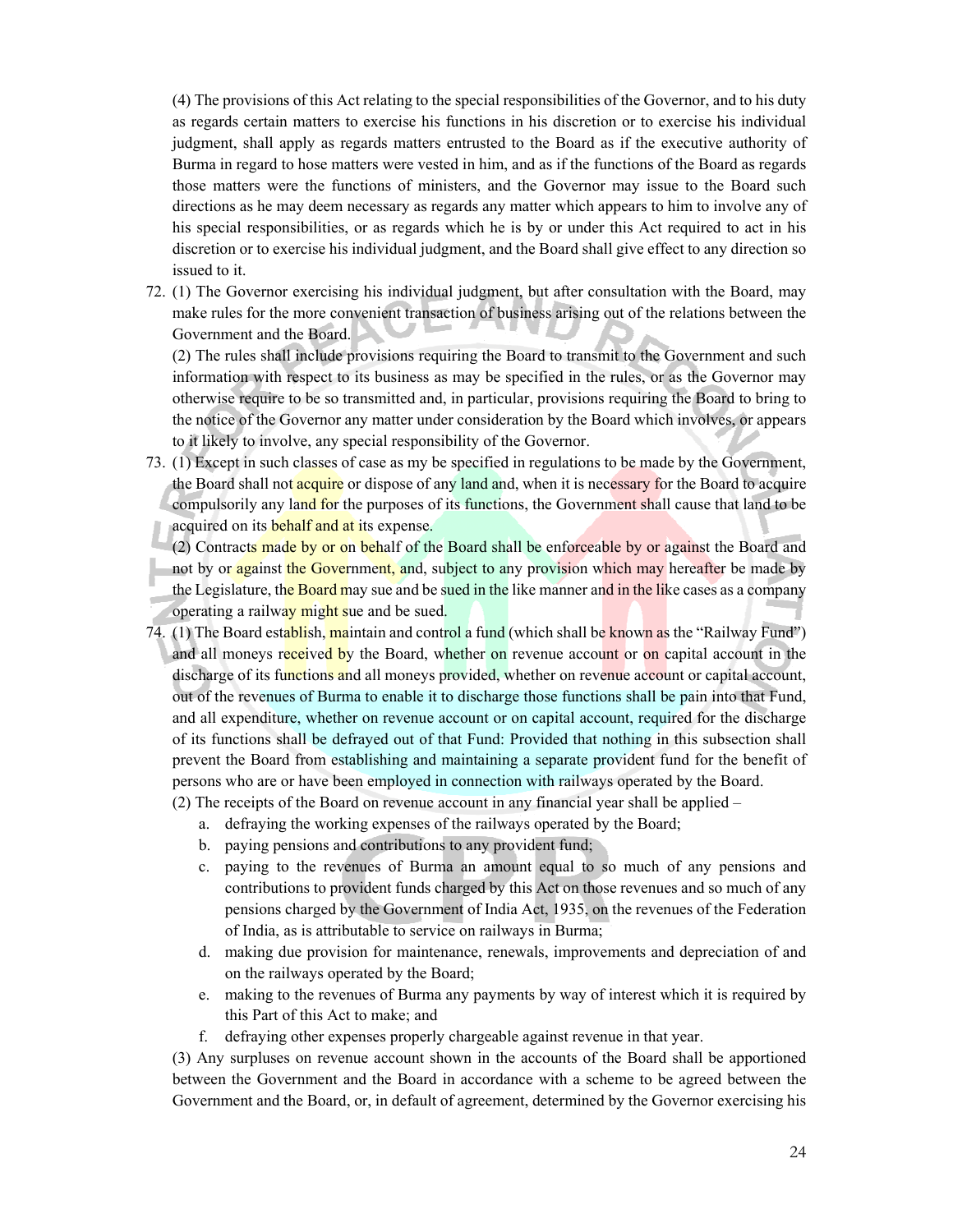individual judgment, and any sum apportioned to the Government under this subsection shall be transferred accordingly and shall form part of the revenues of Burma.

(4) The Government may provide any moneys, whether on revenue account or capital account, for the purposes of the Board, but, where any moneys are so provided, the provision thereof shall be deemed to be expenditure and shall accordingly be shown as such in the estimates of expenditure laid before the chambers of the Legislature.

(5) The Board shall, on such conditions as may be agreed, entrust all its money which is not immediately needed to the bank to which the balances of the Government of Burma are entrusted, and employ that bank as its agents for all transactions in Burma relating to remittances, exchange and banking.

- 75. (1) There shall be deemed to be owing from the Board to the Government of Burma such sum as may be agreed between the Government of Burma and the Board, or, in default of agreement, determined by the Governor in his discretion, to be equivalent to the amount of the moneys provided out of the revenues of Burma, or, before the commencement of this Act, out of the revenues of India, for capital purposes in connection with railways in Burma, and the Board shall out of its receipts on revenue account pay to the Government interest on that amount at such rate as may be so agreed or determined, and also make payments in reduction of the principal of that amount in accordance with any repayment scheme so agreed or determined. For the purpose of this subsection, where the Secretary of State in Council has assumed or incurred any obligation in connection with railways in Burma, he shall be deemed to have provided for the said purposes an amount equal to the capital value of that obligation as show in the accounts of the Government of India immediately before the commencement of this Act. Nothing in this subsection shall be construed as preventing the Board from making payments to the Government of Burma in reduction of the principle of any such amount as aforesaid out of moneys other than receipts on revenue account.
	- (2) It shall be an obligation to the Board to repay to the Government any sums defrayed out of the revenues of Burma in respect of any debt, damages, costs or expenses in or in connection with any proceedings brought or continued by or against the Government of Burma or against the Secretary of State under Part  $\overline{X}$  of this Act in respect of railways in Burma.

(3) It shall be an obligation of the Board to pay to the Government such sum as may be agreed, or, in default of agreement, determined by the Governor exercising his individual judgment, to be the equivalent of the expenses incurred by the Government in the provision of police required for the maintenance of order on the premises of railways operated by the Board.

- 76. Subject to such conditions, if any, as may be prescribed by the Government, the Board may from time to time invest any moneys in the railway fund or a provident fund which are not for the time being required to meet expenses properly defrayable out of that fund and may, subject as aforesaid, from time to time transfer and realize investments so made by it.
- 77. (1) There shall be deemed to be owing by the Government of Burma to the Board such sum as may be declared by His Majesty in Council to represent the amount of the existing railway funds attributable to the railways in Burma, but no sum shall be paid by the Government of Burma to the Board in respect of the money so deemed to be owing except in respect of expenses of the Board which could, if neither this Act nor the Government of India Act, 1935 had been passed, have properly been met out of the said funds respectively.

(2) The Government of Burma shall credit the Board with interest on the amount from time to time deemed to owing under subsection (1) of this section at such rate as may from time to time be agreed between the Government and the Board or as may, in default of agreement, be from time to time determined by the Governor in his discretion, and any interest so credited shall be treated as an addition to the sum deemed to be owing under the said subsection.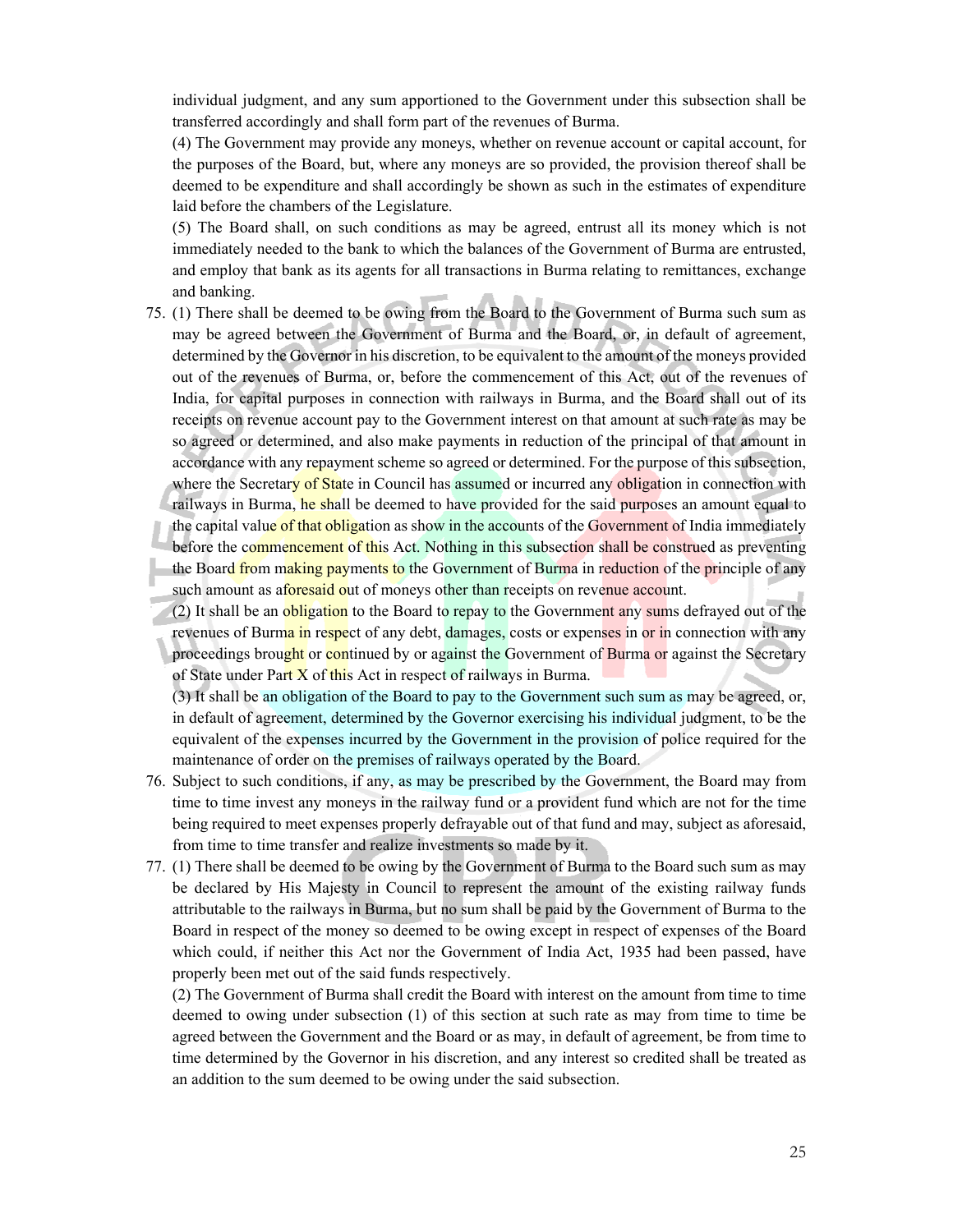(3) In this section "the existing railway funds" means the funds known respectively as the railway provident fund, the railway reserve fund and the railway depreciation fund which immediately before the commencement of this Act were held by, or were shown in the accounts of the Government of India as held by, the Governor-General in Council.

78. (1) The accounts of the receipts and expenditure of the Board shall be audited and certified by, or on behalf of, the Auditor-General.

(2) The Board shall publish annually a report of its operations during the preceding year and a statement of account in a form approved by the Auditor-General.

- 79. The Governor may from time to time appoint a Railway Rates Committee to advice the Board in connection with any dispute between the Board and persons using, or desiring to use, the railways operated by the Board as to rates or traffic facilities which he may require the Board to refer to the Committee.
- 80. A Bill or amendment making provision for regulating the rates or fares to be charged on any railway shall not be introduced or moved in either Chamber of the Legislature except on the recommendation of the Governor.

#### **PART VIII. THE HIGH COURT.**

- 81. (1) The High Court at Rangoon (in this Act called the High Court) shall continue, and shall be a court of record, and shall consist of a chief justice and such number of other judges as His Majesty may deem it necessary to appoint: Provided that the judges so appointed, together with any additional judges appointed by the Governor in accordance with the following provisions of the Part of this Act, shall at no time exceed in number such maximum number as His Majesty in Council may fix.
	- (2) Every judge of the High Court shall be appointed by His Majesty by warrant under the Royal Sign Manual and shall hold office until he attains the age of sixty years: Provided that –
		- a. a judge may be resignation under his hand addressed to the Governor resign his office;
		- b. a judge may be removed from his office by His Majesty by warrant under the Royal Sign Manual on the ground of misbehavior or of infirmity of mind of body, if the Judicial Committee of the Privy Council, on reference being made to him them by His Majesty, report that the judge ought on any such ground to be removed.

(3) A person shall not be qualified for appointment as a judge of the High Court unless he –

- a. is a barrister of England or Northern Ireland of at least ten years' standing, or a member of the Faculty of Advocates in Scotland of at least ten years' standing; or
- b. is a member of the Indian Civil Service or the Burma Civil Service (Class 1) of at least ten years' standing, who has for at least three years served as, or exercised the powers of, a district judge; or
- c. has for at least five years held judicial office in Burma not inferior to that of a district judge or judge of the small cause court of Rangoon; or
- d. has for at least ten years been an advocate of the High Court: Provided that a person shall not, unless he is, or when first appointed to judicial office was, a barrister, a member of the Faculty of Advocates or an advocate of the High Court, be qualified for appointment as chief justice of the High Court until he has served for not less then three years as a judge of the High Court. In computing for the purpose of this subsection the standing of a barrister or a member of the Faculty of Advocates, or the period during which a person has been an advocate, any period during which he has held judicial office after he became a barrister, a member of the Faculty of Advocates or an advocates, as the case may be, shall be included.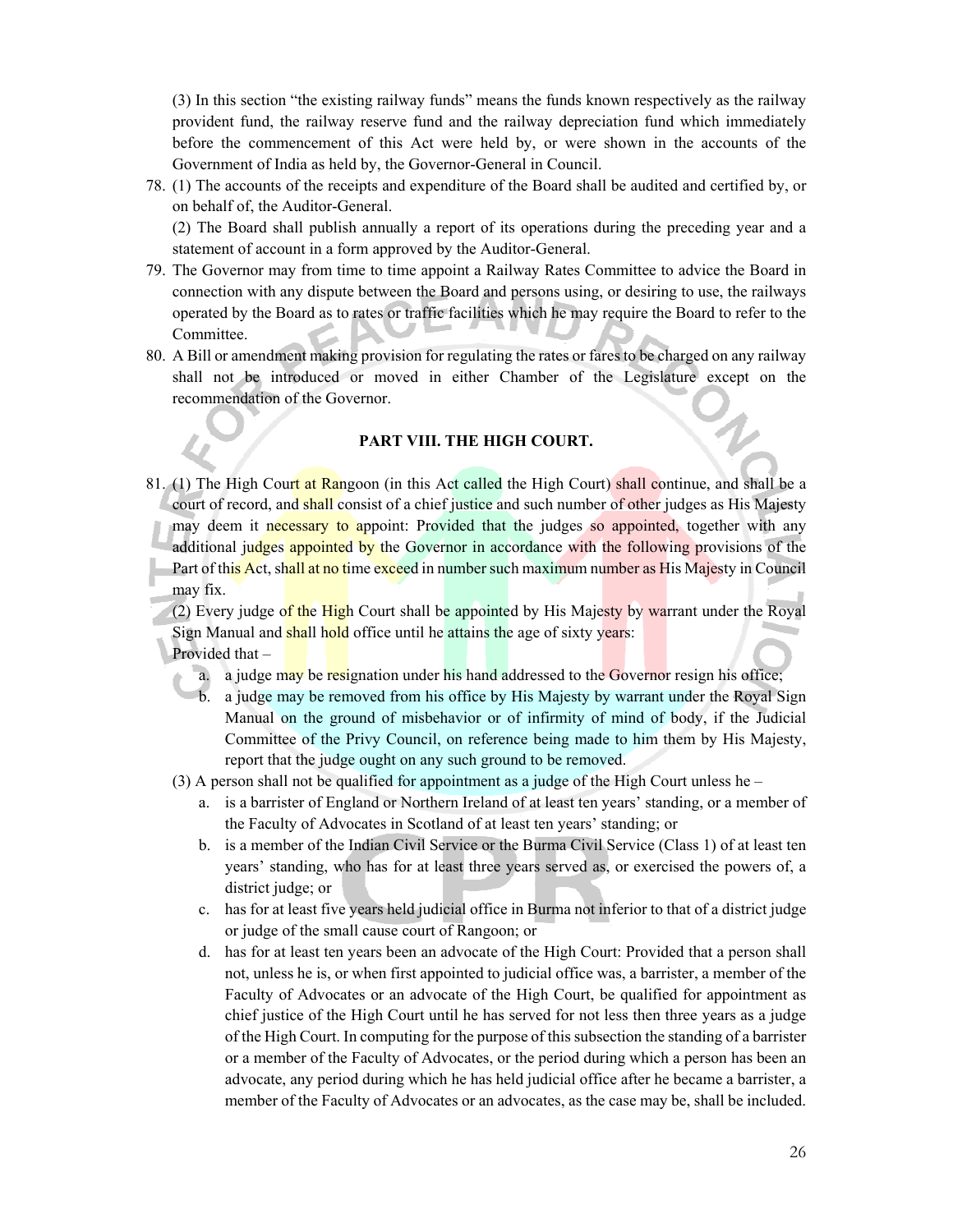(4) Every person appointed to be a judge of the High Court shall, before he enters upon his office, make and subscribe before the Governor or some person appointed by him an oath according to the form set out in that behalf in the Fifth Schedule to this Act.

- 82. The judges of the High Court shall be entitled to such salaries and allowances, including allowances for expenses in respect of equipment and traveling upon appointment, and to such rights in respect of leave of absence and pensions, as may from time to time be fixed by His Majesty in Council: Provided that neither the salary of a judge, nor his rights in respect of leave of absence or pension, shall be varied to his disadvantage after his appointment.
- 83. (1) If the office of chief justice of the High Court becomes vacant, or if the chief justice is by reason of absence, or for any other reason, unable to perform the duties of his office, those duties shall, until some person appointed by His Majesty to the vacant office has entered on the duties thereof, or until the chief justice has resumed his duties, as the case may be, be performed by such one of the other judges of the court as the Governor may in his discretion think fit to appoint for the purpose.

(2) If the office of any other judge of the High Court becomes vacant, or if any such judge is appointed to act temporarily as chief justice, or is by reason of absence, or for any other reason, unable to perform the duties of his office, the Governor may in his discretion appoint a person duly qualified for appointment as a judge to act as a judge of the court, and the person so appointed shall, unless the Governor in his discretion thinks fit to revoke his appointment, be deemed to be a judge of the court, until some person appointed by His Majesty to the vacant office has entered on the duties thereof, or until the permanent judge has resumed his duties.

- (3) If, by reason of any temporary increase in the business of the High Court or by reason of arrears of work in that Court, it appears to the Governor that the number of the judges of the Court should be for the time being increased, the Governor in his discretion may, subject to the foregoing provisions of this **Part of this** Act with respect to the maximum number of judges, appoint persons duly qualified for appointment as judges to be additional judges of the Court for such period not exceeding two years as he may specify.
- 84. Subject to the provisions of this Act, to the provisions of any Order in Council made under this or any other Act and to the provisions of any Act of the Legislature, the jurisdiction of, and the law administered in, the High Court and the respective powers of the judges thereof in relation to the administration of justice in the court, including any power to make rules of court, and to regulate the sittings of the court and of members thereof sitting alone or in division courts, shall be the same as immediately before the commencement of this Act.
- 85. (1) The High Court has superintendence over all courts for the time being subject to its appellate jurisdiction, and may do any of the following things, that is to say:  $$ 
	- a. call for returns;
	- b. make an issue general rules and prescribe forms for regulating the practice and proceedings of such courts;
	- c. prescribe forms in which books, entries and accounts shall be kept by the officers of any such courts; and
	- d. settle tables of fees to be allowed to the sheriff, attorneys, and all clerks and officers of courts: Provided that such rules, forms and tables shall not be inconsistent with the provisions of any law for the time being in force, and shall require the previous approval of the Governor.

(2) Nothing in this section shall be construed as giving to the High Court any jurisdiction to question any judgment of any interior court which is not otherwise subject to appeal or revision.

86. (1) Until otherwise provided by Act of the Legislature, the High Court shall not have any original jurisdiction in any matter concerning the revenue, or concerning any act ordered or done in the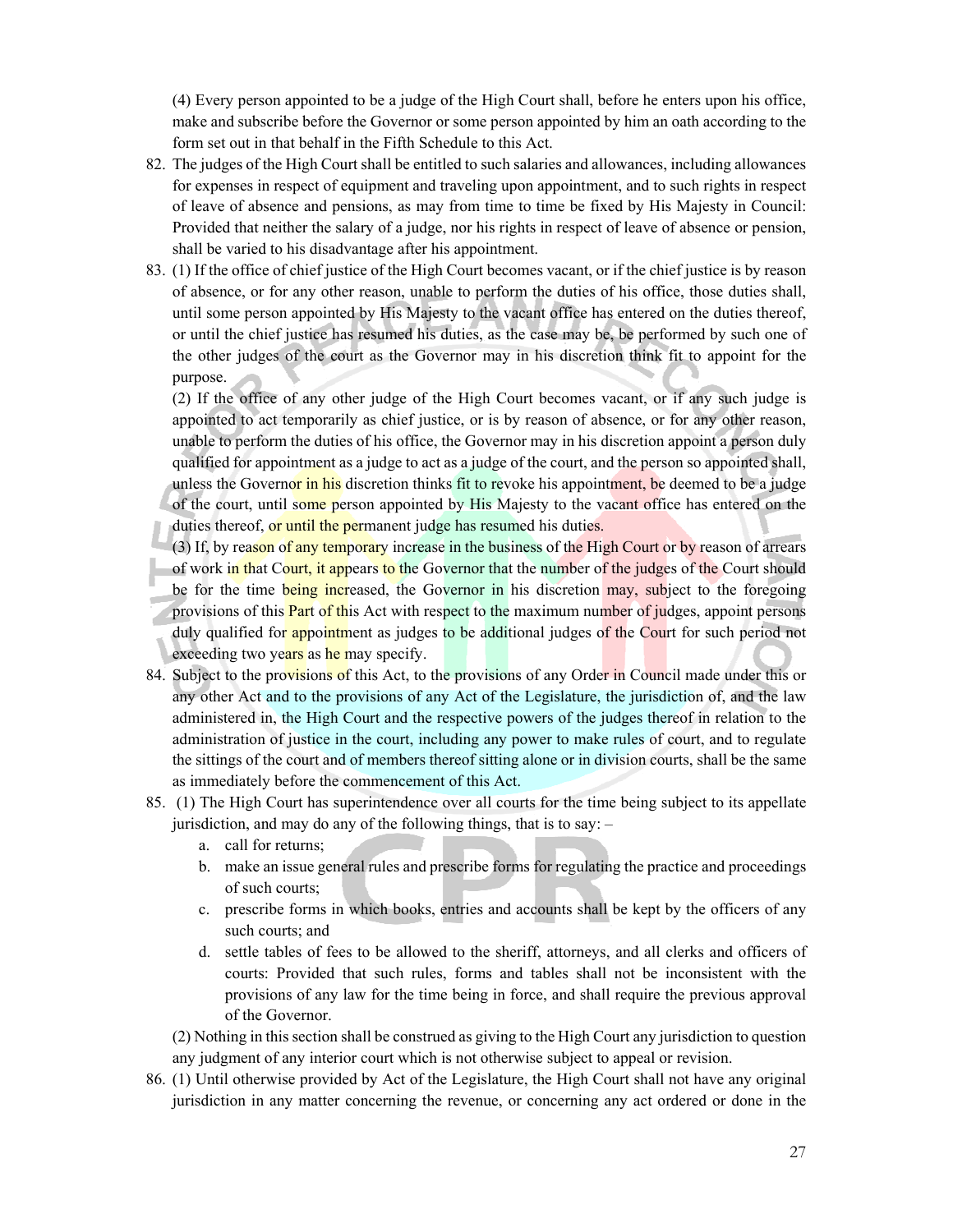collection thereof according to the usage or practice of the country, or the law for the time being in force.

(2) A Bill or amendment for making such provision as aforesaid shall not be introduced or moved in either Chamber of the Legislature without the previous sanction of the Governor in his discretion.

87. (1) In addition to any other right of appeal, there shall, subject to the provisions of section twenty of the Judicial Committee Act, 1833 (which relates to the time for appealing), be a right of appeal to His Majesty in Council from any decision of the High Court on the ground that a question of law with respect to the interpretation of this Act, or any Order in Council made thereunder, has been wrongly decided.

(2) Nothing in this Act shall be construed as authorizing the Legislature to derogate from any prerogative right of His Majesty to grant special leave to appeal in any case.

- 88. All proceedings in the High Court shall be in the English language.
- 89. (1) The administrative expenses of the High Court, including all salaries, allowances and pensions payable to or in respect of judges, officers and servants of the Court, shall be charged upon the revenues of Burma, and any fees or other moneys taken by the Court shall form part of those revenues.

(2) The Governor shall exercise his individual judgment as to the amount to be included in respect of such expenses as aforesaid in any estimates of expenditure laid by him before the Legislature.

(3) Nothing in his **Act shall** render a pension payable to, or in respect of, a judge of the High Court who retired before the commencement of this Act chargeable upon the revenues of Burma.

90. Any judge appointed before the commencement of this Act to the High Court shall continue in office and shall be deemed to have been appointed under this Part of this Act, but shall not by virtue of this Act be required to relinquish his office at an earlier age than he would have been required so to do if neither this Act nor the Government of India Act, 1935, has been passed.

# **PART IX. THE SERVICES OF THE CROWN IN BURMA.**

# *Defense Service.*

91. (1) His Majesty in Council may require that appointments to such offices connected with defense as he may specify shall be made by him, or in such manner as he may direct.

(2) Nothing in this section derogates from any power vested in His Majesty by virtue of any Act, or by virtue of his Royal Prerogative.

- 92. The power of His Majesty, and of any person authorized in that behalf by His Majesty, to grant commissions in any naval, military or air forces raised in Burma extends to the granting of a commission in any such force to any person who might be, or has been, lawfully enlisted or enrolled in that force.
- 93. Without prejudice to the generality of the powers conferred on him by this Act, the Secretary of State, acting with the concurrence of his advisers, may from time to time specify what rules, regulations and orders affecting the conditions of service of all or any of His Majesty's forces in Burma shall be made only with his previous approval.
- 94. Nothing in this Act affects any right of appeal which members of His Majesty's forces in Burma enjoyed immediately before the passing in this Act, and the Secretary of State may entertain any such memorial from a member of those forces as the Secretary of State, or the Secretary of State in Council, might previously have entertained.
- 95. Any sums payable out of the revenues of Burma in respect of pay, allowances, pensions or other sums payable to or in respect of, person who are serving, or have served, in His Majesty's forces shall be charged on those revenues, but nothing herein contained shall be construed as limiting the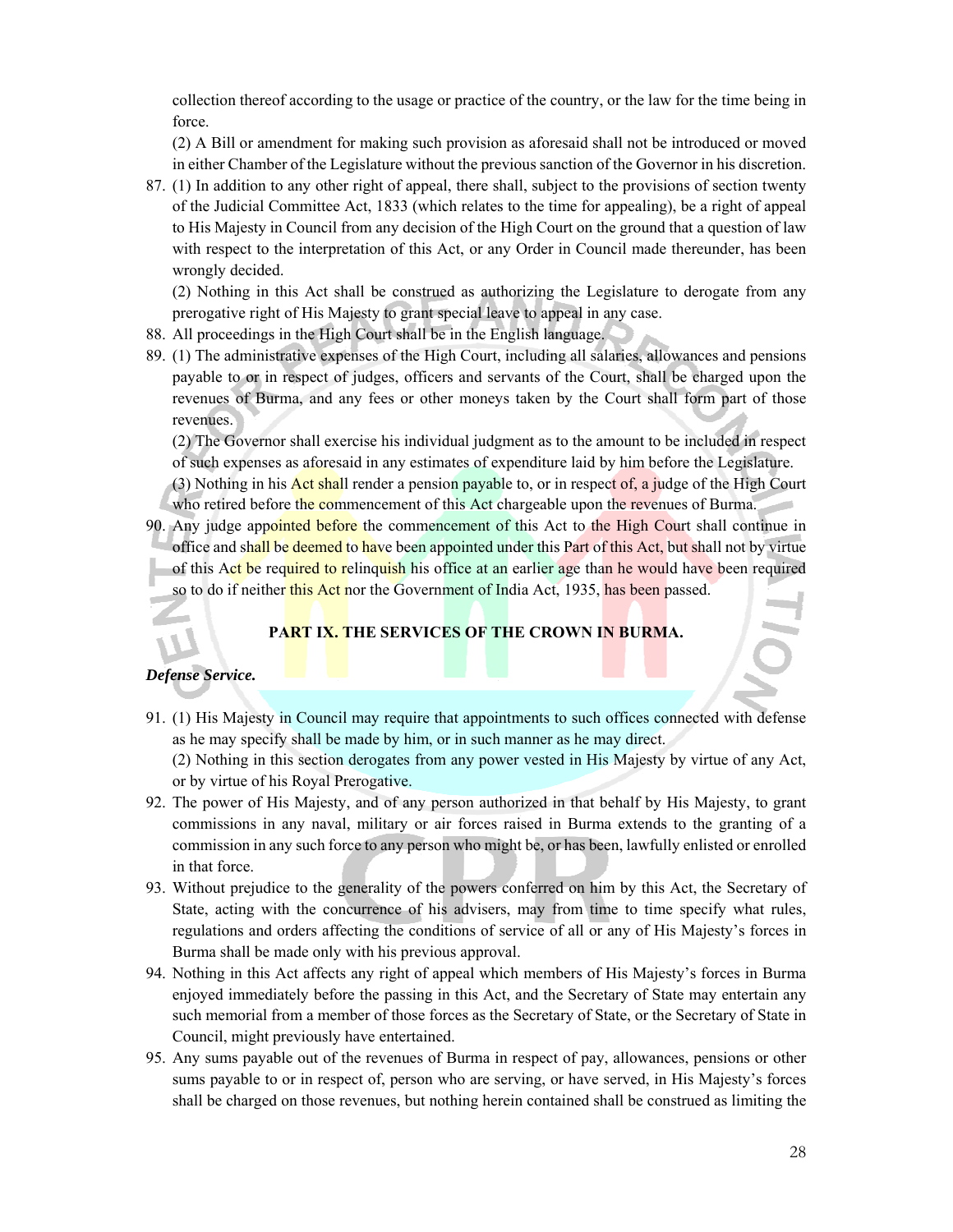interpretation of the general provisions of this Act charging on the said revenues expenditure with respect to defense.

96. The provisions of the three last preceding sections shall apply in relation to person who, not being members of His Majesty's forces, hold, or have held, posts in Burma connected with the equipment or administration of those forces or otherwise connected with defense, as they apply in relation to persons who are, or have been, members of those forces.

### *General Provisions as to Civil Services.*

97. (1) Except as expressly provided by this Act, every person who is a member of a civil service of the Crown in Burma, or holds any civil post under the Crown in Burma, holds office during His Majesty's pleasure.

(2) No such person as aforesaid shall be dismissed from the service of His Majesty by any authority subordinate to that by which he was appointed.

(3) No such person as aforesaid shall be dismissed or reduced in rank until he has been given a reasonable opportunity of showing cause against the action proposed to be taken in regard to him: Provided that this subsection shall not apply –

a. where a person is dismissed or reduced in rank on the ground of conduct which has led to his conviction or a criminal charge; or

where an authority empowered to dismiss a person or reduce him in rank is satisfied that for some reason, to be recorded by that authority in writing, it is not reasonably practicable to give to that person an opportunity of showing cause.

- (4) Notwithstanding that a person holding a civil post under the Crown in Burma holds office during His Majesty's pleasure, any contract under which a person, not being a member of a civil service of the Crown in Burma, is appointed under this Act to hold such a post may, if the Governor deems it necessary in order to secure the services of a person having special qualifications, provide for the payment to him of compensation if before the expiration of an agreed period that post is abolished or he is, for reasons not connected with any misconduct on his part, required to vacate that post.
- 98. (1) Except as expressly provided by this Act, appointments to the civil services of, the civil posts under, the Crown in Burma, shall, after the commencement of this Act, be made by the Governor or such person as he may direct.

(2) Except as expressly provided by this Act, the conditions of service of person serving His Majesty in a civil capacity in Burma shall, subject to the provisions of this section, be such as may be prescribed by rules made by the Governor or some person authorized by him to make rules for the purpose: Provided that it shall not be necessary to make rules regulating the conditions of service of persons appointed temporarily on the terms that their employment may be terminated on one month's notice or less, and nothing in this subsection shall be construed as requiring the rules regulating the conditions of service of any class of persons to extend to any matter which appears to the rule-making authority to be a matter not suitable for regulation by rule in the case of that class.

(3) The said rules shall be so framed as to secure –

a. that, in the case of a person who before the commencement of this Act was serving His Majesty in a civil capacity in India or Burma, no order which alters or interprets to his disadvantage any rule by which his conditions of service are regulated shall be made except by an authority in Burma which would have been competent to make such an order on the eighth day of March, nineteen hundred and twenty-six, or by some person empowered by the Secretary of State to give directions in that respect;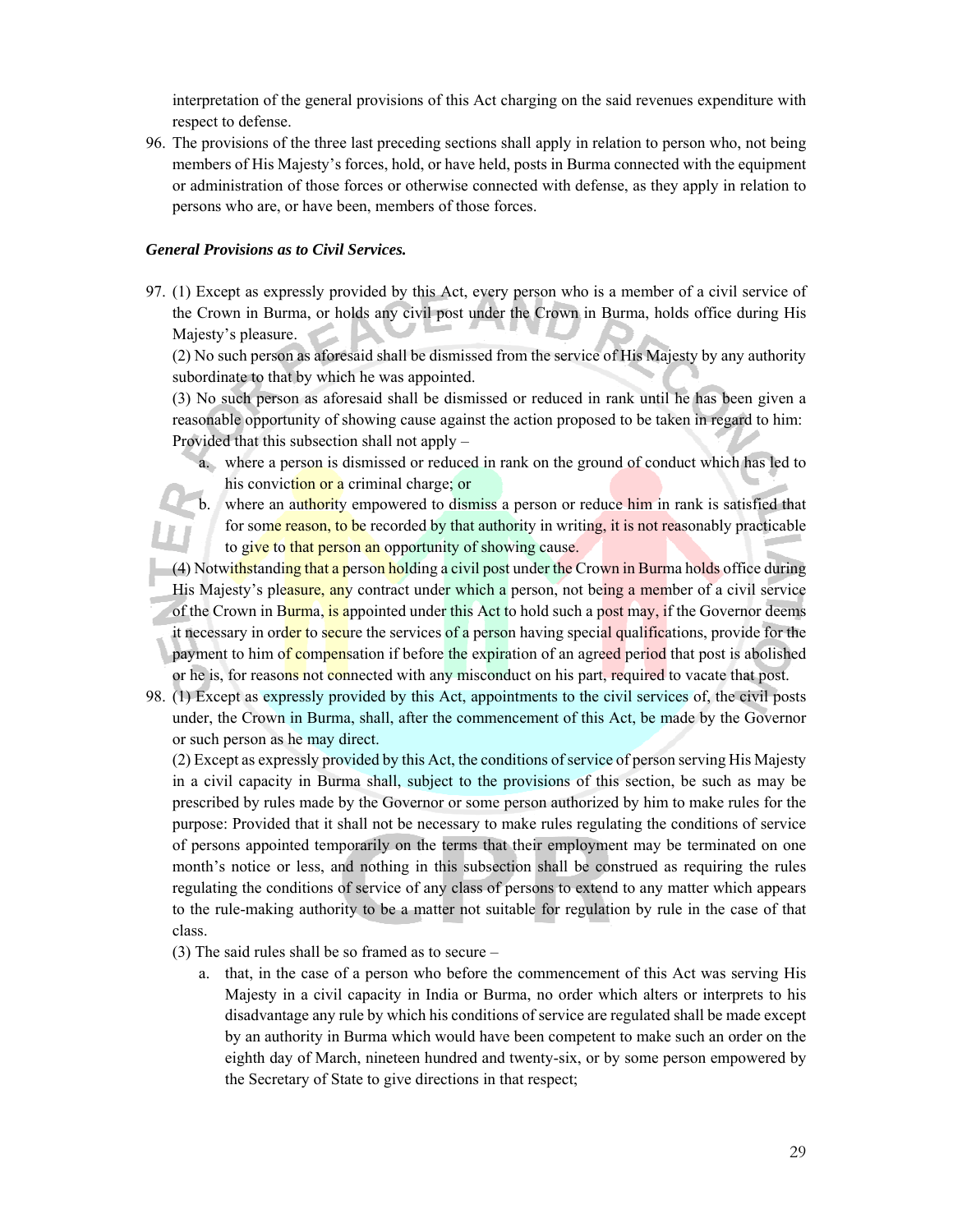- b. that every such person as aforesaid shall have the same rights of appeal to the same authorities from any order which –
	- i. punishes or formally censures him; or
	- ii. alters or interprets to his disadvantage any rule by which his conditions of service are regulated; or
	- iii. terminates his appointment otherwise than upon his reaching the age fixed for superannuation, as he would have had immediately before the commencement of this Act, or such similar rights of appeal to such corresponding authorities as may be directed by the Secretary of State, or by some person empowered by the Secretary of State to give directions in that respect.
- c. that every other person serving His Majesty in a civil capacity in Burma shall have at least one appeal against any such order as aforesaid, not being an order of the Governor.

(4) Notwithstanding anything in this section, but subject to any other provision of this Act, Acts of the Legislature may regulate the conditions of service of person serving His Majesty in a civil capacity in Burma, and any rules made under this section shall have effect subject to the provisions of any such Act: Provided that nothing in any such Act shall have effect so as to deprive any person of any rights required to be given to him by the provisions of the last preceding subsection.

(5) No rules made under this section and no Act of the Legislature shall be construed to limit or abridge the power of the Governor to deal with the case of any person serving His Majesty in a civil capacity in Burma in such manner as may appear to him to be just and equitable: Provided that, where any such rule of Act is applicable to the case of any person, the case shall not be dealt with any manner less favorable to him than that provided by that rule or Act.

- 99. (1) In its application to appointments to, and to persons serving, in the railway services, the last preceding section shall have effect as if for any reference to the Governor in subsections  $(1)$ ,  $(2)$ and (5) there were substituted a reference to the Railway Board.
	- (2) In framing rules for the regulation of recruitment to superior railway posts, the Railway Board shall consult the **Public Service Commission**, but, save as aforesaid, it shall not be obligatory on the Board to consult with, or otherwise avail themselves of the services of the Commission.

(3) In its application to appointments to, and to persons serving on, the staff attached to the High Court, the said section shall have effect as if for any reference to the Governor in subsections (1), (2) and (5) there were substituted a reference to the chief justice: Provided that –

- a. the Governor may in his discretion require that in such case as he may in his discretion direct no person not already attached to the court shall be appointed to any office connected with the court save after consultation with the Public Service Commission;
- b. rules made under the said subsection (2) by the chief justice shall, so far as they relate to salaries, allowances, leave or pensions, require the approval of the Governor.
- 100. Notwithstanding anything in the foregoing provisions of this Part of this Act, the conditions of service of the subordinate ranks of the police forces shall e such as may be determined by or under the Acts relating to those forces respectively.

#### *Recruitment by Secretary of State and provisions as to certain civil posts.*

101. (1) There shall be civil services in Burma corresponding to the Indian Civil Service and the Indian Police Service, which shall be known respectively as the Burma Civil Service (Class 1) and the Burma Police (Class 1), and appointment to those services shall, until Parliament otherwise determines, be made by the Secretary of State.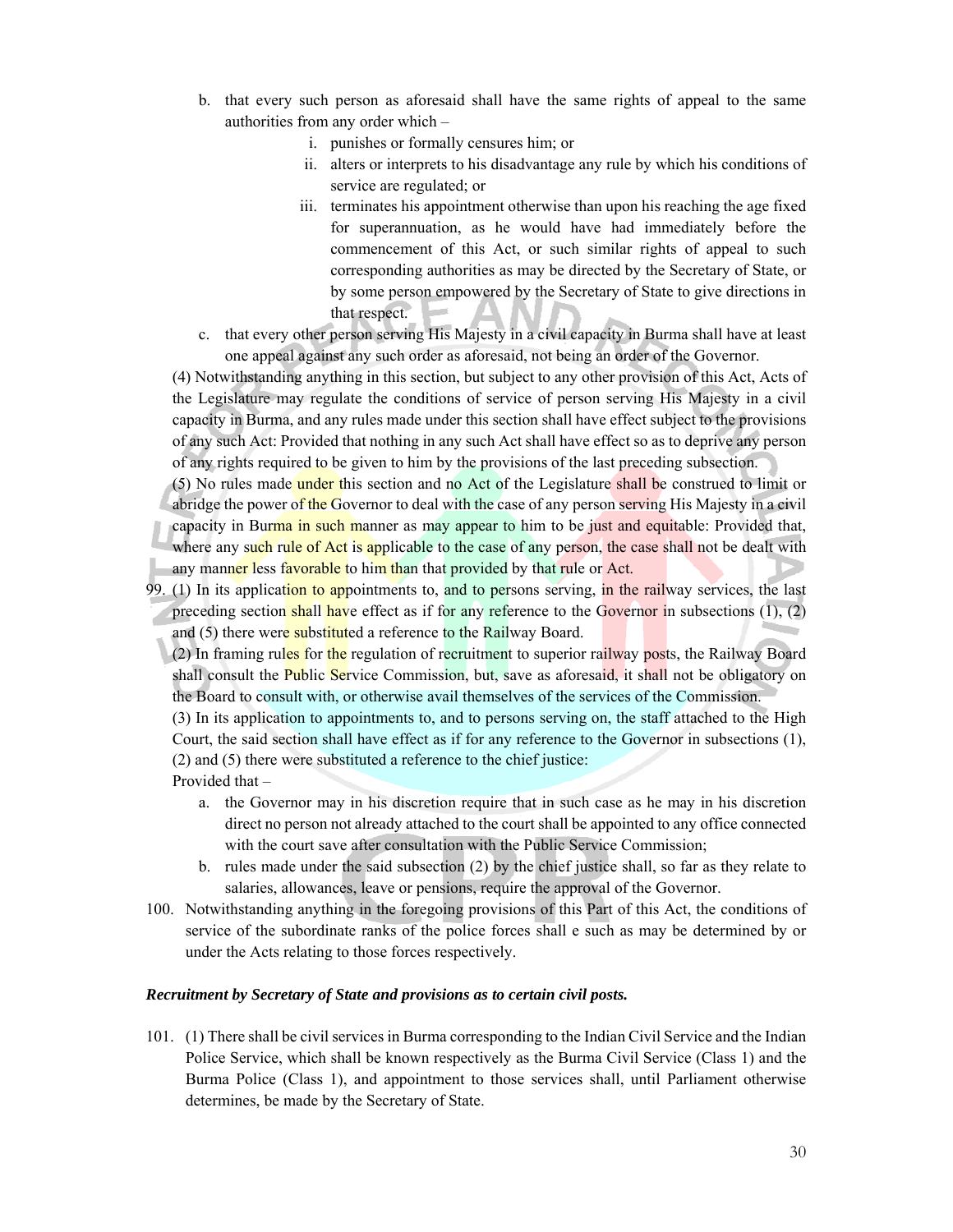(2) Until Parliament otherwise determines, the Secretary of State may also make appointments to any service or services which at any time he may deem it necessary to establish in Burma for the purpose of securing the recruitment of suitable persons to fill civil posts in connection with the discharge of any functions of the Governor which the Governor is by or under this Act required to exercise in his discretion.

(3) The respective strengths of the said services shall be such as the Secretary of State may from time to time prescribe, and the Secretary of State shall in each year cause to be laid before each House of Parliament a statement of the appointments made thereto and the vacancies therein.

(4) it shall be the duty of the Governor to keep the Secretary of State informed as to the operation of this and the next succeeding section, and he may after the expiration of such period as he thinks fit make recommendations for the modification thereof. In discharging his functions under this subsection the Governor shall act in his discretion.

- 102. Until Parliament otherwise determines, the Secretary of State may appoint person to any civil medical service of, or civil medical post under, the Crown in Burma.
- 103. Until Parliament otherwise determines, the Secretary of State may for the purpose of securing efficiency in irrigation or the prevention of flooding, appoint person to any civil service of, or civil post under, the Crown in Burma concerned with those matters.
- 104. (1) The Secretary of State shall make rules specifying the number and character of the civil posts under the Crown (other than posts in connection with any functions of the Governor which the Governor is by or under this Act required to exercise in his discretion), which, subject to the provisions of this subsection, are to be filled by persons appointed by the Secretary of State to a civil service of, or a civil post under, the Crown in Burma, and except under such conditions as may be prescribed in the rules no such post shall, without the previous sanction of the Secretary of State
	- a. be kept vacant for more than three months; or
	- b. be filled otherwise than by the appointment of such a person as aforesaid; or
	- c. be held jointly with any other such post.

(2) Appointments and postings to the said posts (hereafter in this Part of this Act referred as "reserved posts") shall be made by the Governor, exercising his individual judgment.

(3) All rules made under this section shall, so soon as may be alter they are made, be laid before each House of Parliament, and if either House of Parliament within the next subsequent twentyeight days on which that House has sat after any such rule has been laid before it resolved that the rule has been laid before its revolves that the rule shall be annulled, the rule shall thenceforth be void, but without prejudice to the validity of anything previously done thereunder or to the making of a new rule.

- 105. (1) The conditions of service of all person appointed to a civil service or a civil post in Burma by the Secretary of State shall –
	- a. as respects pay, leave and pensions and general rights in regard to medical attendance, be such as may be prescribed by rules to be made by the Secretary of State;
	- b. as respects other matters with respect to which express provision is not made by this Part of this Act be such as may be prescribed by rules to be made by the Secretary of State, in so far as he thinks fit to make such rules, and, in so far and so long as provision is not made by such rules, by rules to be made by the Governor or some person authorized by the Governor to make rules for the purpose: Provided that no rule made under this subsection shall have effect so as to give to any person appointed to a civil service or civil post by the Secretary of State less favorable terms as respects remuneration or pension than were given to him by the rules in force on the date on which he was first appointed to his service or was appointed to his post.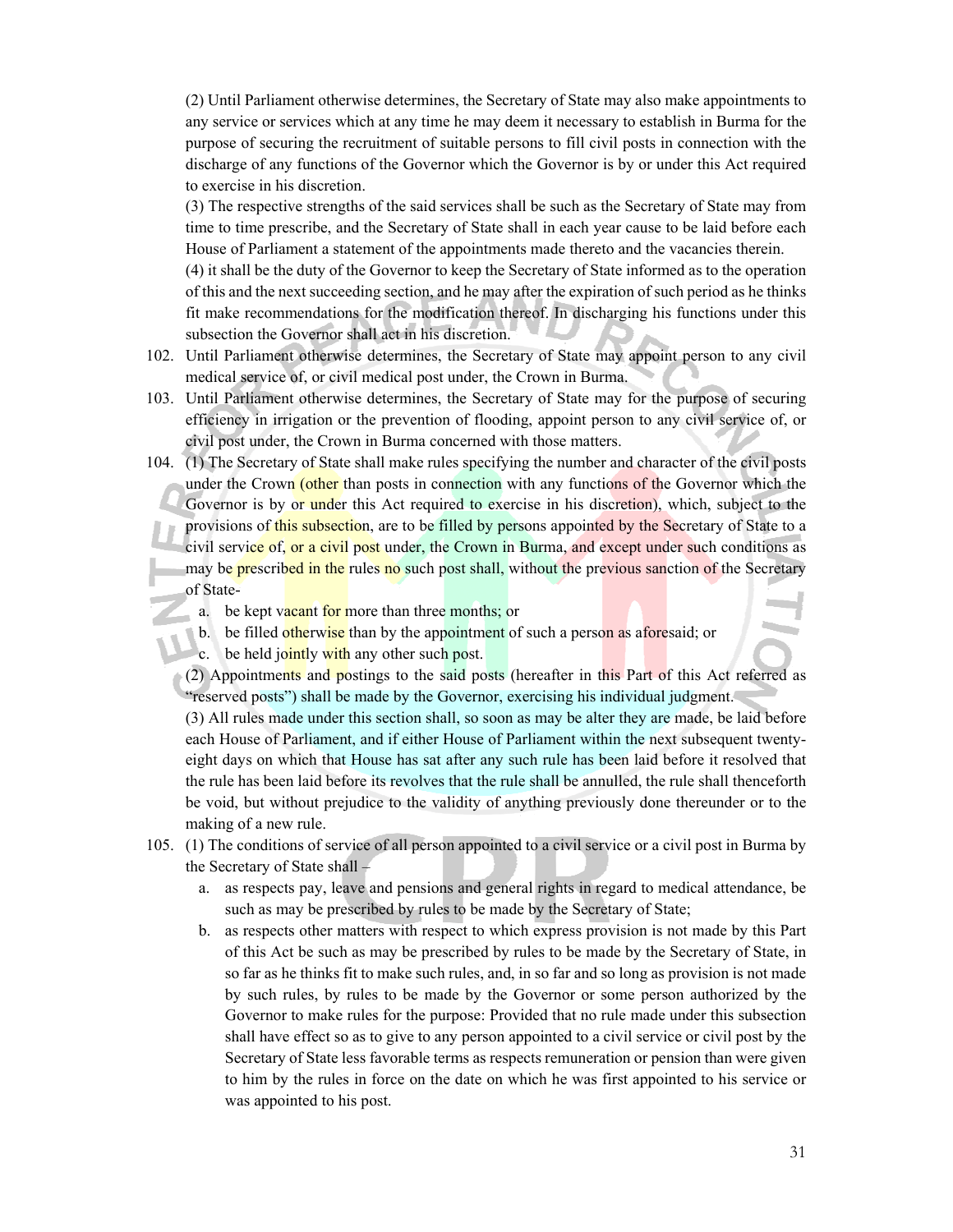(2) Any promotion of any person appointed to a civil service or a civil post by the Secretary of State or any order relating to leave of not less than three months of any such person, or any order suspending any such person from office, shall be made by the Governor, exercising his individual judgment.

(3) If any such person as aforesaid is suspended from office, his remuneration shall not, during the period of his suspension, be reduced except to such extend, if any, as may be directed by the Governor, exercising his individual judgment.

(4) Any salary, allowances or pension payable to or in respect of any such person as aforesaid, and Government contributions in respect of any such person as aforesaid to any person fund or provident fund, shall be charged on the revenues of Burma: Provided that, if any such person is serving in connection with the railways in Burma, so much only of his salary and allowances shall be charged on the revenues of Burma as is not paid our of the Railway Fund.

(5) No award of a pension les than a maximum pension allowable under rules made under this section shall be made, except in each case with the consent of the Secretary of State.

(6) No rules made under this section shall be construed to limit or abridge the power of the Secretary of State to deal with the case of any pension serving His Majesty in a civil capacity in Burma, in such manner as may appear to him to be just and equitable, and no rules made under this section by any person other than the Secretary of State shall be construed to limit or abridge the power of the Governor to deal with the case of any such person in such manner as may appear to him to be just and equitable: Provided that, where any rule made under this section is applicable to the case of any person, the case shall not be dealt with in any manner less favorable to him than that provided by the rule.

106. (1) If any person appointed to a civil service or civil post by the Secretary of State is aggrieved by an order made by any authority in Burma affecting his conditions of service and on due application to the person by whom the order was made does not receive the redress to which he consider himself does not receive the redress to which he considers himself entitled, he may, without prejudice to any other mode of obtaining redress, complain to the Governor, and the Governor shall examine into the complaint and cause such action to be taken thereon as appears to him exercising his individual judgment to be just and equitable.

(2) No order made by any authority in Burma which punishes or formally censures any such person as aforesaid, or affects adversely his emoluments or rights in respect of pension, or decides adversely to him the subject-matter of any memorial, shall be made except by the Governor, exercising his individual judgment.

(3) Any person appointed to a civil service or a civil post by the Secretary of State may appeal to the Secretary of State against any order made by any authority in Burma which punishes or formally censures him, or alters or interprets to his disadvantage any rule by which his conditions of service are regulated.

(4) Any sums ordered to be paid out of the revenues of Burma to or in respect of any such person as aforesaid on an appeal made under this section shall be charged on those revenues.

107. (1) If by any reason of anything done under this Part of this Act the conditions of service of any person appointed to a civil service or a civil post in Burma by the Secretary of State have been adversely affected, or if for any other reason it appears to the Secretary of State that compensation ought to be granted to, or in respect of, any such person, he or his representatives shall be entitled to receive from the revenues of Burma such compensation as the Secretary of State may consider just and equitable.

(2) Any sum payable under this section from the revenues of Burma shall be charged on those revenues.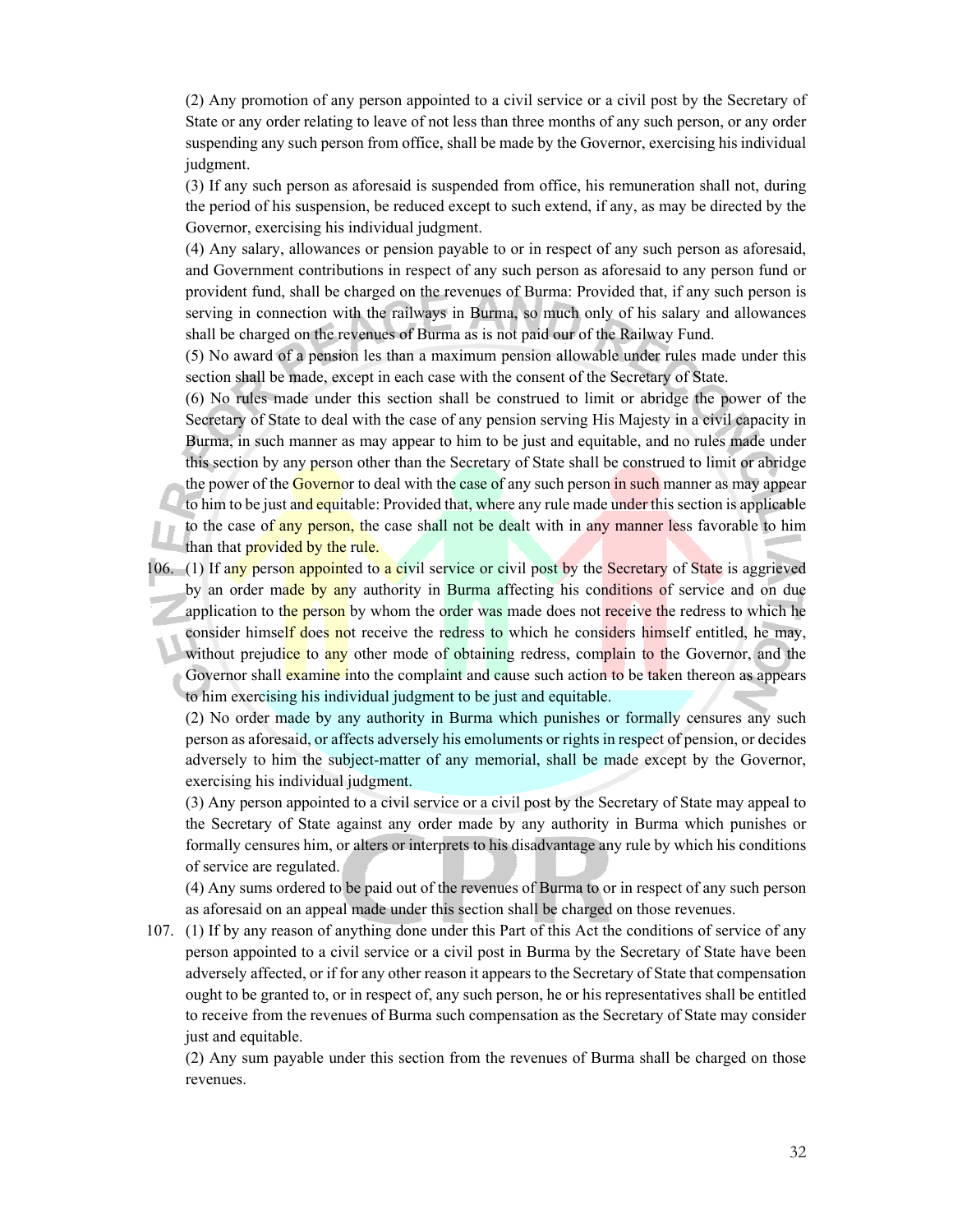(3) For the avoidance of doubt it is hereby declared that the foregoing provisions of this section in no way prohibit expenditure by the Governor from the revenues of Burma by way of compensation to person who are serving or have served His Majesty in Burma in cases to which those provisions do not apply

# *Provisions as to person appointed by Secretary of State in Council, persons holding reserved posts and commissioned officers in civil employment.*

108. (1) Subject to the provisions of this section, the provisions of the four last preceding sections and any rules made thereunder shall apply in relation to any person who was appointed before the commencement of this Act by the Secretary of State in Council to a civil service of, or a civil post under, the Crown in Burma as they apply in relation to persons appointed to a civil service or civil post by the Secretary of State

(2) Subject to the provisions of this section, the said sections and rules shall, in such cases and with such exceptions and modifications as the Secretary of State may decide, also apply to any person who –

- a. not being a person appointed as aforesaid by the Secretary of State or the Secretary of State in Council, holds or has held a reserved post; or
- b. holds or has held any civil post under the Crowns in Burma and is, or was when he was first appointed to such a post or to a civil post under the Crown in India, an officer in His Majesty's forces.

(3) In relation to any person who was appointed before the commencement of this Act to a civil service of, or to a civil post under, the Crown in Burma, the provision contained in the sections aforesaid that no rule as to conditions of service shall have effect so as to give to any person less favorable terms as regards remuneration of pension than were given to him by the rules in force on the date on which he was first appointed to his service or was appointed to his post, shall be construed as a **provision** that no such rule shall have effects so as to give to any person less favorable terms as respects the said mattes than were given to him by the rules in force immediately before the coming into operation of the rule.

(4) In its application by virtue of this section to person serving in the railway services of Burma, the second of the four last preceding sections (which relates to the conditions of service, pensions, &c., of persons recruited by the Secretary of State) shall have effects as if for any reference to the Governor in paragraph (b) of subsection (1) thereof and in subsection (2), (3) and (6) thereof there were substituted as reference to the Railway Board.

(5) Any liability of the Government of Burma to or in respect of any person appointed before the commencement of this Act to a civil service of, or a civil post under, the Crown in Burma, being a liability to pay a pension granted to or in respect of any such person as aforesaid, or any other liability of such a nature as to have been enforceable in legal proceedings against the Secretary of State in Council if neither this Act nor the Government of India Act, 1935, had been passed, shall, notwithstanding anything in this Act, be deemed, for the purposes of the provisions of Part X of this Act relating to legal proceedings, to be a liability arising under a statute passed before the commencement of this Act.

(6) Nothing in this section shall be construed as charging on the revenues of Burma any pensions payable to or in respect of any person to whom this section applies who retired from the service of His Majesty before the commencement of this Act.

#### *Special Provisions as to Judicial Officers.*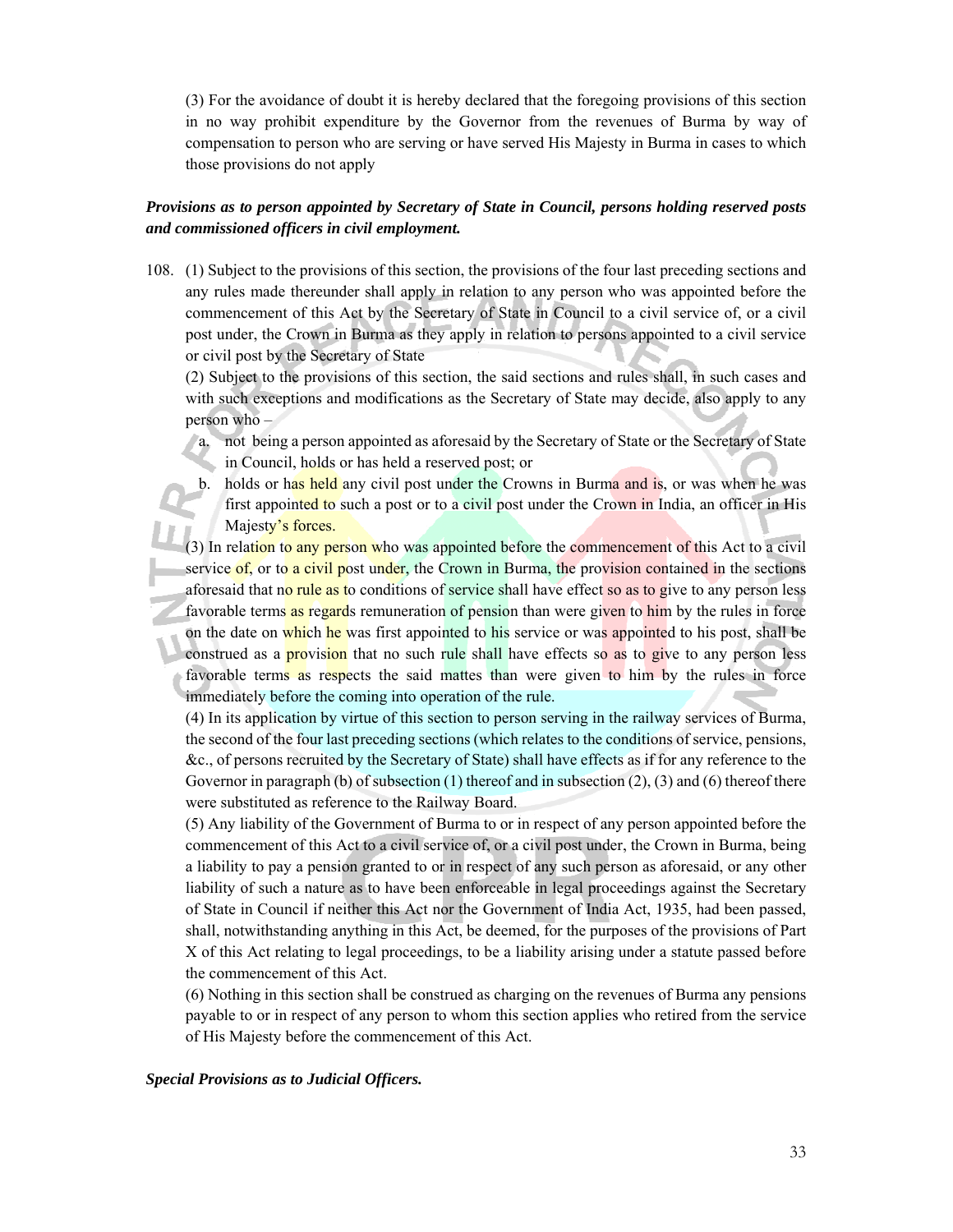109. (1) The foregoing provisions of this Part of this Act shall not apply to the judges of the High Court:

Provided that –

- a. for the purposes of this section a member of any of the civil services of the Crown of Burma who is acting temporarily as a judge of the High Court shall not be deemed to be a judge of that court;
- b. nothing in this section shall be construed as preventing the Orders in Council relating to the salaries, leave and pensions of judges of the High Court from applying to such of those judges as were, before they were appointed judges, members of a civil service of the Crown in Burma or India, such of the rules relating to that service or the corresponding service in Burma as may appear to His Majesty to be properly applicable in relation to them.

(2) Any liability of the Government of Burma to or in respect of any person who is at the commencement of this Act a judge of the High Court, being a liability to pay a pension granted to or in respect of any such person as aforesaid, or any other liability of such a nature as to have been enforceable in legal proceedings against the Secretary of State in Council if neither this Act nor the Government of India Act, 1935, had been passed, shall, notwithstanding any thing in this Act, be deemed, for the purpose of the provisions of Part X of this Act relating to legal proceedings, to be a liability arising under a statue passed before the commencement of this Act.

- 110. (1) Appointments of persons to be, and the posting and promotion of, district judges in Burma shall be made by the Governor, exercising his individual judgment, and the High Court shall be consulted before a recommendation as to the making of any such appointment is submitted to the Governor.
	- (2) A person not already in the service of His Majesty shall only be eligible to be appointed a district judge if he has been for not less than five years a barrister, a member of the Faculty of Advocates, or an advocate and is recommended by the High Court for appointment.
		- (3) In this and the next succeeding section the expression "district judge" includes district and sessions judge, sessions judge, chief judge of the small cause court, Rangoon, additional district and session judge, additional district judge and additional sessions judge.
- 111. (1) The Governor shall, after consultation with the Public Service Commission and with the High Court, make rules defining the standard of qualifications to be attained by persons desirous of entering a subordinate civil judicial service. In this section the expression "subordinate civil judicial service" means a service consisting of persons intended to fill civil judicial posts in Burma subordinate to that of district judge.

(2) The Public Service Commission, after holding such examinations, if any, as the Governor may think necessary, shall from time to time out of the candidates for appointment to a subordinate civil judicial service make a list or lists of the persons whom they consider fit for appointment, and the appointments shall be made by the Governor from the persons includes in the list or lists.

(3) The posting and promotion of, and the grant of leave to, persons belonging to subordinate civil judicial service and holding any post inferior to the post of district judge, shall be in the hands of the High Court, but nothing in this section shall be construed as taking away from ay such person the right of appeal required to be given to him by the foregoing provisions of this Part of this Act, or as authorizing the High Court to deal with any such person otherwise than in accordance with the conditions of his service prescribed thereunder. In this subsection the expression "promotion" does not include promotion from one service to another.

112. No recommendation shall be made for the grant of magisterial powers or of enhanced magisterial powers to, or the withdrawal of any magisterial powers from, any person save after consultation with the district magistrate of the district in which he is working.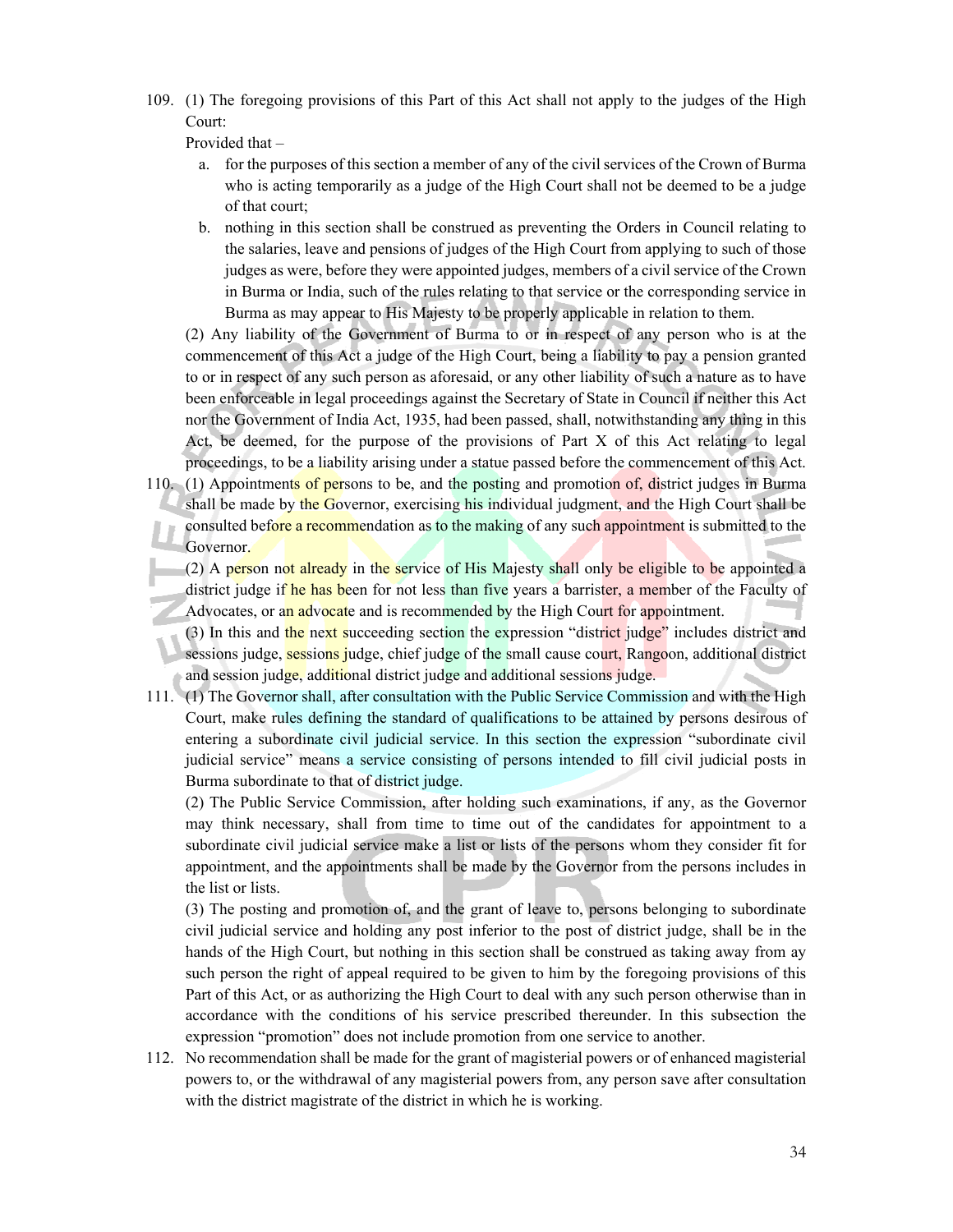#### *Special provisions as to Burman Frontier Service.*

113. (1) Appointments to the Burma Frontier Service shall be made by the Governor in his discretion, and in relation to person who are or have been members of that service the powers of the Governor under this Part of this Act shall be exercised by him in his discretion.

(2) Except so far as the Governor in his discretion otherwise directs, no Act of the Legislature for regulating the conditions of service of persons serving His Majesty in a civil capacity in Burma shall apply in relation to person who are members of the Burma Frontier Service.

(3) Any salaries, allowances or pensions payable to or in respect of any persons who are or have been members of the Burma Frontier Service, and any Government contributions in respect of any such person to any pension fund or provident fund, shall be charged on the revenues of Burma.

# *Provisions for the protection of certain existing officers.*

114. (1) No civil post in Burma which, immediately before the commencement of this Act, was a post in, a Central post required to be held by some member of, a Central Service I, a Central Service Class II, a Railway Service Class I, a Railway Service Class II, or a Provincial Service, shall, if the abolition thereof would adversely affect any person who immediately before the said date was a member of any such service, be abolished, except by the Governor, exercising his individual judgment.

(2) No rule or order affecting adversely the pay, allowances or pensions payable to, or in respect of, a person appointed before the commencement of this Act to a Central Service Class I, a Railway Service Class I or a Provincial Service, and no order upon a memorial submitted by any such person, shall be made except by the Governor, exercising his individual judgment.

(3) In relation to any person mentioned in this section who was appointed to a civil service of, or civil post under, the Crown in Burma by the Secretary of State or the Secretary of State in Council, or is an officer in His Majesty's forces, the foregoing provisions of this section shall have effect as if for the reference to the Governor there was substituted as reference to the Secretary of State.

115. (1) The salary and allowances of any person who was appointed before the first day of April, nineteen hundred and twenty-four, otherwise than by the Secretary of State in Council, to a service or a post which at any time between that date and the commencement of this Act was classified as a superiors service or post shall be charged on the revenues of Burma: Provided that, if any such pension as aforesaid is serving in connection with the railways in Burma, so much only of his salary and allowances shall be charged on the revenues of Burma as is not paid out of the Railway Fund.

(2) Any pension playable to or in respect of nay such pension as aforesaid, and any government contributions to any provident fund or pensions fund in respect of any such person, shall be charged on the revenues of Burma.

(3) Nothing in this section shall be construed as charging or the revenues of Burma any pension payable to or in respect of any person who retired from the service of His Majesty before the commencement of this Act.

116. (1) Any pension payable to or in respect of any person who, having been appointed to a civil service of, or a civil post under, the Crown in Burma, retired from the service of His Majesty before the commencement of this Act shall be paid out of the revenues of Burma, if it would have been payable by the Local Government of Burma if neither this Act nor the Government of India Act, 1935, had been passed: Provided that nothing in this subsection shall apply to any pension which is charged on or payable out of the revenues of the Federation of India.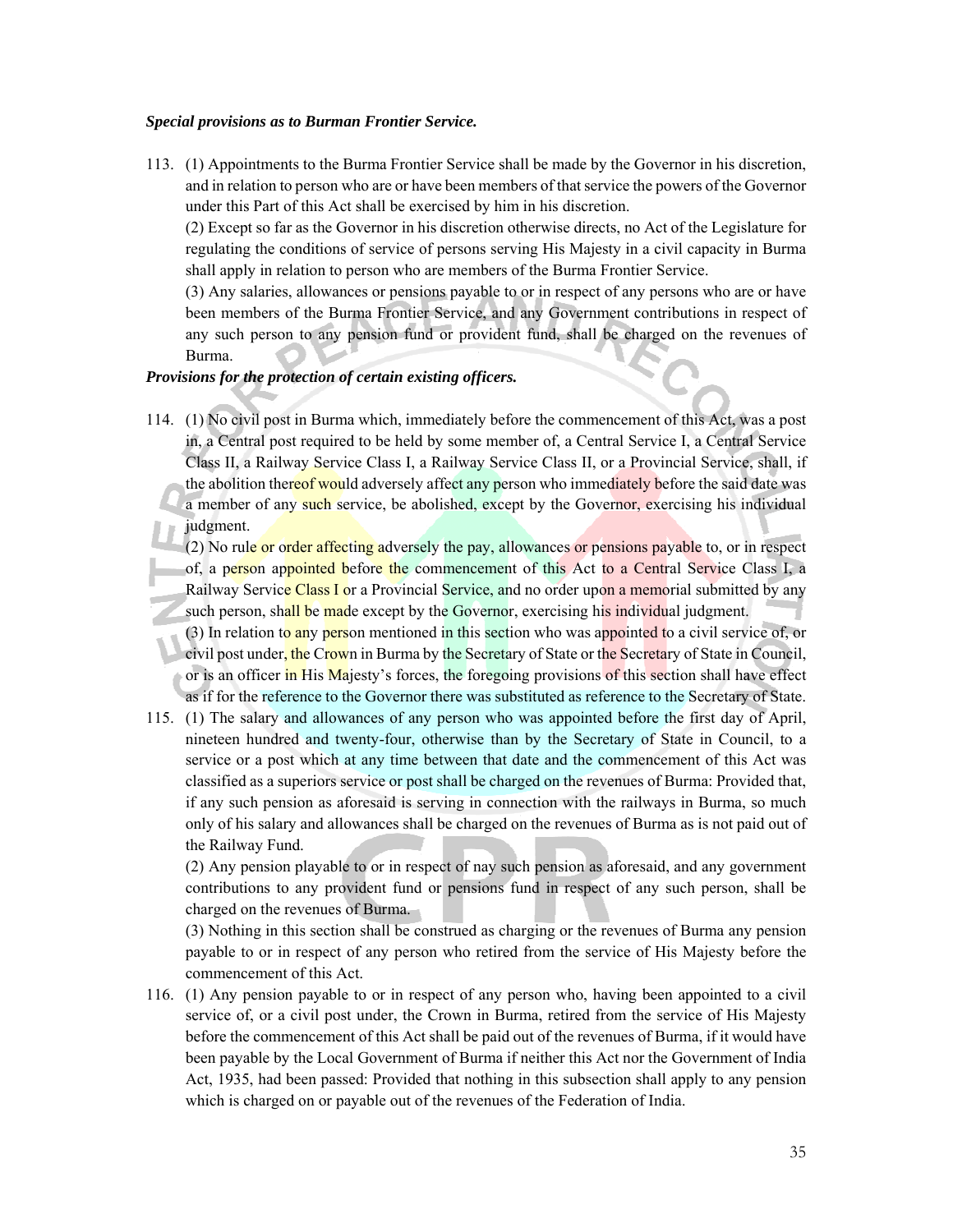(2) There shall be paid to the Federation out of the revenues of Burma and charged on those revenues such sums as may be required to make good to the revenues of the Federation any liability in respect of any pension charged on or payable out of the revenues of the Federation which would, if neither this Act nor the Government of India Act, 1935, had been passed, have been a liability of the Local Government of Burma.

#### *Miscellaneous Provisions as to civil services.*

- 117. In this Part of this Act references to persons appointed to a civil service of the Crown in Burma include references to persons appointed before the commencement of this Act to a civil service of the Crown in Indian who were before that date serving in Burma and continue so to serve, and the requirement that no person shall be dismissed from the service of his Majesty by any authority subordinate to that by which he was appointed shall, in relation to any such person appointed by any authority in India., be construed as a requirement that he shall not be so dismissed by any authority subordinate to such authority in Burma as the Governor may, in his discretion, decide to correspond to the authority by which he was appointed.
- 118. The powers conferred by the provisions of this Part of this Act on the Secretary of State (other than powers in relation to defense services) shall not be exercisable by him except with the concurrence of his advisers and the advisers of the Secretary of State appointed under the Government of India Act, 1935.

# *Public Service Commission.*

- 119. (1) There shall be a Public Service Commission, the chairman and other members whereof shall be appointed by the Governor in his discretion: Provided that at least one-half of the members of the Public Service Commission shall be persons who, at the dates of their respective appointments, have held office for at least ten years under the Crown in Burma or India.
	- (2) The Governor in his discretion may be regulations  $$ 
		- a. determine the number of members of the Commission, there tenure of office, and their conditions of service;
		- b. make provision with respect to the number of staff of the Commission and their conditions of service.

(3) On ceasing to hold office –

- a. the Chairman of the Commission shall be ineligible for further employment under the Crown in Burma;
- b. no other member of the Commission shall be eligible for any other appointment under the Crown in Burma without the approval of the Governor in his discretion.

(4) The expenses of the Commission, including any salaries, allowances and pensions payable to or in respect of the members of staff of the Commission, shall be charged on the revenues of Burma.

120. (1) It shall be the duty of the Public Service Commission to conduct examinations for appointments to civil services.

(2) The Secretary of State, as respects services and posts to which appointments are made by him, and the Governor in his discretion as respects other services and posts, may make regulations specifying the matters on which either generally, or in any particular class or case, or in any particular circumstances, it shall not be necessary for the Public Service Commission to be consulted, but, subject to regulations so made, the Commission shall be consulted –

a. on all matters relating to methods of recruitment to civil services and for civil posts;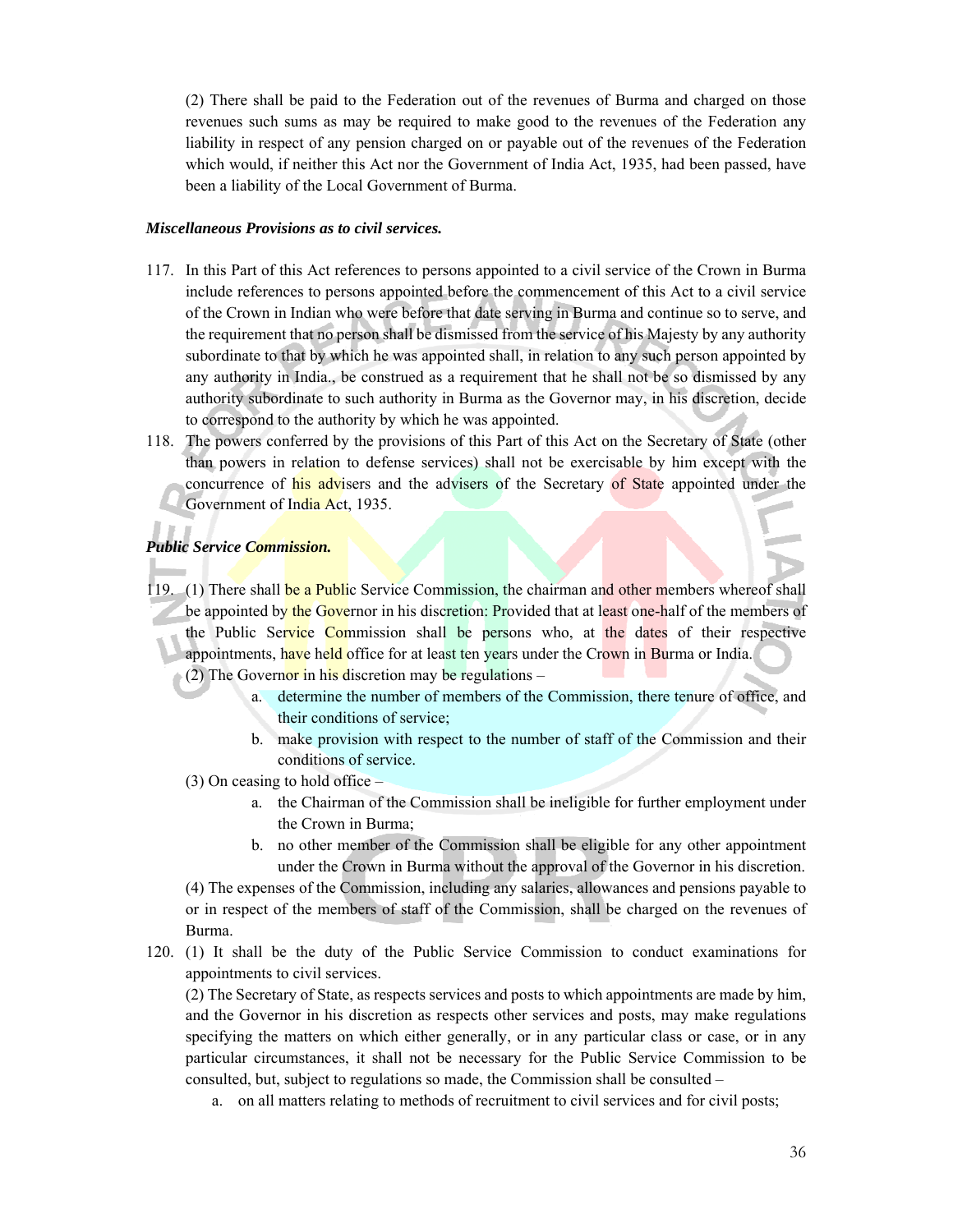- b. on the principles to be followed in making appointments to civil services and posts and in making promotions and transfers from one service to another, and on the suitability of candidates for such appointments, promotions or transfers;
- c. on all disciplinary matters affecting a person serving His Majesty in a civil capacity in Burma, including memorials or petitions relating to such matters;
- d. on any claims by or in respect of a person who is serving or has served His Majesty in a civil capacity that any costs incurred by him in defending legal proceedings instituted against him in respect of acts done or purporting to be done in the execution of his duty should be paid out of the revenues of Burma;
- e. on any claim for the award of a pension in respect of injuries sustained by a person while serving His Majesty in a civil capacity in Burma, and any questions as to the amount of any such award;
- f. on any claim by a person serving His Majesty in a civil capacity in Burma that his conditions of service have been adversely affected by the separation of Burma from India, and it shall be the duty of the Commission to advice on any matter so referred to them and on any other matter which the Governor in his discretion may refer to them.

(3) Nothing in this section shall require the Public Service Commission to be consulted, in the case of the subordinate ranks of the various police forces in Burma, as respects any of the matters mentioned in paragraphs (a), (b) and (c) of subsection (2) of this section.

121. Subject to the provisions of this section, an Act of the Legislature may provide for the exercise of additional **functions by the Public Service Commission:** 

Provided that –

- a. no Bill or amendment for the purpose aforesaid shall be introduced or moved in either Chamber of the Legislature without the previous sanction of the Governor in his discretion; and
- b. it shall be a term of every such Act that the functions conferred by it shall not, except with the consent of the Secretary of State, be exercisable in relation to any person appointed to a service or a post by the Secretary of State or by the Secretary of State in Council, any officer in His Majesty's forces, or any holder of reserved post.

# *Chaplains.*

122. The Secretary of State may appoint chaplains to minister in Burma, and the foregoing provisions of this Part of this Act shall, with any necessary modifications, apply in relation to the chaplains in Burma appointed by him or by the Secretary of State in Council as they apply in relation to members of the civil services in Burma to which appointments are made by the Secretary of State.

# *General.*

- 123. Subject to any express provision of this Act, no person who is not a British subject shall be eligible to hold any office under the Crown in Burma: Provided that –
	- a. a person who at the commencement of this Act is in the permanent service of the Crown in Burma shall not be ineligible to hold any office under the Crown in Burma by reason that he is not a British subject;
	- b. the Governor exercising his individual judgment, may declare –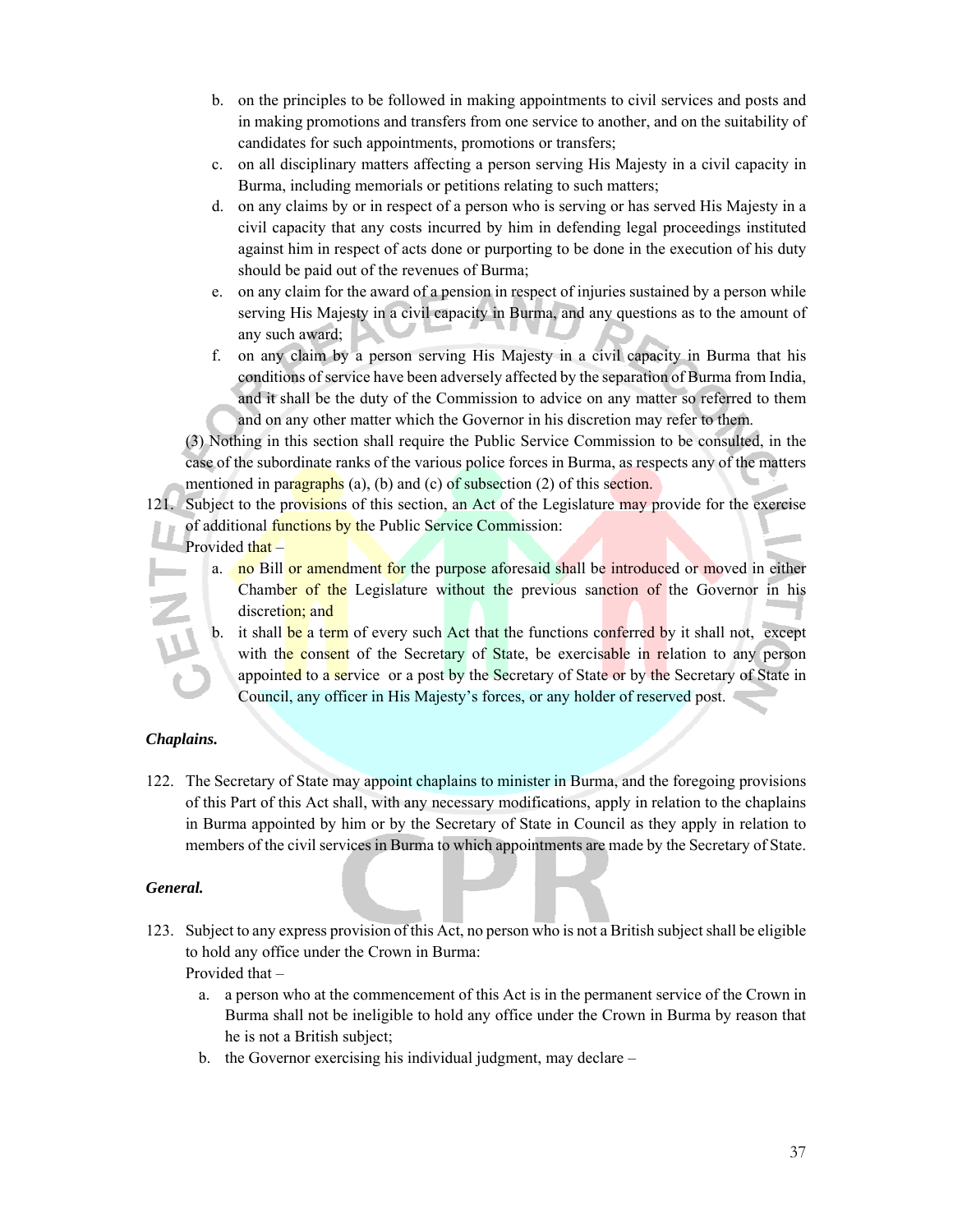- i. that any named native of an area in Burma (not being part of British Burma), or any Indian State, or of any territory adjacent to India or Burma, or
- ii. that the natives of any such area, State or territory as aforesaid, being an area, State or territory specified in the declaration, shall be eligible to hold any such offices or classes of offices under the Crown in Burma as may be specified in the declaration;
- c. the Governor, exercising his individual judgment, may authorize the temporary employment for any purpose of a person who is not a British subject.
- 124. (1) No proceedings civil or criminal shall be instituted in Burma against any person in respect of any act done or purporting to be done in the execution of his duty as a servant of the Crown in India or Burma before the commencement of this Act, except with the consent of the Governor in his discretion.

(2) Any civil or criminal proceedings instituted in Burma, whether before or after the commencement of this Act, against any person in respect of any act done or purporting to be done in the execution of his duty as a servant of the Crown in India or Burma before the said date shall be dismissed unless the court if satisfied that the acts complained of were not done in good faith, and, where any such proceedings are dismissed, the costs incurred by the defendant shall, in so far as they are not recoverable from the persons instituting the proceedings, be charged on the revenues of Burma.

- 125. (1) No Bill or amendment to abolish or restrict the protection afforded to certain servants of the Crown in Burma by section one hundred and ninety-seven of the Indian Code of Criminal Procedure, or by sections eighty to eighty-two of the Indian Code of Civil Procedure shall be introduced or moved in either Chamber of the Legislature without the previous sanction of the Governor in his discretion.
	- (2) The powers conferred upon the Local Government by the said section one hundred and ninetyseven with respect to the sanctioning of prosecutions and the determination of the court before which, the person by whom and the manner in which a public servant is to be tried, shall be exercisable only by the Governor exercising his individual judgment: Provided that nothing in this subsection shall be construed as restricting the power of the Legislature to amend the said section by a Bill or amendment introduced or move with such previous sanction as is mentioned in subsection (1) of this section.

(3) Where a civil suit is instituted against a public officer, within the meaning of that expression as used in the Indian Code of Civil Procedure, in respect of any act purporting to be done by him in his official capacity, the whole or any part of the costs incurred by him and of any damages or costs ordered to be paid by him shall, if the Governor, exercising his individual judgment, so directs, be defrayed out of and charged on the revenues of Burma.

- 126. Any pension payable to or in respect of a person who
	- a. before the commencement of this Act had served His Majesty in India, Burma or Aden, or elsewhere under the Governor-General in Council; or
	- b. after the commencement of this Act
		- i. serves in Burma as an officer of His Majesty's forces; or
			- 1. is appointed to a civil service of, or to an office or post under, the Crown in Burma by His Majesty or the Secretary of State; or
			- 2. holds a reserved post; shall, if the person to whom the pension is payable is residing permanently outside Burma, be paid on behalf of the Government of Burma by, or in accordance with arrangements made with,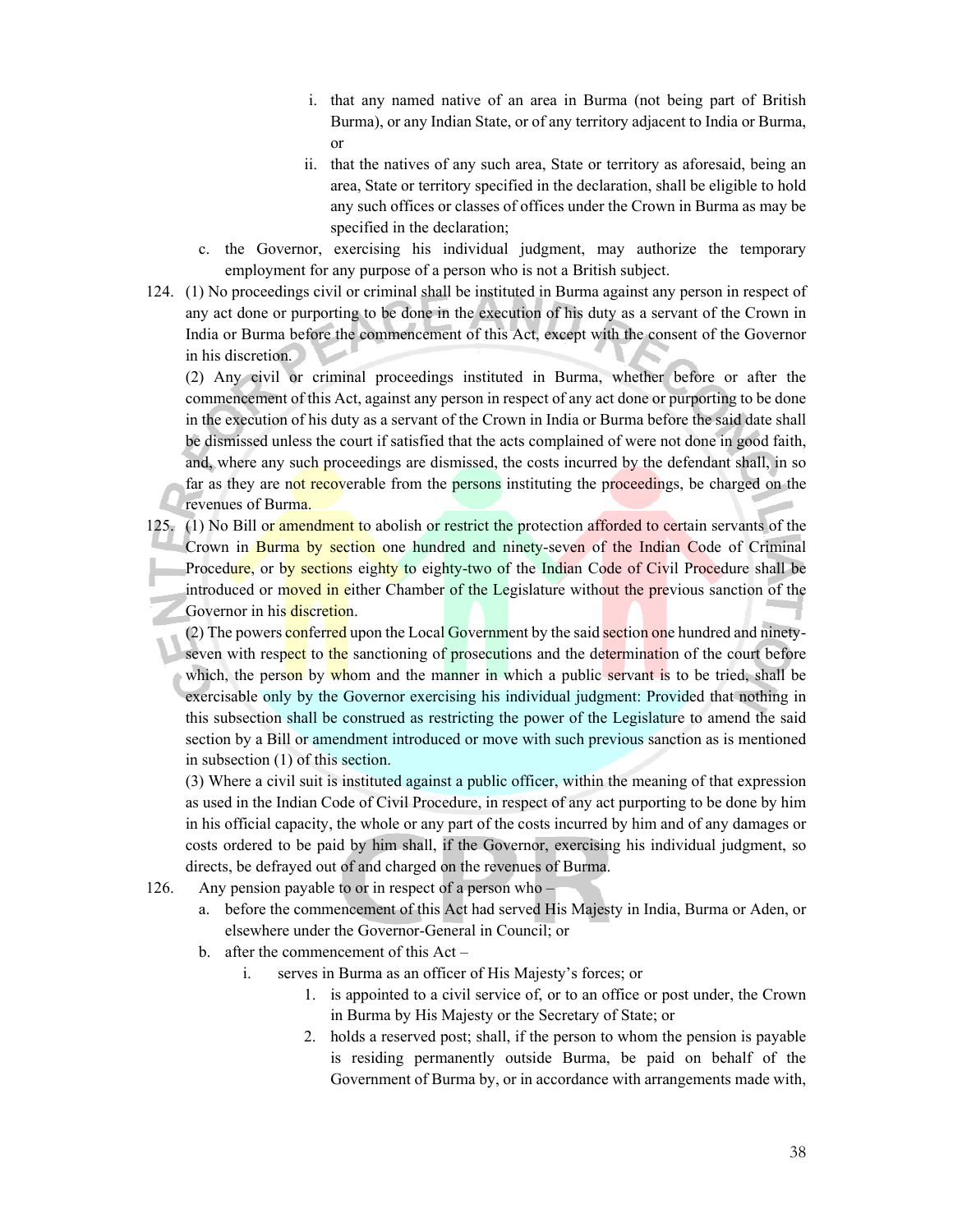the Secretary of State and be exempt from all taxation imposed by or under any existing Indian or Burman law or any law of the Legislature.

- 127. A person shall not be disqualified by sex for being appointed to any civil service of, or civil post under, the Crown in Burma other than such a service or post as may be specified by any general or special order made by the Secretary of State in relation to appointments made by him, or by the Governor in relation to other appointments.
- 128. Until other provision is made under the appropriate provisions of this Act, any rules made under the Government of India Act relating to the civil services of, or civil posts under, the Crown in India which were in force immediately before the commencement of this Act, shall, notwithstanding the repeal of that Act, continue in force in Burma so far as consistent with this Act and the Government of India Act, 1935, and shall be deemed to be rules made under the appropriate provisions of this Act.
- 129. (1) In this Part of this Act –

the expressions "Central Service Class I," "Central Service Class II," "Railway Service Class II" and "Provincial Service" Means respectively the services which were, immediately before the passing of this Act, so described respectively in the classification rules then in force under section ninety-six B of the Government of India Act; references to dismissal from His Majesty's service include reference to removal from His Majesty's service.

(2) The inclusion in this Part of this Act of provisions expressly requiring the Governor to exercise his individual judgment with respect to any matter shall not be construed as derogating from his special responsibility for the securing to, and to the dependants of, persons who are or have been members of the public services of any rights provided or preserved for them by or under this Act and the safeguarding of their legitimate interests.

**PART X. PROPERTY, CONTRACTS, LIABILITIES AND SUITE** 

130. (1) Lands and buildings in Burma which immediately before the commencement of this Act were vested in His Majesty for the purposes of the government of India shall, as form that date, vest in His Majesty for the purposes of the government of Burma.

(2) Any property which immediately before the commencement of this Act was vested in His Majesty for the purpose of the government of India and either was then situate in Burma or, by virtue of any delegation from the Secretary of State in Council or otherwise, was then in the possession or under the control of, or held on account of, the Local Government of Burma, shall, as from the commencement of this Act, vest in His Majesty for the purposes of the government of Burma: Provided that this subsection does not apply in relation to any military equipment, stores, money, bank balances or other property held in connection with His Majesty's Indian forces stationed in Burma (not being forces raised in Burma).

(3) All credits and debits of the Local Government of Burma in account with the Governor-General of India and in Council shall be deemed to be credits and debits of the government of Burma.

(4) Arrears of any taxes outstanding in Burma immediately before the commencement of this Acts hall be deemed to be due to and may be recovered by the government of Burma.

(5) In this section "property" does not include any hand or buildings, but includes moneys, securities, bank balances, and movable property of any description.

131. (1) The executive authority of Burma shall extend, subject to any Act of the Legislature, to the grant, sale, disposition or mortgage of any property vested in His Majesty for the purposes of the government of Burma and to the purchase or acquisition or property on behalf of His Majesty for those purposes, and to the making of contracts: Provided that an official residence of the Governor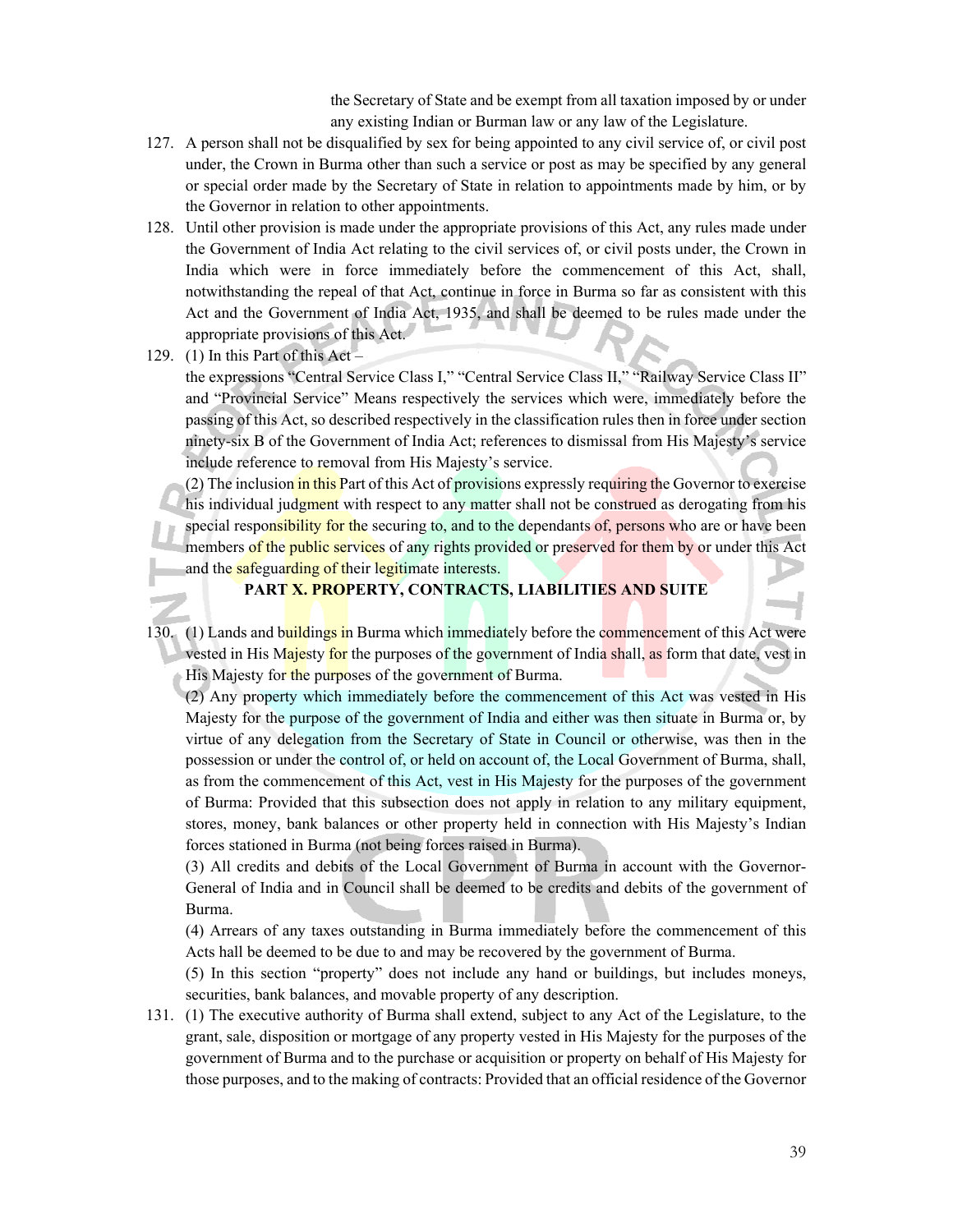shall not be sold or diverted to other use, except with the concurrence of the Governor in his discretion.

(2) All property acquired for the purposes of the government of Burma shall vest in His Majesty for those purposes.

(3) Subject to the provisions of this Act with respect to the Railway Board, all contracts made in the exercise of the executive authority of Burma shall be expressed to be made by the Governor, and all such contracts and assurances of property made in the exercise of that authority shall be executed on behalf of the Governor by such persons and in such manner as he may direct or authorize.

(4) Neither the Governor nor the Secretary of State shall be personally liable in respect of any contract or assurance made or executed for the purposes of this Act, or for the purposed of the Government of India Act or of any Act repealed thereby, nor shall any person making or executing any such contract or assurance on behalf of either of them be personally liable in respect thereof.

132. (1) The Government of Burma may sue and be sued by the name of the Government of Burma, and, without prejudice to the provisions of the next succeeding section, may, subject to any provisions which may be made by Act of the Legislature, sue or be sued in relation to their affairs in the like cases as the Secretary of State in Council might have sued or been sued if neither this Act nor the Government of India Act, 1935, has been passed.

(2) Rules of Court may provide that, where the Government of Burma or the Railway Board sue or are sued in the United Kingdom, service of all proceedings may be effected upon such person in the United Kingdom as may be designated in the rules as the person on whom service of such proceedings is to be effected.

133. (1) Any contract made before the commencement of this Act by, or on behalf, of the Secretary of State in Council shall as form that date, if it was made solely in connection with the affairs of Burma, have effect as if it had been made on behalf of the Government of Burma, and references in any such contract to the Secretary of State in Council shall be construed accordingly.

(2) Any proceedings relating to contracts or liabilities solely in connection with the affairs of Burma which, if neither this Act nor the Government of India Act, 1935, had been passed, might have been brought against the Secretary of State in Council may, in the case of any liability arising before the commencement of this Act or arising under any contract or statute made or passed before that date, be brought against the Government of Burma, or, at the option of the person by whom the proceedings are brought, against the Secretary of State. The provisions of this subsection shall apply with respect to proceedings arising under any contract declared by the terms thereof to be supplemental to any such contract as is mentioned therein as they apply in relation to the contracts so mentioned.

(3) If at the commencement of this Act any legal proceedings are pending in the United Kingdom or Burma to which the Secretary of State in Council is a party, the Secretary of State shall be deemed to be substituted in those proceedings for the Secretary of State in Council.

(4) Any contract made in respect of the affairs of Burma by or on behalf of the Secretary of State after the commencement of this Act may provide that any proceedings under that contract shall be brought in the United Kingdom by or against the Secretary of State, and any such proceedings may be brought accordingly.

(5) Any sum ordered to be paid by way of debt, damages or costs, and any costs or expenses incurred in, or in connection with, any proceedings mentioned in this section by the Secretary of State, the Secretary of State in Council or the Government of Burma shall be paid out of the revenues of the Burma.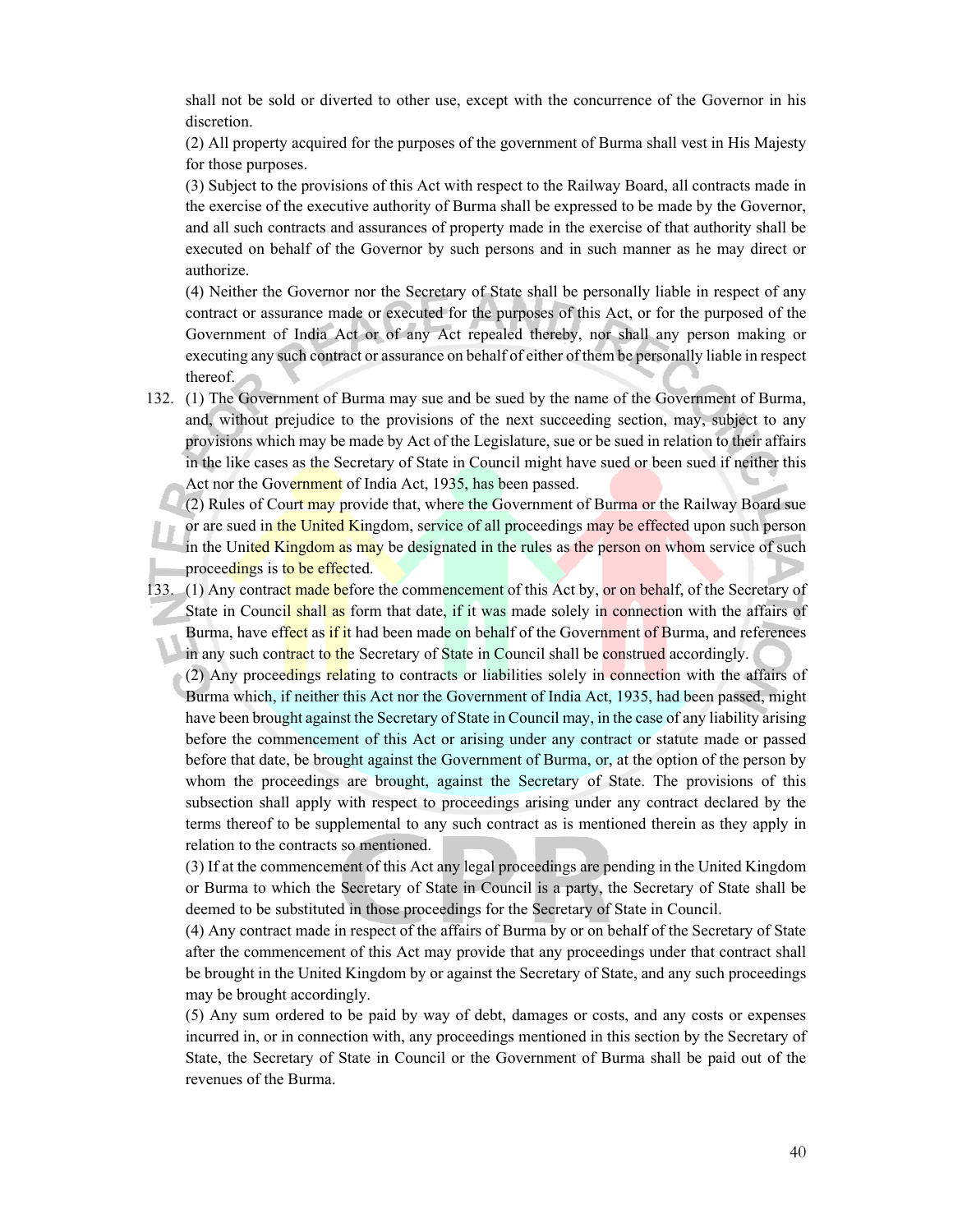(6) Nothing in this section shall be construed as imposing any liability upon the Exchequer of the United Kingdom in respect of any debt, damages, costs or expenses in or in connection with any proceedings, brought or continued by or against the Secretary of State by virtue of this section, or as applying in relation to any liabilities which are by the Government of India Act, 1935, made liabilities of the revenues of the Federation.

### **PART XI. MISCELLANEOUS PROVISIONS AS TO RELATIONS WITH INDIA.**

- 134. Whereas it may appear that the distribution of property, rights and liabilities effected by an under this Act and the Government of India Act, 1935, as between India and Burma may result in an undue burden on the revenues of the Federation, His Majesty in Council may, if the thinks of just so to do, make provision for the payment to the revenues of the Federation out of the revenues of Burma, and for the charging on the revenues of Burma, of such periodical or other sums as may appear to him to be proper.
- 135. With a view to preventing undue disturbance of trade between India and Burma in the period immediately following the separation of India and Burma and with a view to safeguarding the economic interests of Burma during that period, His Majesty may by Order in Council give such directions as he thinks fit for those purposes with respect to the duties which are, while the Order is in force, to be levied on good imported into or exported from India or Burma, and with respect to ancillary and related matters.
- 136. His Majesty in Council may make provision for the grant of relief from any Burman tax on income in respect of income taxed or taxable by or under the law of the Federation of India.
- 137. His Majesty in Council may make such provision with respect to the monetary system of Burma and matters connected therewith or ancillary thereto as he thinks fit and in particular, but without prejudice to the **generalit**y of this section, such provision as may appear to him to be necessary or proper for the purpose of giving effect to any arrangements with respect to the said matters made before the commencement of this Act with the approval of the Secretary of State by the Governor of Burma in Council.
- 138. His Majesty may by Order in Council direct that, during such period as may be specified in the Order, immigration into Burma from India shall be subject to such restrictions as may be specified in the Order (being such restrictions as may have been mutually agreed before the commencement of this Act between the Governor of Burma in Council and the Governor-General of India in Council and approved by the Secretary of State, or in default of agreement as may have been prescribed by the Secretary of State), and no other restrictions: Provided that any such Order may be varied by a subsequent Order in Council in such manner as appears to His Majesty necessary to give effect to any agreement in that behalf made after the commencement of this Act by the Governor with the Governor-General of India or the Governor-General of India in Council.

# **PART XII. PROVISIONS IN EVENT OF FAILURE TO CONSTITUTIONAL MACHINERY**

139. (1) If at any time the Governor is satisfied that a situation has arisen in which the government of Burma cannot be carried on in accordance with the provisions of this Act, he may by Proclamation

–

- a. declare that his functions shall, to such extent as may be specified in the Proclamation, be exercised by him in his discretion;
- b. assume to himself all or any of the powers vested in or exercisable by any body or authority in Burma; and any such Proclamation may contain such incidental and consequential provisions as may appear to him to be necessary or desirable to give effect to the objects of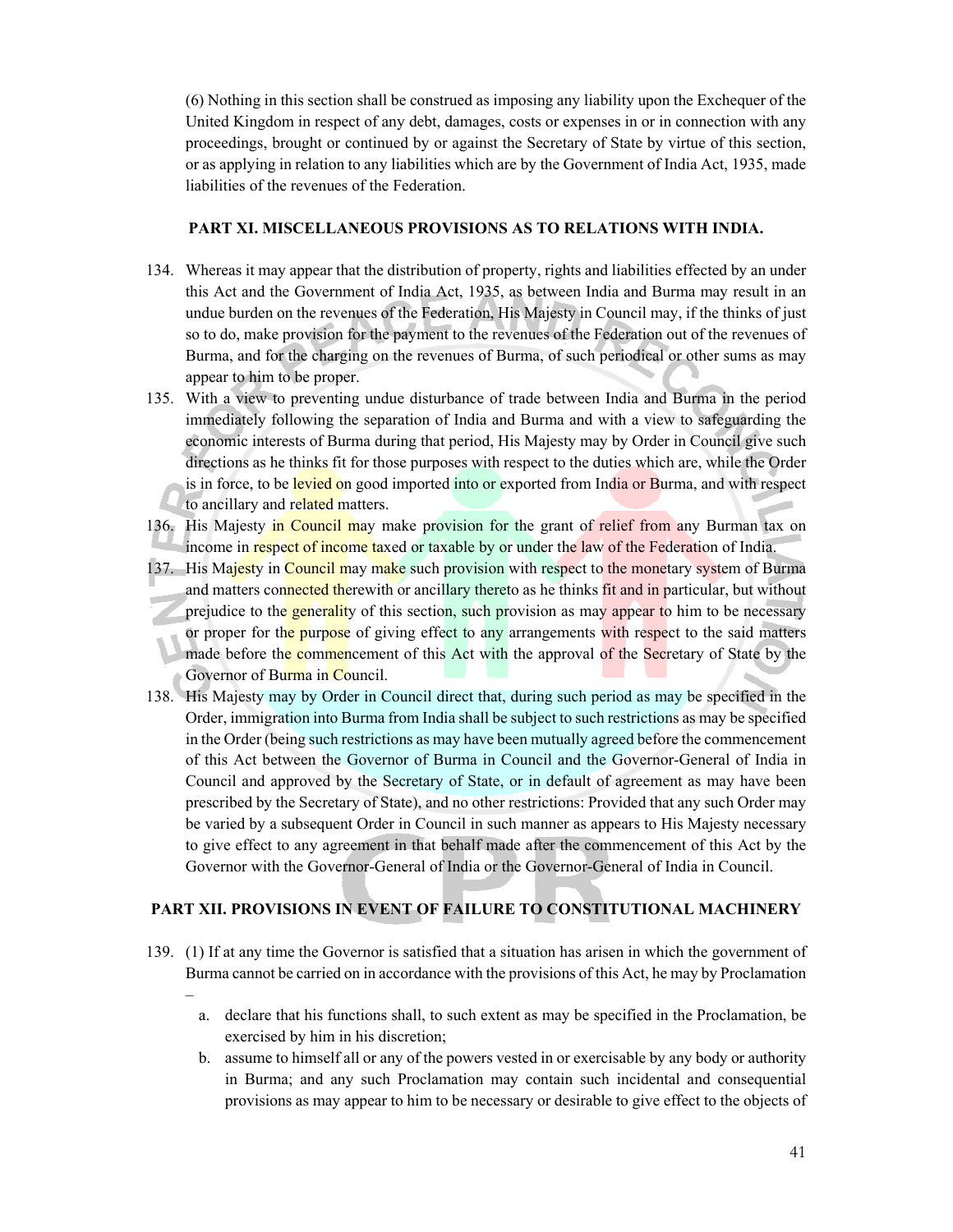the Proclamation, including provisions for suspending in whole or in part the operation of any provisions of this Act relating to any body or authority in Burma:

Provided that nothing in this subsection shall authorize the Governor to assume to himself any of the powers vested in or exercisable by the High Court, or to suspend, either in whole or in part, the operation of any provisions of this Act relating to the High Court.

- (2) Any such Proclamation may be revoked or varied by a subsequent Proclamation.
- (3) A Proclamation under this section
	- a. shall be communicated forthwith to the Secretary of State and shall be laid by him before each House of Parliament;
	- b. unless it is a Proclamation revoking a previous Proclamation, shall cease to operate at the expiration of six months: Provided that, if an so often as a resolution approving the continuance in force of such a Proclamation shall, unless revoked, continue in force for a further period of twelve months from the date on which under this subsection it would otherwise have ceased to operate, but no such Proclamation shall in any case remain in force for more than three years.

(4) If the Governor, by a Proclamation under this section, assumes to himself any power of the Legislature to make laws, any law made by him in the exercise of that power shall, subject to the terms thereof, continue to have effect until two years have elapsed from the date on which the Proclamation ceases to have effect, unless sooner repealed or re-enacted by Act of the Legislature, and any reference in this Act to Acts of the Legislature shall be construed as including a reference to such a law.

(5) The functions of the Governor under this section shall be exercised by him in his discretion.

### **PART VIII. PROVISIONS AS TO SECRETARY OF STATE**

140. (1) There shall be not more than three persons to be appointed from time to time by the Secretary of State, whose duty it shall be to advice the Secretary of State on any matter relating to Burma on which he may desire their advice.

(2) One at least of the person for the time being holding office under this section as advisers of the Secretary of State shall be a person who has held office for at least ten years under the Crown in Burma and has not last ceased to perform in Burma official duties under the Crown more than two years before the date of his appointment as an adviser under this section.

(3) Any person appointed as an advisor to the Secretary of State shall hold office for a term of five years and shall not be eligible for reappointment:

Provided that –

- a. any person so appointed may be writing under his hand resign his office to the Secretary of State;
- b. the Secretary of State may, if he is satisfied that any person so appointed has by reason of infirmity of mind or body become unfit to continue to hold his office, by order remove him from his office.

(4) A person for the time being holding office as adviser of the Secretary of State shall not be capable of sitting or voting in either House of Parliament.

(5) There shall be paid out of moneys provided by Parliament to each of the advisors of the Secretary of State a salary of thirteen hundred and fifty pounds a year and also to any of them who at the date of his appointment was domiciled in Burma a subsistence allowance of six hundred pounds a year.

(6) Subject to the provisions of this Act relating to the functions of the Secretary of State will respect to the public services in Burma, it shall be in the discretion of the Secretary of State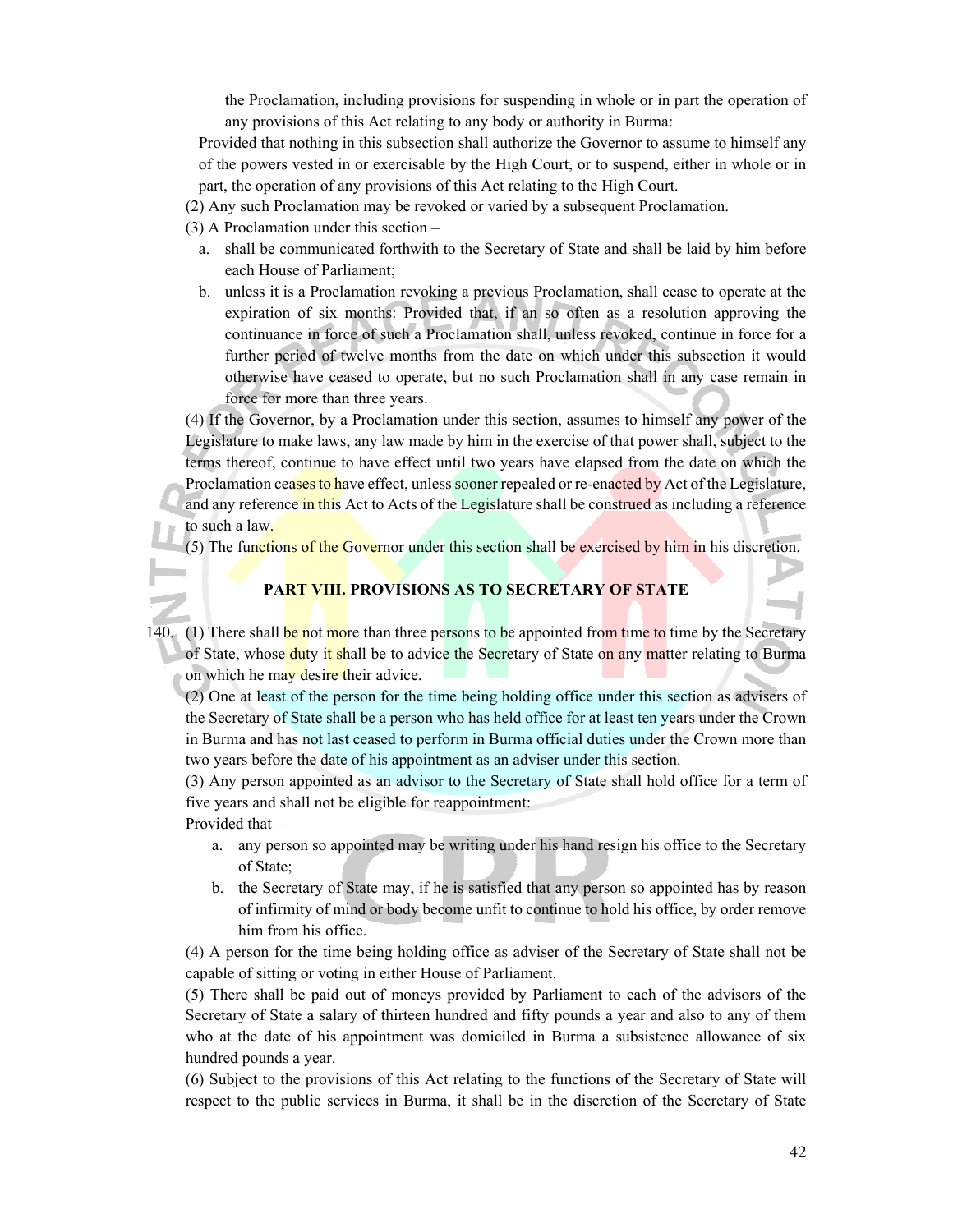whether or not he consults with his advisers on any matter, and, if so, whether he consults with them collectively or with one more of them individually, and whether or not he acts in accordance with any advice given to him by them.

(7) Any provisions of this Act which requires that the Secretary of State shall obtain the concurrence of any body of advisers shall be deemed to be satisfied if at a meeting of those advisers he obtains the concurrence of at least one-half of those present at the meeting, or if such notice and opportunity for objection as may be prescribed has been given to those advisers and none of them has required that a meeting shall be held for discussion on the matter. In this subsection "prescribed" means prescribed by rules of business made by the Secretary of State after obtaining at a meeting of the advisers the concurrence of at least one-half of those present at the meeting.

141. (1) There shall be charged on and paid out of the revenues of Burma into the Exchequer such periodical or other sums as may from time to time be agreed between the Governor and the Treasury in respect of so much of the expenses of the Department of the Secretary of State as is attributable to the performance on behalf of the Government of Burma of such functions as it may be agreed between the Secretary of State and the Governor that that department should so perform.

(2) Nothing in this Act shall be construed as imposing upon the revenues of Burma any liability in respect of the salary of the Secretary of State or, subject to the provisions of subsection (1) of this section, any liability in respect of the expenses of his department

(3) Any expenses incurred with the consent of the Treasury by the Secretary of State for the purposes of this Act shall be defrayed out of moneys provided by Parliament.

# **PART XIV. MISCELLANEOUS.**

142. His Majesty in Council may from time to time declare any territory to be within or without Burma.

- 143. Nothing in this **Act shall derogate from the right of His Majesty to grant pardons, reprieves,** respites or remission of punishment.
- 144. (1) No subject of His Majesty domiciled in Burma shall on grounds only of religion, place of birth, descent, color or any of them be ineligible for office under the Crown of Burma, or be prohibited by any law of Burma on any such grounds from acquiring, holding or disposing of property or carrying on any occupation, trade, business or profession in Burma.

(2) Nothing in this section shall affect the operation of any law which –

- a. prohibits either absolutely or subject to exceptions, the sale or mortgage of agricultural land situate in any particular area, and owned by a person belonging to some class recognized by the law as being a class of person engaged in or connected with agriculture in that area, to any person not belonging to any such class; or
- b. recognizes the existence of some right, privilege or disability attaching to members of a community by virtue of some personal law or custom having the force of law.

(3) Nothing in this section shall be construed as derogating from the special responsibility of the Governor for the safeguarding of the legitimate interests of minorities.

145. (1) No person shall be deprived of his property in Burma save by authority of law.

(2) The Legislature shall not have power to make any law authorizing the compulsory acquisition for public purposes of any land, or any commercial or industrial under taking, or any interest in, or in any company owning, any commercial or industrial under taking, unless the law provides for the payment of compensation for the property acquired and either fixes the mount of the compensation, or specifies the principles on which, and the manner in which, it is to be determined.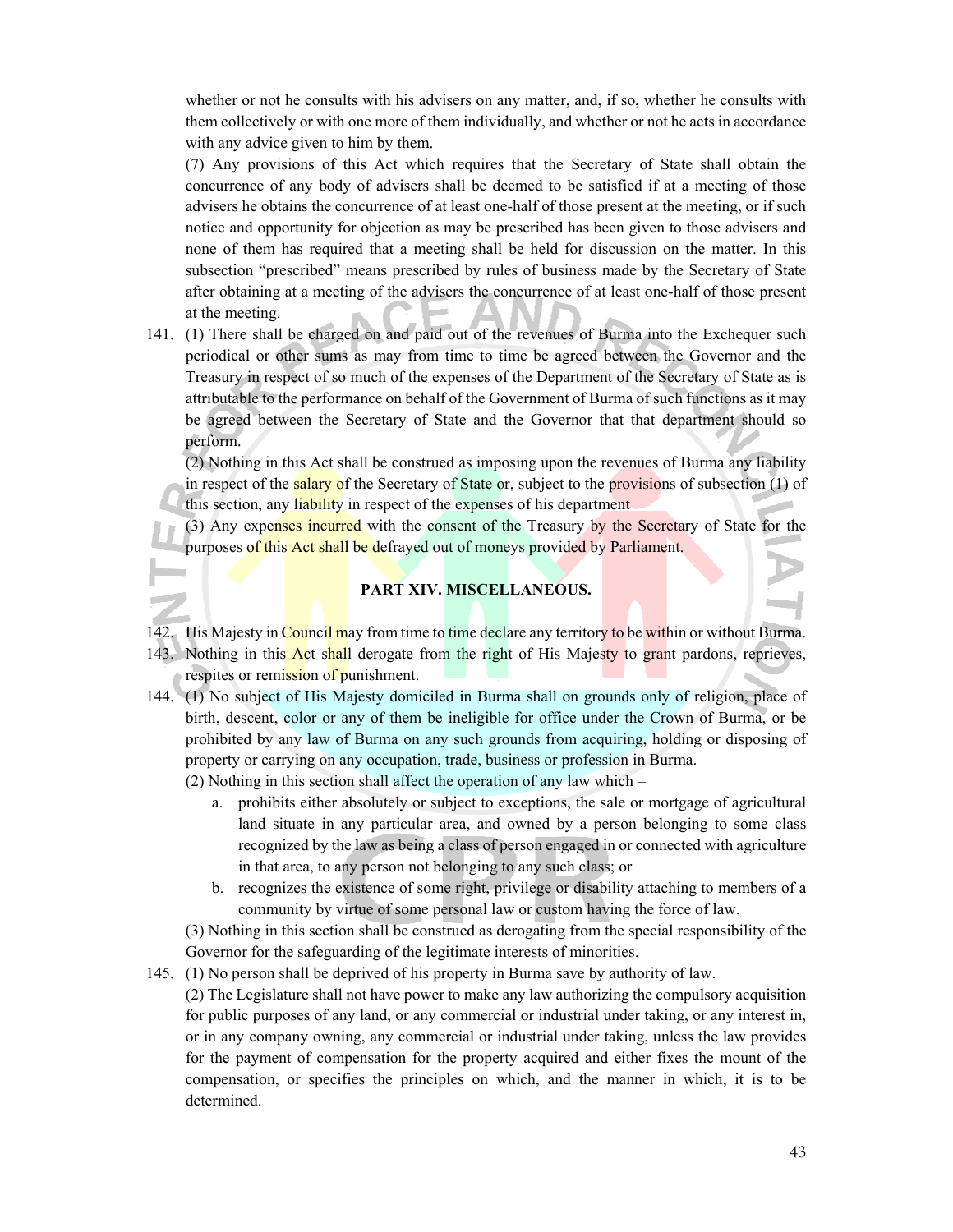(3) No Bill or amendment making provision for the transference to public ownership of any land or for the extinguishments or modification of rights therein, including rights or privileges in respect of land revenue, shall be introduced or moved in either Chamber of the Legislature without the previous sanction of the Governor in his discretion.

(4) Nothing in this section shall affect the provisions of any law in force at the date of the passing of this Act.

(5) In this section "land" includes immovable property of every kind and any rights in or over such property, and "undertaking" includes part of an undertaking.

146. (1) The executive authority of Burma shall not be exercised, save on an order of the Governor in the exercise of his individual judgment, so as to derogate from any grant or confirmation of title of or to land, or of or to any right or privilege in respect to land or land revenue, being a grant or confirmation made for services rendered.

(2) No pension granted or customarily payable in Burma before the commencement of this Act by the Governor-General in Council or the Local Government of Burma on political considerations or compassionate grounds shall be discontinued or reduced, otherwise than in accordance with any grant or order regulating the payment thereof, save on an order of the Governor, exercising his individual judgment, and any sum required for the payment of any such pension shall be charged on the revenues of Burma.

(3) Nothing in this section affects any remedy for a breach of any conditions on which a grant was made.

- 147. No member of the Legislature shall be a member of any tribunal having jurisdiction to entertain appeals or revise decisions in revenue cases.
- 148. Notwithstanding the repeal of the Government of India Act, but subject to the provisions of this Act, all the law in force in Burma immediately before the commencement of this Act shall continues in force in Burma until altered or repealed or amended by the Legislature or other competent authority.
- 149. His Majesty may by Order in Council to be made at any time after the passing of this Act provide that as from such date as may be specified in the Order any law in force in Burma shall, until repealed or amended by the Legislature or other competent authority, have effect subject to such adaptations and modifications as appears to His Majesty to be consequential on the separation of India and Burma. In this section the expression "law" does not include an Act of Parliament, but includes any ordinance, order, byelaw, rule or regulation having in Burma the force of law.
- 150. (1) If the Governor in his discretion thinks fit to direct that there shall be a High Commissioner for Burma in the United Kingdom, the Governor, exercising his individual judgment, may appoint a person to be High Commissioner and prescribe his salary and conditions of service.

(2) The High Commissioner shall perform on behalf of the Government of Burma and the Railway Board such functions in connection with the business of that Government and Board, and, in particular, such functions in relation to the making of contracts, as the Governor may from time to time direct.

(3) The provisions of Part IX of this Act (which relates to the services in Burma) shall apply in relation to appointments and to persons serving on the staff of the High Commissioner for Burma s if the service of the members of his staff were service rendered in Burma.

151. (1) The Governor shall have his own secretarial staff to be appointed by him in his discretion. (2) The salaries and allowances of person so appointed and the office accommodation and other facilities to be provided for them shall be such as the Governor may in his discretion determine, and the said salaries and allowances and the expenses incurred in providing the said accommodation and facilities shall be charged on the revenues of Burma.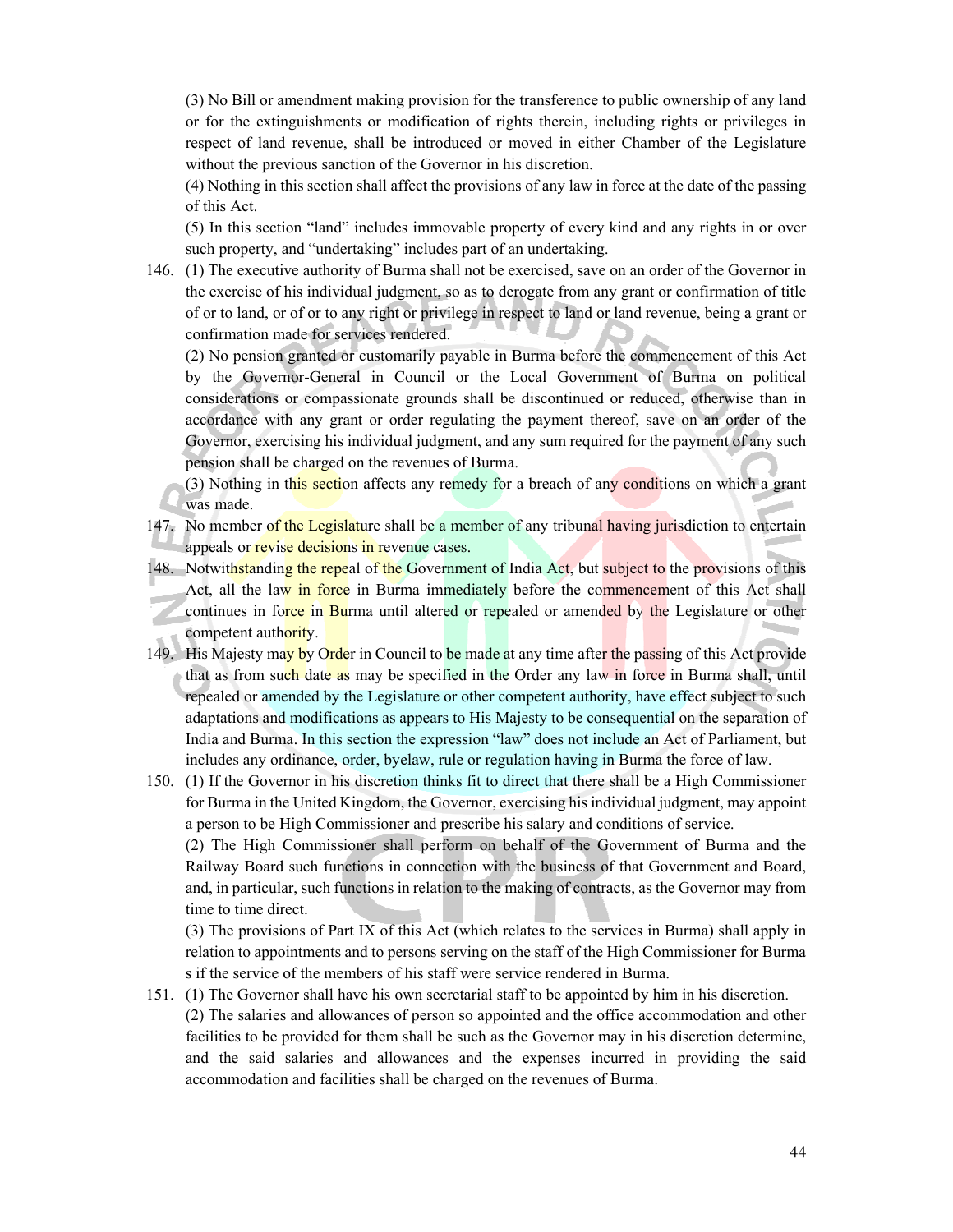151A. (1) Where a civil servant, as defined by section twelve of the Superannuation Act, 1887, is appointed by His Majesty or by the Governor in his discretion to any office under the Crown in Burma, the Secretary of State may direct that his service in that office shall qualify for the grant of a pension or gratuity as if it were service rendered in the office held by him as a civil servant immediately before his appointment to service in Burma, and there shall be paid to, or in respect, him out of the revenues of Burma, and shall be charged on those revenues, in respect of his service in that office in Burma a pension or gratuity calculated in accordance with the Superannuation Act, 1834 to 1935, and the orders, rules and regulations made thereunder, but on the basis of the salary of the office last held by him as a civil servant before his appointment so service in Burma: Provided that nothing in the said Acts, orders, rules or regulations shall operate to prevent the grant of a pension to him with effect from the sate on which he may relinquish office in Burma, notwithstanding that at that date he may not have attained the age of sixty.

(2) No such direction as aforesaid shall be given in relation to service in any office if the service of the person in question in that office would qualify for the grant of a pension without any such direction.

- 152. No proceedings whatsoever shall lie in, and no process whatsoever shall issue fro, any court in Burma against the Governor or against the Secretary of State, whether in a personal capacity or otherwise, and, except with the sanction of His Majesty in Council no proceedings whatsoever shall lie in any court in Burma against any person who has been the Governor or the Secretary of State, in respect of any thing done or omitted to be done by either of them during his term of office in performance or purported performance of the duties thereof: Provided that nothing in this section shall be construed as restricting the right of any person to bring against the Government of Burma or the Secretary of State such proceedings as are mentioned in Part X of this Act.
- 153. For the purpose of the first elections of persons to serve as member of the Legislature, no person shall be subject to any disqualification by reason only of the fact that he holds  $$ 
	- a. an office of profit as a non-official member of the Executive Council of the Governor of Burma or as a Minister in the Province of Burma;
	- b. an office which is not a whole-time office remunerated either by salary or by fees.
- 154. (1) If at any time after the expiration of ten years from the commencement of this Act the Legislature, on motions proposed in each Chamber by a minister on behalf of the council of minister, pass a resolution recommending any such amendment of this Act or of an Order in Council made thereunder as is hereinafter mentioned, and on motions proposed in like manner present to the Governor and address for submission to His Majesty praying that His Majesty may be pleased to communicate the resolution to Parliament, the Secretary of State shall, within six months after the resolution is so communicated, cause to be laid before both Houses of Parliament, a statement of any action which it may be proposed to take thereon. The Governor when forwarding any such resolution and address to the Secretary of State shall transmit therewith a statement of his opinion as to the proposed amendment and, in particular, as to the effect which it would have on the interest of any minority likely to be affected by the proposed amendment and so to whether a majority of the representatives of that minority in the Legislature support the proposal, and the Secretary of State shall cause such statement and report to be laid before Parliament. In performing his duties under this subsection, the Governor shall act in his discretion. (2) The amendments referred to in the proceeding subsection are –
	- a. any amendment of the provisions relating to the composition of the Legislature or the method of choosing or the qualifications of the members thereof;
	- b. any amendment of the provisions relating to the qualifications entitling persons to vote at election.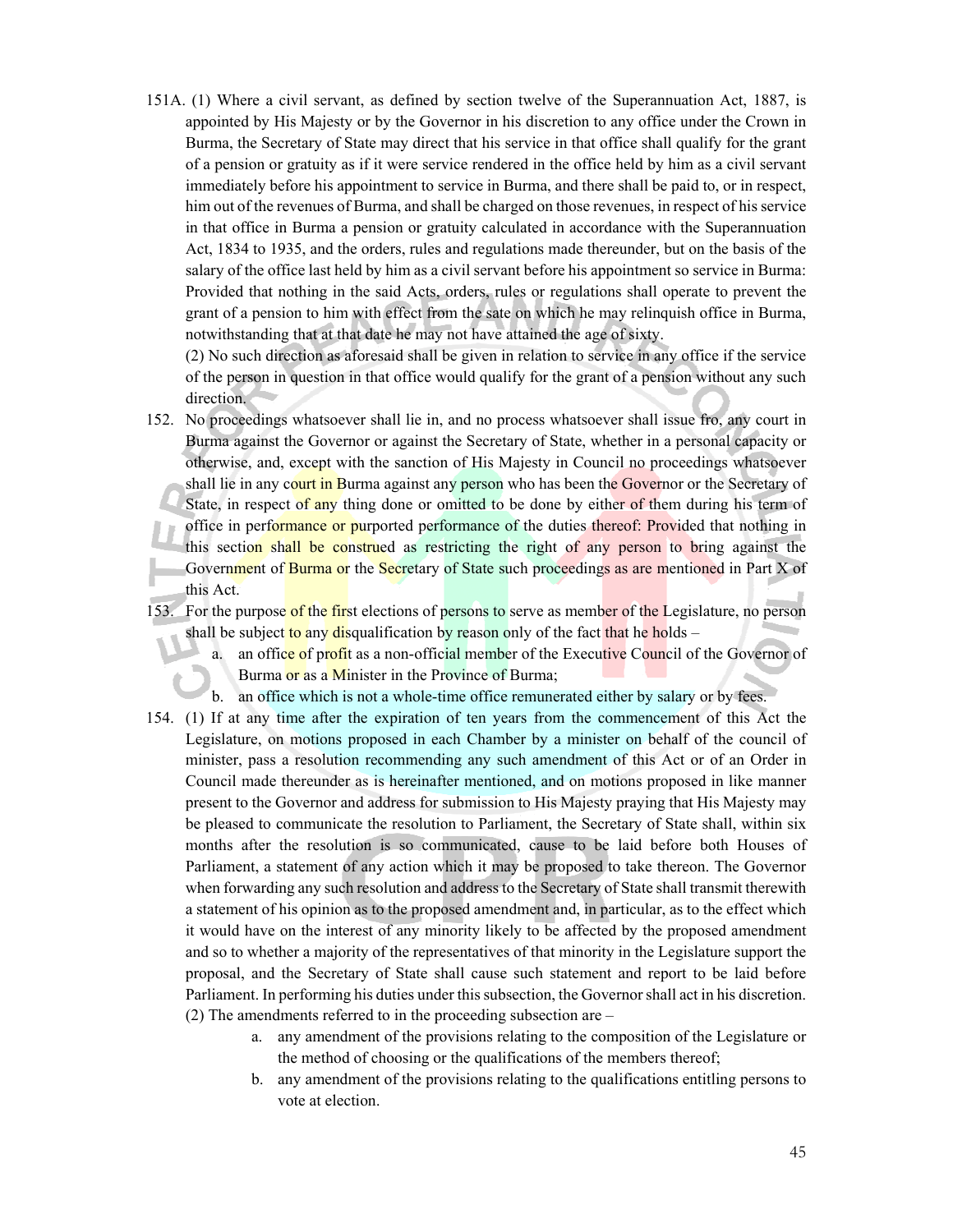(3) His Majesty in Council may at any time before or after the commencement of this Act, whether or not ten years have elapsed from the commencement of this Act, and whether or not any such address as is mentioned in this section has been submitted to His Majesty, make in the provisions of this Act any such amendment as is referred to in subsection (2) of this section: Provided that, if no such address has been submitted to His Majesty, then, before the draft of any order which it is proposed to submit to His Majesty is laid before Parliament, the Secretary of State shall, unless it appears to him that the proposed amendment is of a minor or drafting nature, take such steps as His Majesty may direct for ascertaining the views of the Government and the Legislature and of any minority likely to be affected by the proposed amendment, and whether a majority of the representatives of that minority in the Legislature support the proposal.

- 155. His Majesty may, by Order in Council
	- a. direct that the whole or any specified part of any of the areas specified in Part I of the Second Schedule to this Act shall be deemed to be, or be part of, an area specified in Part II of that Schedule;
	- b. direct that the whole or any specified part of an areas specified in Part II of the said Schedule shall be deemed not to be, or not to be part of, an area specified in that Schedule;
	- alter, but only by way of rectification of boundaries, any of the areas specified in that Schedule;

on any alteration of the boundaries of Burma or of His Majesty's territories therein, declare any territory not previously included in that Schedule to be, or to be part of, an area specified in Part I or in Part II of that Schedule; and any such Order may contain such incidental and consequential provisions as appear to His Majesty to be necessary or proper.

156. (1) Whereas difficulties may arise in relation to the transition in Burma from the provisions of the Government of India Act to the provision of this Act: And whereas the nature of those difficulties and of the provision which should be made for meeting them cannot at the date of the passing of this Act be fully foreseen: Now therefore, for the purpose of facilitating the said transition, His Majesty may by Order in Council-

- a. direct that this Act and any provisions of the Government of India Act still in force shall in Burma, during such limited period as may be specified in the Order, have effect subject to such adaptations and modifications as may be so specified;
- b. make, with respect to a limited period so specified, such temporary provisions as he thinks fit for ensuring that, while the said transition is being effected and during the period immediately following it, where are available to the Government of Burma sufficient revenues to enable its business to be carried on; and
- c. make such other temporary provisions for the purpose of removing any such difficulties as aforesaid as may be specified in the Order.

(2) No Order in Council shall be made under this section after the expiration of six months from the commencement of this Act.

157. (1) Any power conferred by his Act on His Majesty in Council shall be exercisable only by Order in Council, and subject as hereinafter provided, the Secretary of State shall lay before Parliament the draft of any Order which it is proposed to recommend His Majesty to make in Council under any provision of this Act, and no further proceedings shall be taken in relation thereto except in pursuance of an address presented to His Majesty by both Houses of Parliament praying that the Order may be made either in the form of the draft, or with such amendments as both Houses of Parliament may have agreed to recommend to His Majesty: provided that, if at any time when Parliament is dissolved or prorogued or when both Houses of Parliament are adjourned for more than fourteen days, the Secretary of State is of opinion that on account of urgency and Order in Council should be made under this Act forthwith, it shall not be necessary for a draft of the Order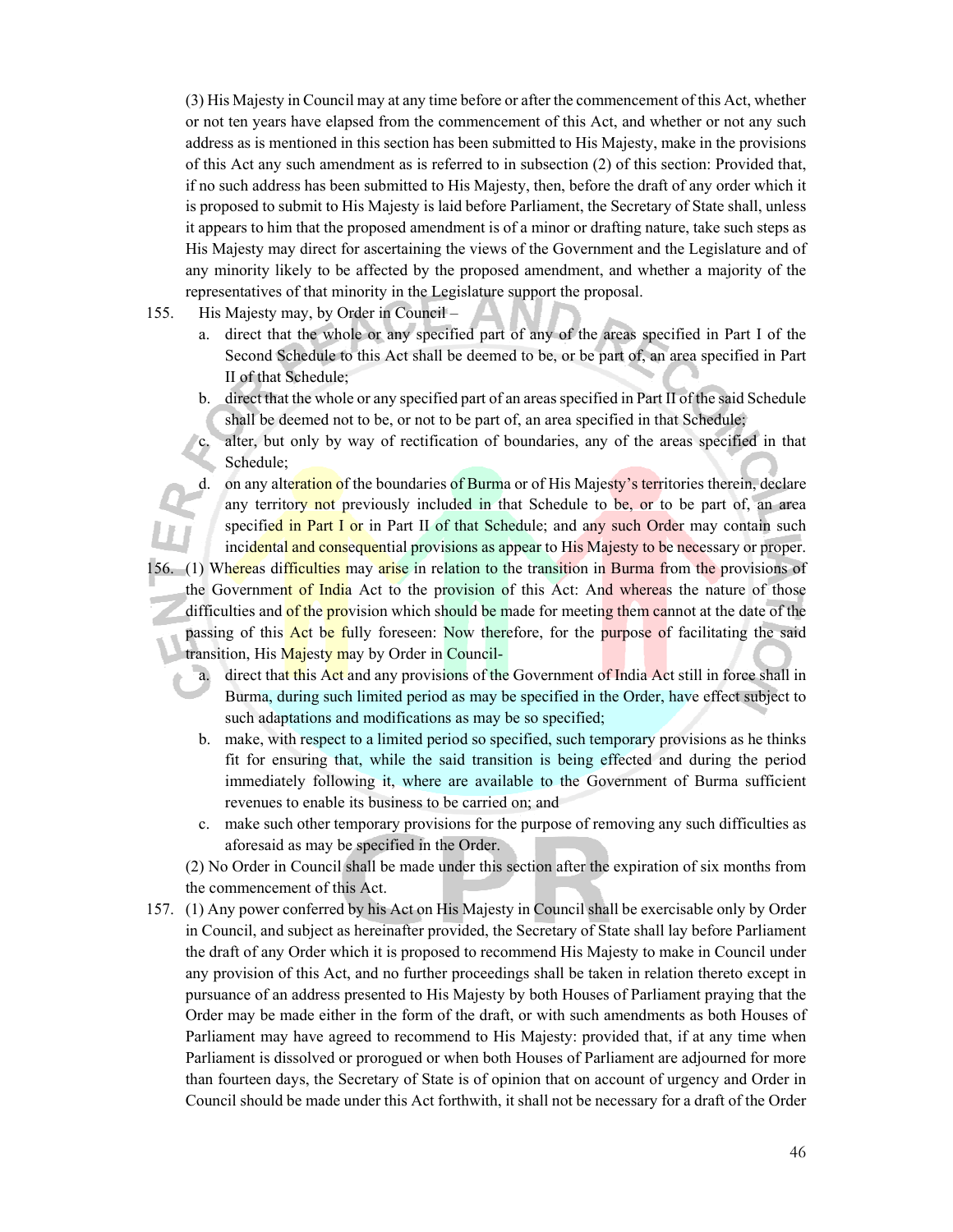to be laid before Parliament, but the Order shall cease to have effect at the expiration of twentyeight days from the date on which the Commons House first sits after the making of the Order unless within that period resolutions approving the making of the Order are passed by both Houses of Parliament.

(2) His Majesty in Council may by subsequent Order, made in accordance with the provisions of the preceding subsection, revoke or vary any Order previously made by him in Council under this Act.

(3) Nothing in this section applies to any Order of His Majesty in Council made in connection with any appeal to His Majesty in Council, or to any Order of His Majesty in Council sanctioning the taking of proceedings against a person who has been the Governor or the Secretary of State.

158. (1) In this Act, unless the context otherwise requires, the following expressions have the meanings hereby respectively assigned to them, that is to say –

"Burma" includes (subject to the exercise by His Majesty of any powers vested in him with respect to the alteration of the boundaries thereof) all territories which were immediately before the commencement of this Act comprised in India, being territories laying to the east of Bengal, the State of Manipur, Assam, and any tribal areas connected with Assam;

"British Burma" means so much of Burma as belongs to His Majesty;

"Secretary of State in Council" means Secretary of State in Council of India;

"borrow" includes the raising of money by the grant of annuities and "loan" shall be construed accordingly;

"debt" includes any liability in respect of any obligation to repay capital sums by way of annuities, and any liabilities under any guarantee, and "debt charges" shall be construed accordingly;

"existing Indian or Burman law" means any law, ordinances, order, byelaw, rule or regulation (as in force in Burma) passed or made before the commencement of this Act by any legislature, authority or person in any territories for the time being comprised in India, being a legislature, authority of person having power to make such a law;

"good" includes all material, commodities and article;

"Governor-General in Council" means Governor-General of India and Executive Council;

"Local Government' means the local government of Burma within the meaning of the Government of India Act or any Act repealed by that Act in force at the relevant time;

"pension" in relation to persons in, or formerly in, the service of the Crown in India or Burma means a pension whether contributory or not, of any kind whatsoever payable to or in respect of any such person, and includes retired pay so payable, a gratuity so payable and any sum or sums so payable by way of the return, with or without interest thereon or any other addition thereto, of subscriptions to a provident fund;

"public notification" means a notification in the official Gazette of Burma;

"railway" includes a tramway not wholly within a municipal areas;

"securities" include stock;

:taxation" includes the imposition of any tax or impost whether general or local or special, and "tax" shall be construed accordingly.

(2) Any reference in this Act to Acts of the Legislature shall be construed as including a reference to an Ordinance made by the Governor or a Governor's Act.

(3) Any reference in this Act to Acts of Parliament shall be construed as including a reference to any Order in Council made under Part XII of the Government of India Act, 1935, for making in any such Act adaptations and modifications appearing to be necessary or expedient in consequence of the provisions of that Act and this Act, and any power of the Legislature to amend or repeal an Act of Parliament shall extend to the amendment or repeal of any such Order.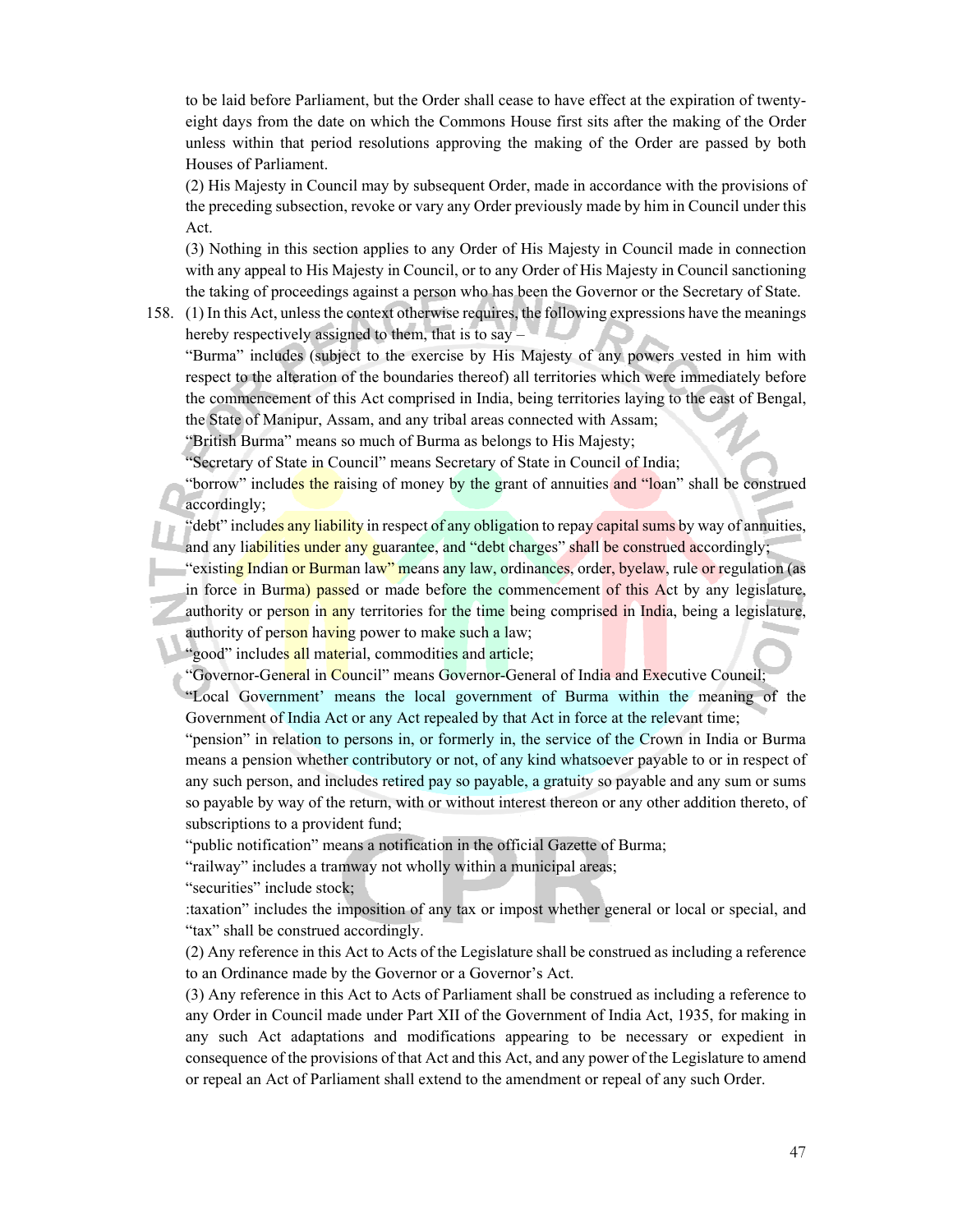(4) References in this Act to the taking of an oath include references to the making of an affirmation.

(5) As respects the period elapsing between the commencement of Part III of the Government of India Act, 1935, and the establishment of the Federation of India, any reference in this Act to the Federation shall be construed as a reference to British India, the Governor-General in Council or the Governor-General as the context and the circumstance may require, and any reference to the Governor-General shall, if the circumstances so require, be construed as including a reference to the Governor-General in Council.

(6) While any such agreement as is mentioned in section forty-seven of the Government of India Act, 1935, is in force, any reference in this Act to subjects of His Majesty shall be deemed to include a reference to Berari subjects of the His Exalted Highness the Nizam of Hyderabad.

This Act shall, subject to any express provision to the contrary, come into force on such date as His Majesty in Council may appoint under the Government of India Act, 1935, as the date of the commencement of Part III of that Act: Provided that if it appears to His Majesty in Council that it will not be practicable or convenient that all the provisions of this Act shall come into operation simultaneously on that date, His Majesty in Council may fix an earlier or a later date for the coming into operation, either generally or for particular purpose, of any particular provisions of this Act.

# **SCHEFULES. FIRST SCHEDULE PROVISIONS AS TO GOVERNOR OF BURMA.**

- 1. There shall be paid to the Governor such annual salary, such allowances for his expenses in respect of equipment and **traveling** upon appointment and such allowance during his term of office as may from time to time be fixed by His Majesty in Council.
- 2. Such provision shall be made for enabling the Governor to discharge conveniently and with dignity the duties of his office as may be determined by His Majesty in Council.
- 3. While the Governor is absent on leave, he shall, in lieu of his salary, be entitled to such leave allowance as may be fixed by His Majesty in Council.
- 4. There shall be granted to and in respect of the Governor such customs privileges as may be specified by Order in Council.
- 5. Any person appointed by His Majesty to act as Governor during the absence of the Governor from Burma or during any period during which the Governor is for any reason unable to perform the duties of his office shall, during and in respect of, the period while he is acting as Governor, have all the powers and immunities, and be subject to all the duties, of the Governor, and shall be entitled to the same salary and, save as may be otherwise provided by His Majesty in Council, the same allowances and privileges, as the Governor, and, if he holds any other office, shall not act therein or be entitled to the salary and allowances appertaining thereto while he is acting as Governor.
- 6. Any sums required to give effect to the provisions of this Schedule shall be paid out of, and charged on, the revenues of Burma.

# **SECOND SCHEDULE. AREAS IN BURMA TO WHICH SPECIAL PROVISIONS APPLY. PART I.**

1. The Federated Shan States as specified in Notification No. 31 dated  $27<sup>th</sup>$  September, 1922, of the Political Department of the Government of Burma as amended by any subsequent notification made before the commencement of this Act.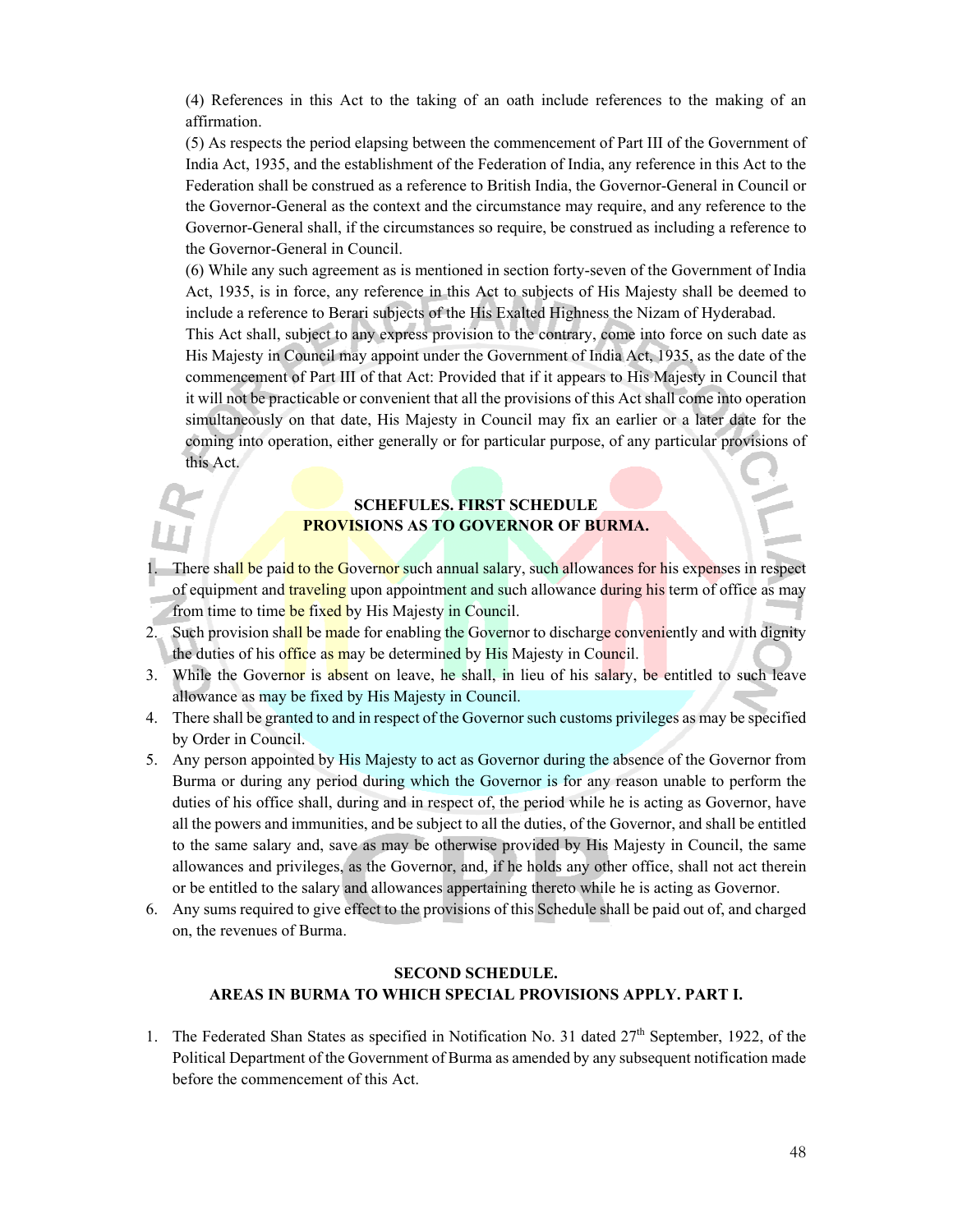- 2. The Shan States specified in Notification No. 41 dated  $5<sup>th</sup>$  October, 1922, of the Political Department of the Government of Burma, as amended by any subsequent notification made before the commencement of this Act, other than the Federated Shan States.
- 3. The Arakan Hill Tracts.
- 4. The Chin Hills District.
- 5. The Kachin Hill Tracts of the Myitkyina, Bhamo and Katha Districts.
- 6. The Somra Tract.
- 7. The area known as the Triangle.
- 8. The area known as the Hukawng Valley laying to the north of the Upper Chindwin District.
- 9. The Salween District.
- 10. All tribal territories which at the date of coming into operation of this Act are unadministered.

# **PART II.**

- 1. Such parts of the Myitkyina and Bhamo Districts as are not included in Part I of this Schedule.
- 2. Such parts of the Upper Chindwin District as constitute the Homalin sub-division together with the village tracts which were included in the former Tamu township of the Mawlaik sub-division on the date preceding its abolition.
- 3. The Kyain township, the Myawaddy Circle of the Kawkareik township, and so much of the Karen Hill tracks situate in the eastern half of the Toungoo District and in the Thaton District as may be prescribed by His Majesty in Council.

# **THIRD SCHEDULE. COMPOSITION OF THE BURMA LEGISLATURE.**

### *General qualification for Membership.*

- 1. A person shall not qualified to be chosen to fill a seat in the Legislature unless he
	- a. is a British subject; and
	- b. is, in the case of a seat in the House of Representatives, not less than twenty-five years of age, and in the case of a seat in the Senate, not less than thirty-five years of age; and
	- c. possesses such, if any, of the other qualification specified in, or prescribed under, this Schedule as may be appropriate in his case.
- 2. Upon the expiration of the term for which he is chosen to serve as a member of the Burma Legislature, a person, if otherwise duly qualified, shall be eligible to be chosen to serve for a further term.

#### *The House of Representatives.*

- 3. Of the seats in the House of Representatives
	- a. ninety-one seats shall be general non-communal seats;
	- b. twelve seats shall be filled by representatives of Karens;
	- c. eight seats shall be filled by representatives of Indians;
	- d. two seats shall be filled by representatives of Anglo-Burmans;
	- e. three seats shall be filled by representatives of Europeans;
	- f. eleven seats shall be filled by representatives of Commerce and Industry;
	- g. one seat shall be filled by a representative of Rangoon University;
	- h. two seats shall be filled by representatives of Indian Labor;

ATIC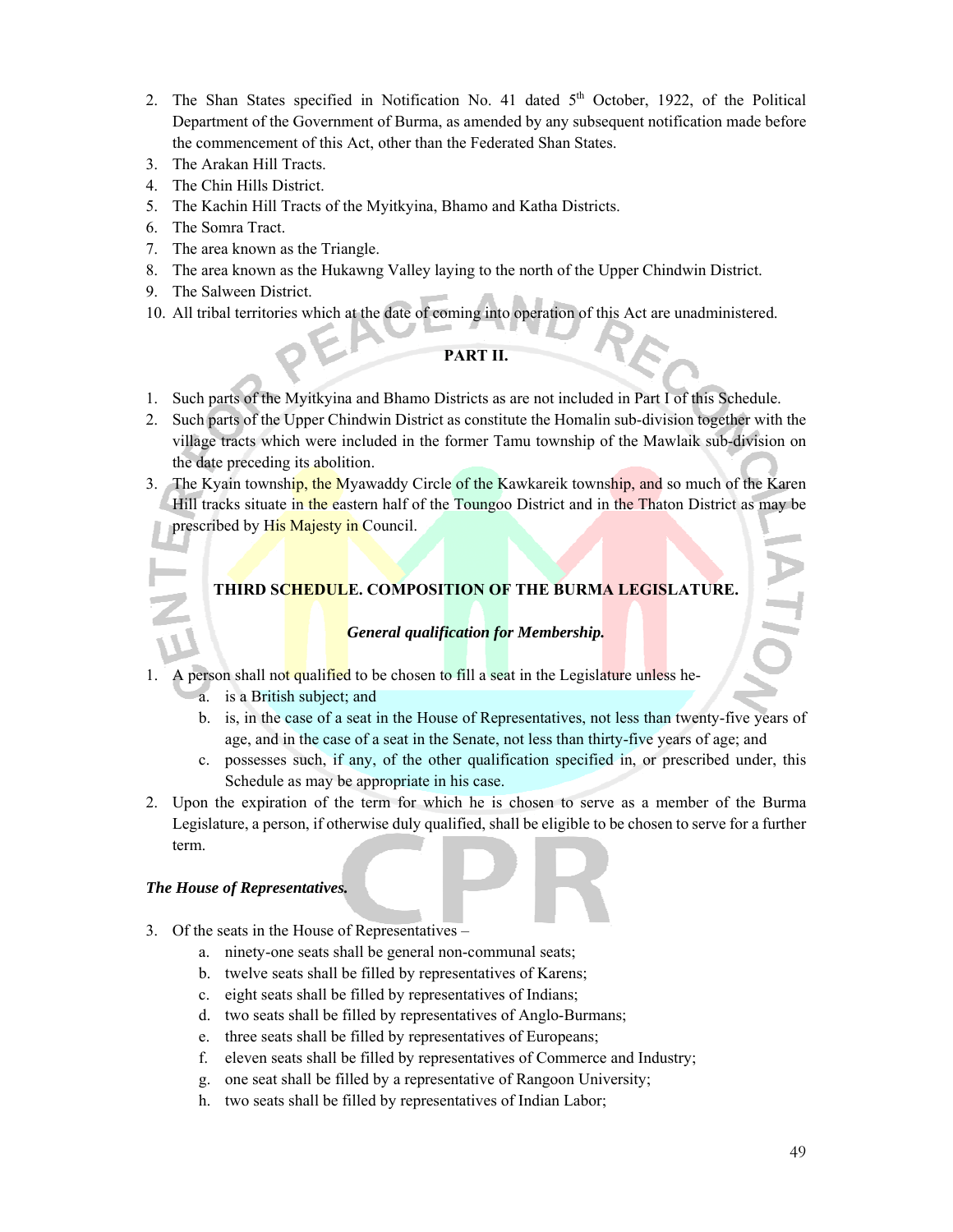i. two seats shall be filled by representatives of non-Indian Labor.

References in this Schedule to representatives of Indians do not include references to representatives of Indian Labor.

- 4. So much of Burma as His Majesty may deem suitable for inclusion in any constituency, or in any constituency of a particular class, shall be divided into territorial constituencies –
	- a. for the election of persons to fill general non-communal seats;
	- b. for the election of person as representatives of Karens;
	- c. for the election of persons as representatives of Indians;
	- d. for the election of persons as representatives of Indian Labor;
	- e. for the election of persons as representatives of non-Indian Labor, and in the case of each class of constituency as aforesaid the total number of seats available shall be distributed between the constituencies by the assignment of one or more of those seats to each constituency.
- 5. In the case of the seats to be filled by representatives of Anglo-Burmans and the seats to be filled by representatives of Europeans, the whole of Burma shall be the constituency.
- 6. The provisions of the Fourth Schedule to this Act shall have effect with respect to the election of person to hold the seats in the House of Representatives mentioned in the two last preceding paragraphs.
- 7. Persons shall be chosen in such manner as may be prescribed to hold the seats to be filled by representatives of Commerce and Industry and Rangoon University.
- 8. Of the seats to be filled by representatives of Commerce and Industry, one shall be filled by a representative of the Burmese Chamber of Commerce, two shall be filled representatives of the Burma Indian Chamber of Commerce, one shall be filled by a representatives of the Tattukottai Chettiars' Association, five shall be filled by representatives of the Burma Chamber of Commerce, one shall be filled by a representatives of the Rangoon Trades Association and one shall be filled by a representative of the Chinese Chamber of Commerce.
- 9. A person shall not be qualified to be chosen to fill a seat in the House of Representative unless
	- a. in the case of a seat to be filled by representatives of Commerce and Industry, of a representative of Rangoon University or of representatives of India Labor or non-Indian Labor he possesses such qualifications as may be prescribed;
	- b. in the case of any other seat, he is entitled to vote at an election to fill some seat in the House of Representatives

# *The Senate.*

- 10. Of the thirty-six seats in the Senate, eighteen shall be filled by persons elected by the members of the House of Representatives in accordance with the system of proportional representation by means of the single transferable vote, and eighteen shall be filled by person chosen by the Governor in his discretion.
- 11. In the event of a casual vacancy occurring in a seat held by an elected Senator who was a Karen, an Indian, an Anglo-Burman, or a European, no person shall be eligible to fill the vacancy who is not, as the case may be, a Karen, an Indian, an Anglo-Burman, or a European.
- 12. (1) A person shall not be qualified to be chosen to hold a seat in the Senate unless he
	- a. was, for the financial year preceding that in which the election is held, assessed to income tax in Burma, and had in the year in respect of the income, profits and gains of which the assessment was made a total income of not less than twelve thousand rupees; or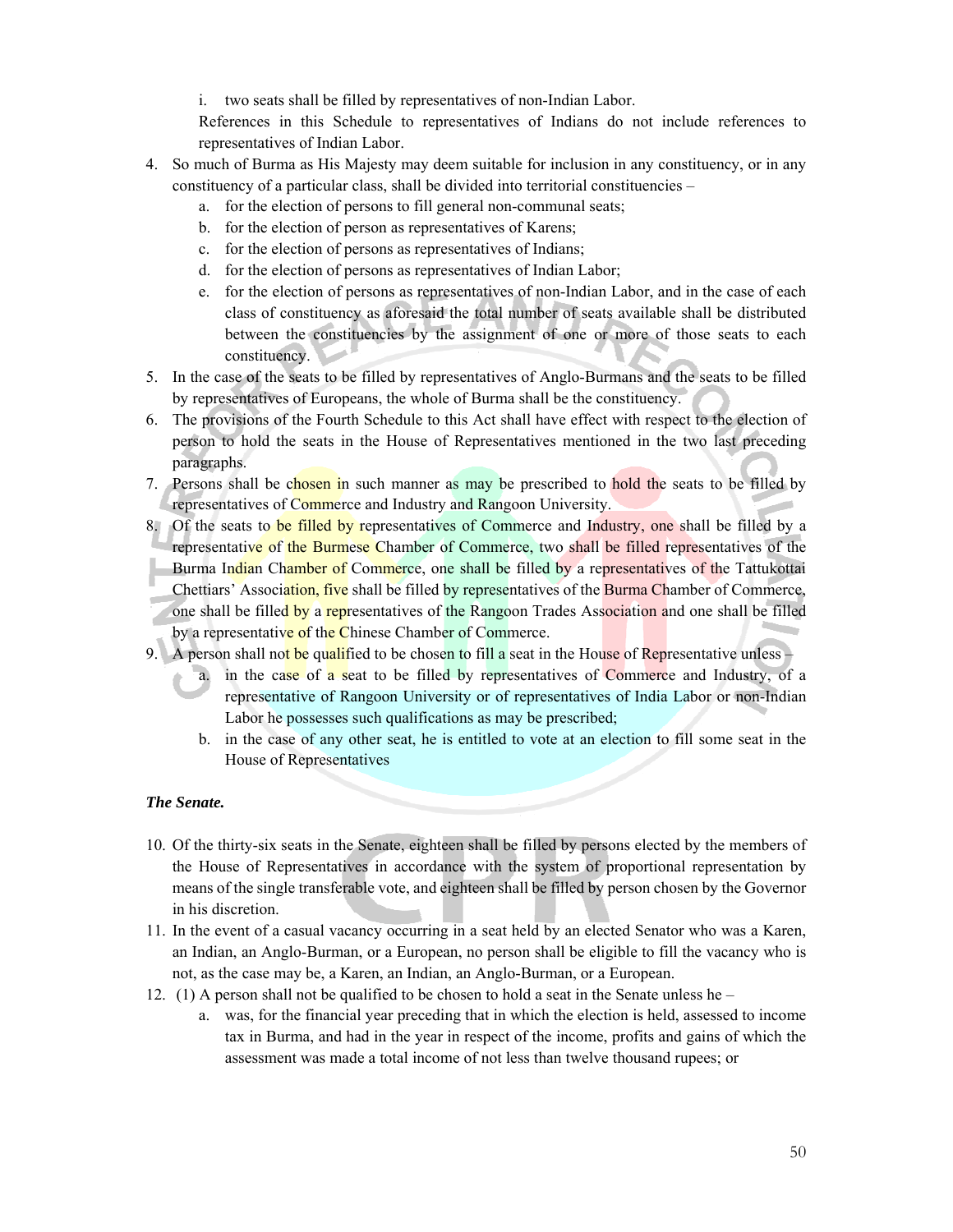- b. paid, during and in respect of the year of assessment preceding that in which the election is held, land revenue of a thousand rupees or over in Lower Burma or five hundreds rupees or over in Upper Burma; or
- c. has previous official service in Burma as a member of the Governor's Executive Council under the Acts repealed by the Government of India Act, 1935, or as a minister or as a judge of the High Court, or as a permanent Deputy Commissioner, or as a permanent district and sessions judge; or
- d. has rendered other public service recognized by the conferment of a title equal to, or higher than, the Burma title of Taing Kyo Pyi Kyo Suang; or
- e. possesses such qualifications in respect of the rendering of distinguished public service as the Governor in his discretion may prescribe.
- (2) For the purpose of this paragraph:
	- a. "total income" means total incomes as computed for the purposes of the enactments relating to income tax for the time being inforce in Burma, and where a firm has been assessed to income tax in Burma in any year, every partner in that firm shall be deemed to have been assessed to that tax in that year to an amount, to be certified in the prescribed manner, equal to his share in the firm's income on which the tax was assessed;
	- b. where water rate is levied in addition to land revenue, payment thereof shall be treated as payment of land revenue.

(C) Nothing in any enactment relating to income tax shall prevent the appropriate income tax officer from disclosing to any person charged by law with the duty of inquiring into the qualifications of candidates for election to the Senate such information with respect to the total income of any such candidate as is necessary to enable him to discharge that duty.

In this paragraph "minister" means a minister under this Act or the Acts repealed by the Government of Indian Act, 1935.

### *General.*

13. (1) In the foregoing provisions of this Schedule the following expressions have the meanings hereby assigned to them, that is to say: –

"a European" means a person whose father or any of whose other male progenitors in the male line is or was of European descent, and who is not a native of India or Burma;

"an Agol-Burma" means a person whose father or any of whose other male progenitors in the male line is or was of European descent, but who is a native of India or Burma;

" a Karen" includes a Taughthu and means a person belonging to any race which the Governor exercising his individual judgment may, by notification in the Gazette, declare to be a Karen or Taungthu race for the purpose of this Schedule;

"an India" means a person of Indian descent in the male like, being a British subject and resident in Burma, who either was born in or has a domicile in India, or whose father or grandfather was so born, or had at the birth of the person in question or of the father of the person in question, as the case may be, such a domiciled; and

"prescribed" means prescribed by His Majesty in Council or, so far as regards any matter which under this Act the Legislature or the Governor of Burma is competent to regulate, prescribed by and Act of the Legislature or by a rule made under the next but one succeeding paragraph.

(2) In determining any question as to whether a person was born in or had, at any past date, a domicile in India, regard shall be had to the boundaries of India at the date when the question falls to be determined and not at the date of the birth of that person or, as the case may be, the said past due.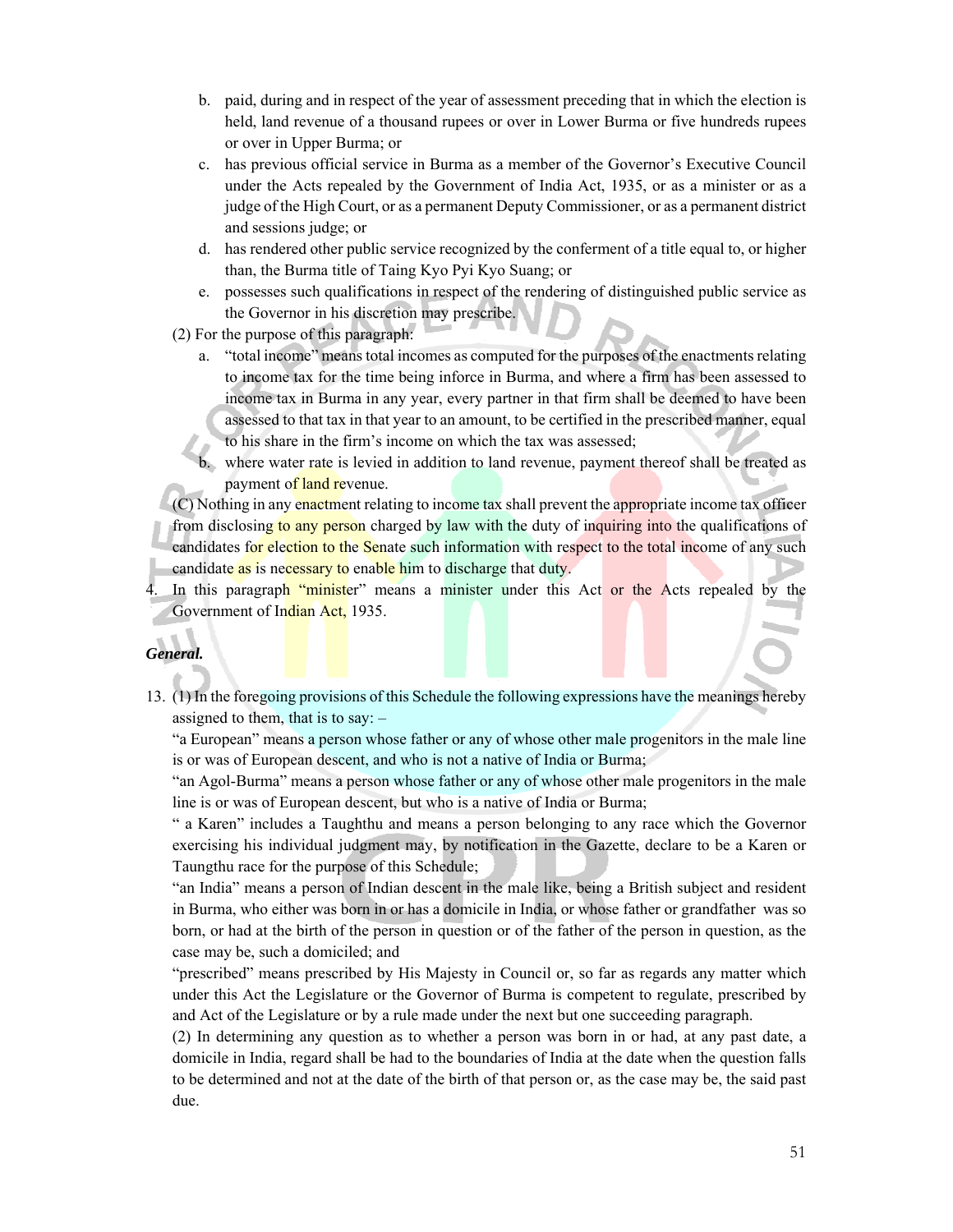(3) In this paragraph the expression "native of India or Burma" has the same meaning as the expression "native of India" has for the purposes of section six of the Government of India Act, 1870, and accordingly it includes any person born and domiciled within the dominions of His Majesty in India or Burma parents habitually resident in India or Burma and not established there for temporary purposes only.

- 14. In so far as provision with respect to the matters hereinafter mentioned is not made by this Act His Majesty in Council may from time to time make provision with respect to those matters or any of them, that is to say:  $$ 
	- a. the delimitation of the territorial constituencies;
	- b. the qualifications entitling person to vote at the elections and the preparation of electoral rolls;
	- c. the conduct of the elections and the methods of voting thereat;
	- d. the filling of casual vacancies in the House of Representatives and the Senate;
	- e. the expenses of candidates at the elections;
	- f. corrupt practices and other offences at or in connection with the elections;
	- g. the decision of doubt and disputes arising out of or in connection with the elections;
	- h. matters ancillary to any such matters as aforesaid.
- 15. In so far as provision with respect to any matter is not made by this Act or by His Majesty in Council or, after the constitution of the Burma Legislature, by Act that Legislature (where the matter is one with respect to which that Legislature is competent to make laws), the Governor, exercising his individual judgment, may make rules for carrying into effect the foregoing provisions of this Schedule and the provisions of the Fourth Schedule and securing the due constitution of the Legislature and in particular, but without prejudice to the generality of the foregoing words, with respect to –
	- i. the notification of vacancies, including casual vacancies, and the proceedings to be taken for filing vacancies;
	- ii. the nomination of candidates:
	- iii. the conduct of elections, including the application to elections to the Senate of the principle of proportional representation by means of the single transferable vote;
	- iv. the expenses of candidates at elections;
	- v. corrupt practices of doubts and disputes arising out of or in connection with elections; and
	- vi. the manner in which the rules are to be carried into effect.

# **FOURTH SCHEDULE.**

# **PROVISIONS AS TO FRANCHISE IN BURMA.**

#### *General Constituencies.*

1. There shall be an electoral roll for every general constituency and no person who is not, and, except as expressly provided by this Schedule, every person who is, for the time being included in the electoral roll for any such constituency shall be entitled to vote in that constituency. In this Schedule "general constituency" means a constituency other than a constituency for the election of representatives of commerce and industry, the representative of Rangoon University or representatives of labor.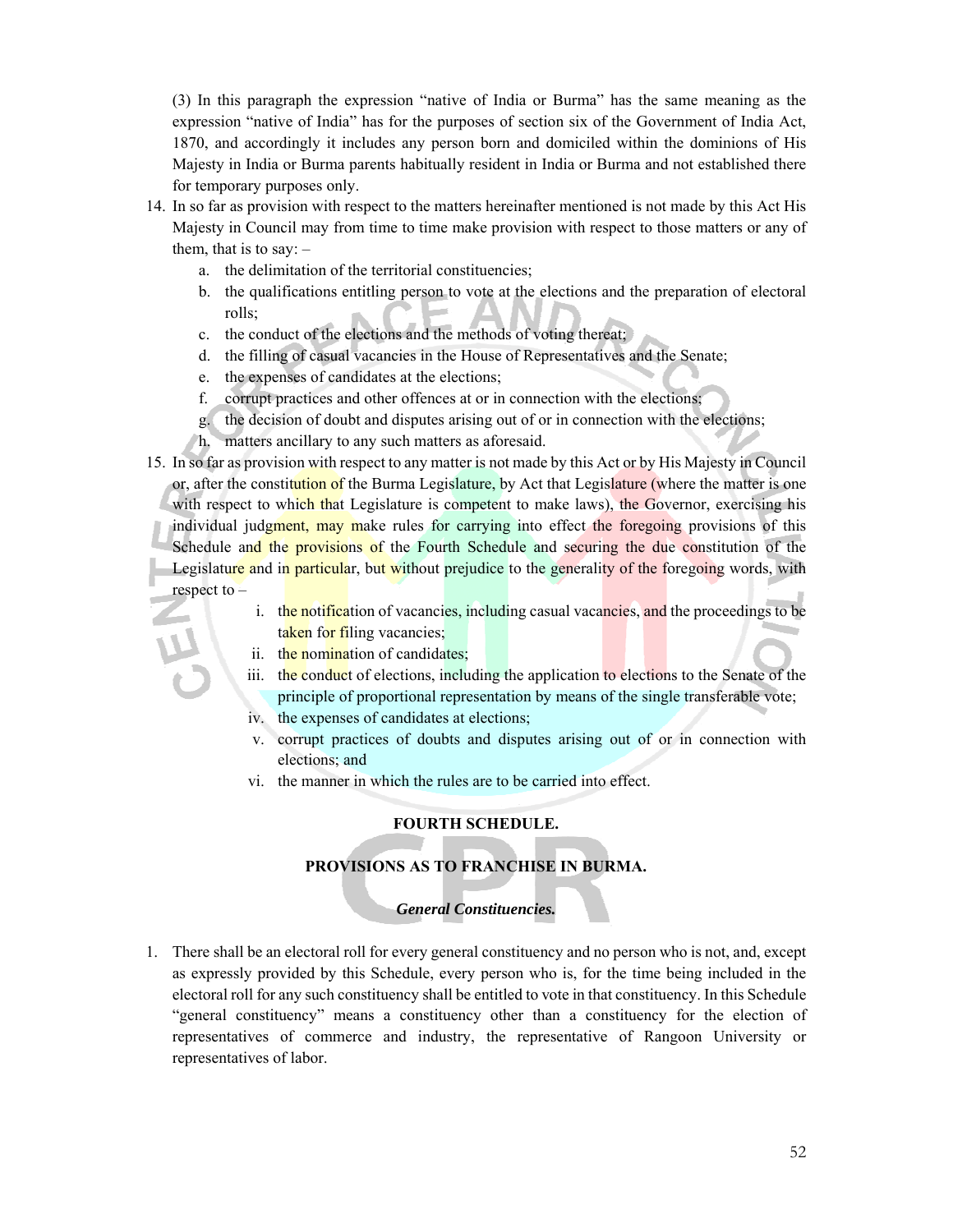- 2. The electoral rolls for the general constituencies shall be made up, and from time to time in whole or in part revised, by reference to such date, in this Schedule referred to as "the prescribed date," as may be directed in each case by the Governor exercising his individual judgment.
- 3. No person shall be included in the electoral roll for any general constituency unless he has attained the age of eighteen years and is either a British subject or a subject of any Indian State.
- 4. No person shall be included in the electoral roll for, or vote at any election in, any general constituency if he is of unsound mind and stands so declared by a competent court.
- 5. No person shall be included in the electoral roll for a Karen constituency, an Indian general constituency, the Anglo-Burman constituency or the European constituency unless he is a Karen, an Indian, and Anglo-Burman or a European, as the case may be.
- 6. No person who is included in the electoral roll for any Karen constituency, any Indian general constituency, the Anglo-Burman constituency or the European constituency shall be included in the electoral roll for a general non-communal constituency or vote at any election to fill a general noncommunal seat.
- 7. No person shall at a general election vote in more than one general constituency and such provisions, if any, as may be prescribed shall have effect for the purpose of preventing persons being included in the electoral roll for more than one general constituency.
- 8. No person shall be included in the electoral roll for, or vote at any election in, a general constituency if he is for the time being disqualified from voting under the provisions of any such Order in Council, Act of the Legislature or rules made by the Governor as may be made or passed under this Act with respect to corrupt practices and other offences in connection with elections, and the name of any person who becomes so disqualified shall forthwith be struck of all the electoral rolls for general constituencies in which it may be included.
- 9. No person shall vote at any election in a general constituency if he is for the time being undergoing a sentence of transportation, penal servitude or imprisonment.
- 10. Subject to the provisions of paragraphs three to eight of this Schedule, a person shall be qualified to be included in the electoral roll for a general constituency if he is ordinarily resident in the constituency and either
	- a. was in the previous financial year assessed to income tax in Burma; or
	- b. is a retired, pensioned or discharged officer, non-commissioned officer or soldier of His Majesty's regular military forces, or is a retired, pensioned, or discharged officer or man of any police force in Burma, not being a person dismissed or discharged for disciplinary reasons; or
	- c. is a retired, pensioned or discharged officer, non-commissioned officer or soldier of the Auxiliary Force (India0, the Indian Territorial Forces, or any prescribed Burman auxiliary or territorial Force, not being a person who has been dismissed or discharged from the force for disciplinary reasons or has served in the force for less than four years; or
	- d. was in the previous agricultural year and any other two agricultural yeas entered in the capitation tax assessment roll as liable to pay capitation tax, or entered in the thathameda tax assessment roll as head of the household and liable to pay thathameda tax and was not exempted from payment of capitation tax or ththameda tax, as the the case may be, on the ground of poverty or of being an immigrant from a country outside Burma; or
	- e. has attained the age of sixty years and was at any time in his sixtieth year entered in the capitation tax assessment rolls as liable to pay capitation tax and was not exempted from payment thereof on the ground of poverty or of being an immigrant from a country outside Burma; or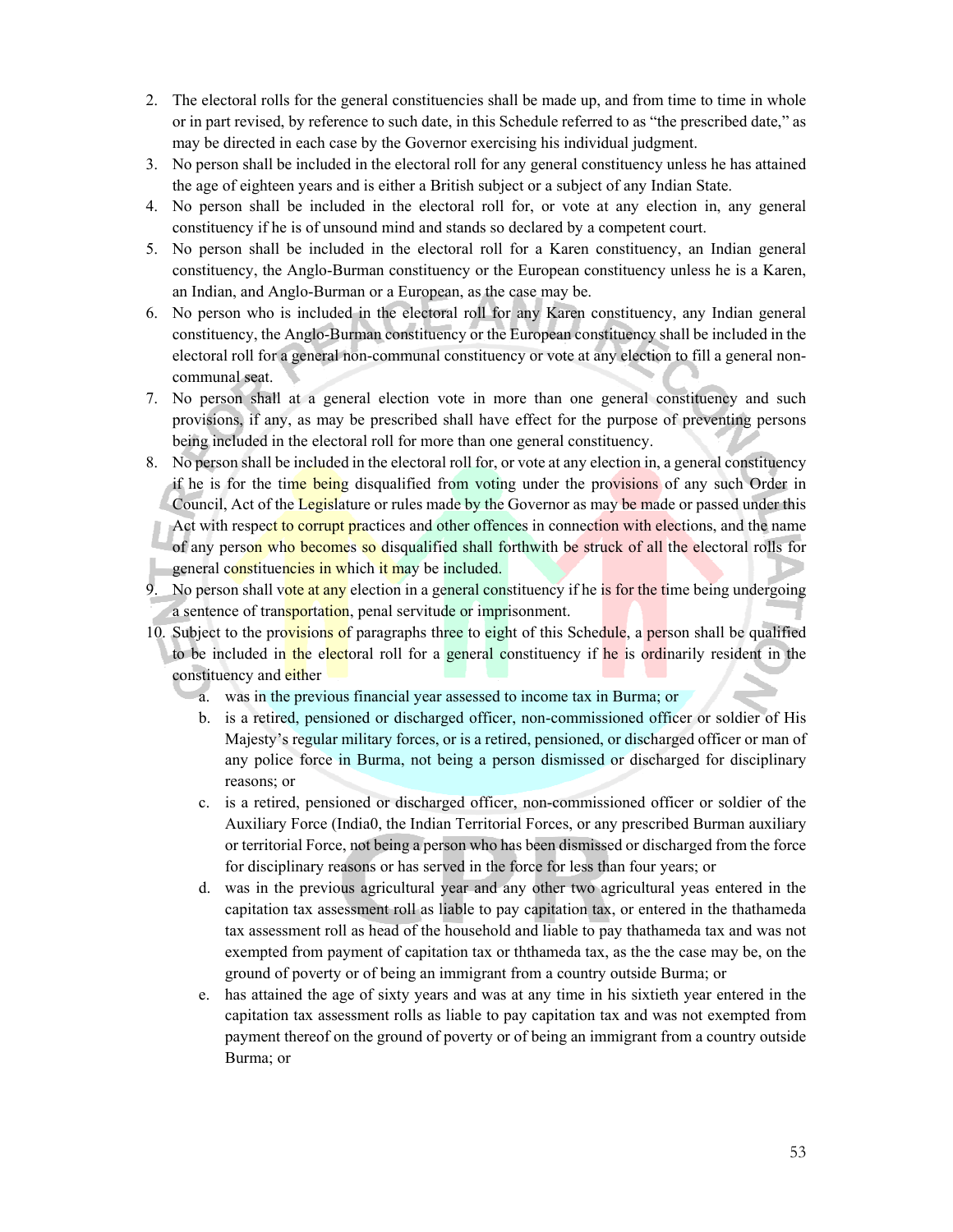- f. paid, during and in respect of the previous agricultural year or the previous financial year and any other two agricultural or financial years, a tax levied under the Burma Rural Self-Government Act, 1921; or
- g. paid in Burma, during and in respect of the previous agricultural year, and any other two agricultural years, land revenue of not less than five rupees per year.
- 11. Without prejudice to the provisions of the last preceding paragraph, but subject to the provisions of paragraphs three to eight of this Schedule, a person shall be qualified to be included in the electoral roll for an urban general constituency if he is ordinarily resident in the constituency and either –
	- a. owns immovable property in the constituency of one hundred rupees or more in value; or
	- b. paid municipal taxes or cantonment taxes in Burma in respect of the previous financial year and any other two financial years; or
- c. for not less than three months in the previous financial year, and for not less than three months in each of any other two financial years, occupied, in consideration of the payment of rent or the rendering of services, a building, a part of a building or a piece of land in the constituency, the monthly rental of which alone, or when added to the monthly rental value of any other building, part of a building or piece of land in the constituency which was throughout the three months in question owned or occupied by him, was not less than four rupees. ENTER,

For the purpose of sub-paragraph  $(c)$  of this paragraph,  $-$ 

- i. where a person lodges in a building or part of a building and makes payments in respect of his lodging or his board and lodging, he shall be deemed to occupy it at a rent, and the rental value thereof shall in relation to him be deemed to be the monthly charge made to him for hi lodging or, as the case may be, one-fifth of the monthly charge made to him for his board and lodging; where two or more persons (not being lodgers) jointly occupy a building or part of a building as a dwelling or for the purposes of their business or their respective business, the rental value of the building or part of a building shall, in relation to each of those person, be deemed to be the rental value thereof divided by the number of those persons;
- ii. subject as aforesaid, where the assessment of municipal taxes is based on the rental value of the assessed property, the rental value of any property adopted for the purpose of any such assessment shall be treated as the rental value of that property.
- 12. The provisions of the last preceding paragraph shall apply in relation to any rural constituency which includes the municipality of Toungoo, the municipality of Kyahkpyu or the municipality of Thayetmyo as if that constituency were an urban constituency, except that for any reference to the constituency (other than that contained in the reference to the electoral roll for the constituency) there shall be substituted a reference to that one of the said municipalities which is included in the constituency.
- 13. Any requirement specified in paragraph ten or paragraph eleven of this Schedule as a requirement to be satisfied in requirement to be satisfied in relation to the previous financial year and any other two financial years, or in relation to the previous agricultural year and any other two agricultural years shall be deemed to be satisfied in the case of any person it that requirement is satisfied in his case in relation to the previous financial or, as the case may be, agricultural year, and either –
	- a. he has previously been included in the electoral roll of a general constituency in Burma (either under this Act, or, before the commencement of this Act, under the Government of India Act); or
	- b. he was assessed to income tax in Burma in any earlier financial year, or at any time in any earlier financial year owned immovable property of the value of not less than one hundred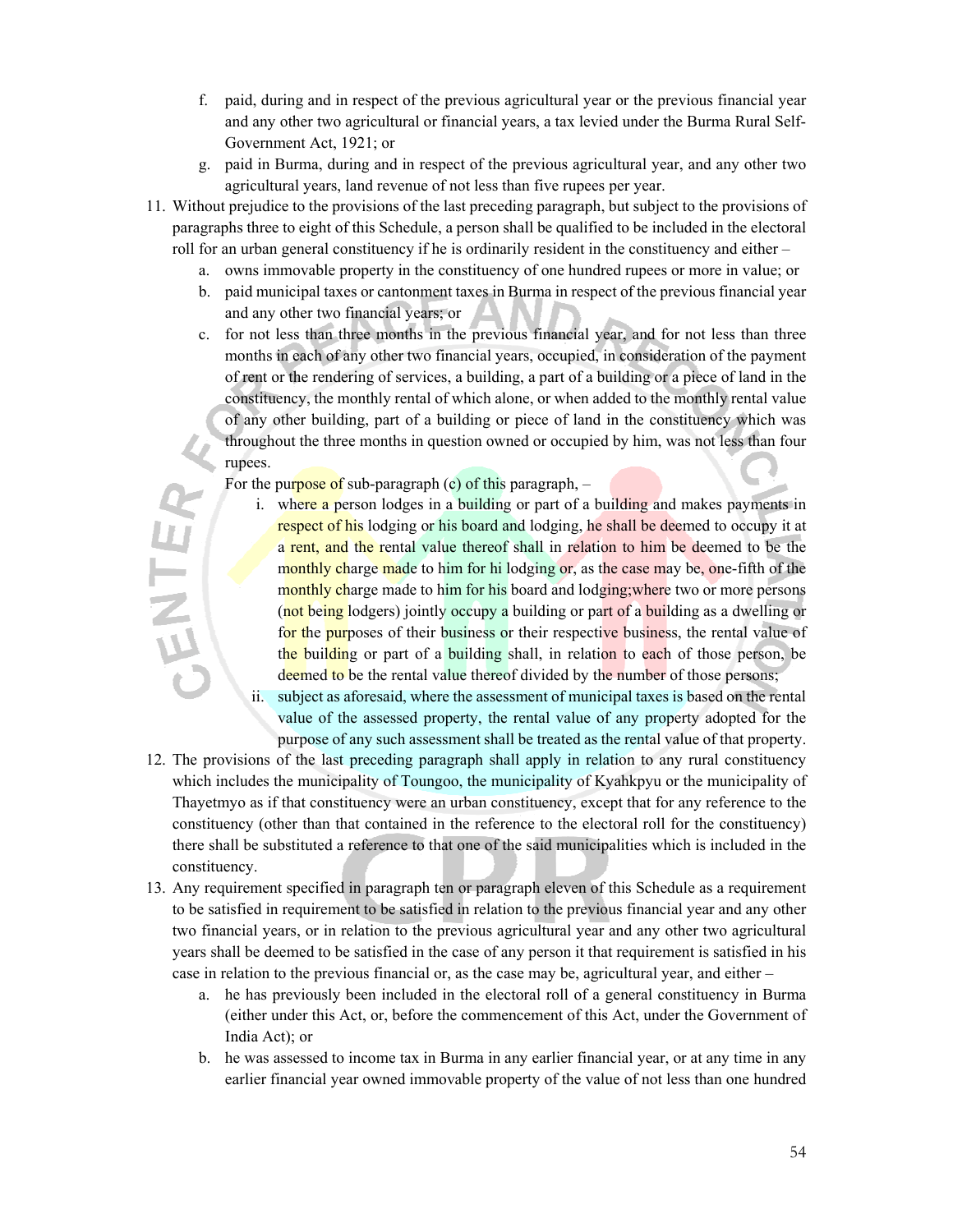rupees in an urban constituency in Burma or in the municipality of Toungoo, the municipality of Kyauhpyu or the municipality of Thayetmyo; or

c. he satisfied in relation to any two earlier agricultural years or in relation to two earlier financial years any of the requirements specified in the said paragraphs as requirements to be satisfied in relation to three agricultural years or three financial years, as the case may be.

In determining for the purpose of sub-paragraph (c) of this paragraph whether a person has fulfilled in relation to any year the requirement specified in sub-paragraph (c) of paragraph eleven of this Schedule, any reference in sub-paragraph (c) of the said paragraph eleven to the constituency shall be construed as a reference to any one of the following areas, that is to say, the urban-constituencies in Burma and the municipalities of Toungoo, Kyaukphyu and Thayetmyo.

- 14. Subject to the provisions of paragraphs three to eight of this Schedule, but without prejudice to any of the other provisions of this Schedule, a woman who has attained the age of twenty-one years and is ordinarily resident in any general constituency shall be qualified to be included in the electoral roll therefore if it is shown in the prescribed manner that she has attained any of the following educational standards, that is to say, the Vernacular Standard IV, the Anglo-vernacular Standard IV or the English Standard IV, or is able to read and write a letter in some language or dialect to be selected by her, being a language or dialect in common use in some part of Burma or India.
- 15. The foregoing provisions of this Schedule shall have effect in relation to the European and Anglo-Burman constituencies as they have effect in relation to urgan general constituencies: Provided that any reference in sub-paragraph (a) or sub-paragraph (c) of paragraph eleven of this Schedule to the constituency shall, in relation to the European and the Anglo-Burman constituencies, be construed as a reference to the area comprised in all the urban constituencies in Burma and the municipalities of Toungoo, Kyaukpyu and Thayetmyo.
- 16. For the purposes of the foregoing provisions of this Schedule any property owned or occupied or payment made by, and any assessment mad eon, a person as a trustee, administrator, receiver or guardian or in any other fiduciary capacity shall be left out of account.

#### *Labor Constituencies.*

- 17. No Indian shall be entitled to vote at any election of representatives of non-Indiana labor and no person who is not an India shall be entitled to vote at any election of representatives of Indian Labor.
- 18. Subject as aforesaid, the qualifications entitling person to vote at elections in labor constituencies shall be such as may be prescribed.

#### *Interpretation, &c.*

19. (1) In this Schedule the following expressions have the meanings assigned to them, that is to say – "a European," "an Anglo-Burman," "a Karen," an Indian" and, except in the phrase "the prescribed date," "prescribed," have the same meanings as in the Third Schedule to this Act;

"previous financial year" and "previous agricultural year" mean respectively the financial year and the agricultural year immediately preceding that in which the prescribed date falls;

"urban constituencies" and "rural constituencies" mean such general constituencies as may be classified as urban and rural constituencies respectively by an Order in Council delimiting territorial constituencies;"agricultural year" means a year ending on the thirtieth day of June;

"His Majesty's regular military forces" includes such military police forces, if any, as may be prescribed.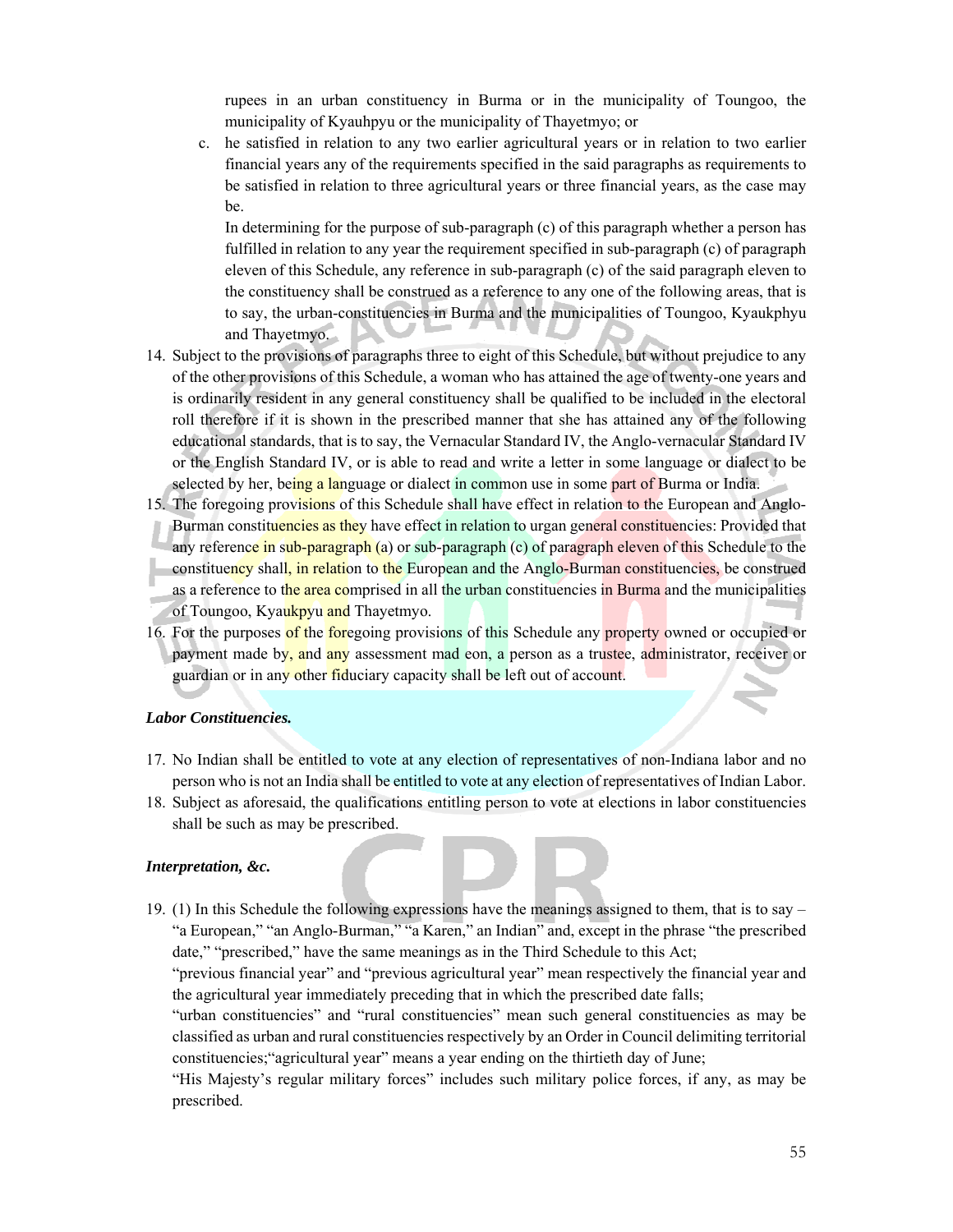(2) Any reference in this Schedule to person ordinarily resident in any area includes a reference to any person who maintains a dwelling in the area ready for occupation, in which he occasionally resides.

(3) Any reference in this Schedule to immovable property of a specified value shall be construed as including a reference to a share of that value in immovable property.

(4) Any reference in this Schedule to person assessed to income tax in any financial year shall be deemed to include a reference to any partner in affirm assessed to income tax in that year if his share of the firm's income on which income tax was so assessed is certified in the prescribed manner to have been not less than the minimum on which the tax is leviable.

(5) For the purpose off this Schedule –

- a. a person shall be deemed to be the owner of property notwithstanding that he has mortgage it, unless possession thereof has been taken by or on behalf of the mortgagee;
- b. a financial year shall not be deemed to be earlier than an agricultural year unless it ended before that agricultural year began.

(6) Any reference in this Schedule to any Act shall be construed as a reference to those provisions as amended by or under any other Act or, if those provisions are repealed and re-enacted, with or without modification, to the provisions so re-enacted.

(7) If the boundaries of any municipality mentioned in this Schedule are altered, any reference in this Schedule to that municipality shall thereafter be taken as a reference to the municipality as altered.

# **FIFTH SCHEDULE.**

# **FORMS OF OATHS OR AFFIRMATIONS.**

- 1. "I, A.B., having been chosen a member of the Senate [*or* House of Representatives] of Burma, do solemnly swear [*or* affirm] that I will be faithfully and bear true allegiance to His Majesty the King, His Heirs and Successors, and that I will faithfully discharge the duty upon which I am about to enter."
- 2. "I, A.B., having been appointed Chief Justice [*or* a judge] of the High Court at Rangoon, do solemnly swear [*or* affirm] that i will be faithful and bear true allegiance to His Majesty the King, His Heirs and Successors, and that I will faithfully perform the duties of my office to the best of my ability, knowledge and judgment."

#### **SIXTH SCHEDULE.**

# **THE BURMA RAILWAY BOARD**

- 1. The Burma Railway Board shall be a body corporate by, and may sue, and be sued, in that name.
- 2. The Burma Chamber of Commerce, the Burma Indian Chamber of Commerce, the Burmese Chamber of Commerce, and the Chinese Chamber of Commerce shall each nominate one of the non-official members, and two non-official members shall be appointed by the Governor exercising his individual judgment. The non-official members shall be appointed for five years and shall be eligible for re-appointment, but any non-official member may at any time be removed from office by the Governor exercising his individual judgment, it he is satisfied that the member is for any reason unable or unfit to continue to perform the duties of his office.
- 3. A person shall not be qualified to be appointed or to be a non-official member of the Board –